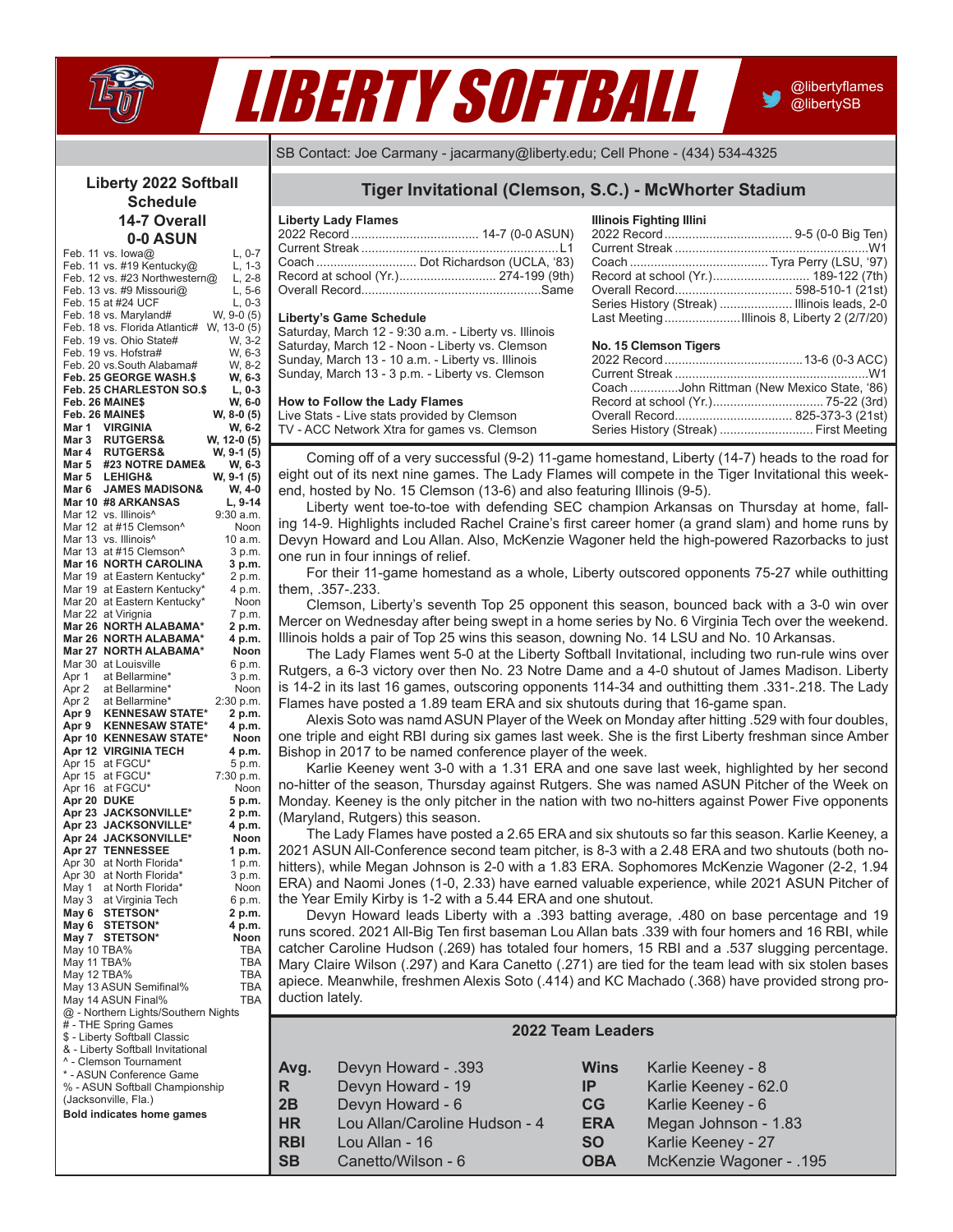# **2022 Liberty Lady Flames Softball Quick Facts**

#### **General Information**

| Name of School Liberty University     |  |
|---------------------------------------|--|
| City/Zip  Lynchburg, Va. 24515        |  |
|                                       |  |
|                                       |  |
| Nickname Lady Flames                  |  |
|                                       |  |
| School Colors Red, White & Blue       |  |
| Affiliation NCAA Division I           |  |
|                                       |  |
| Founder  Dr. Jerry Falwell            |  |
| President Jerry Falwell               |  |
| Director of Athletics lan McCaw       |  |
| Athletics Dept. Phone  (434) 582-2100 |  |

#### **Softball Information**

| Head Coach Dot Richardson               |
|-----------------------------------------|
| Alma Mater  UCLA ('83)                  |
| Record at School274-199                 |
| Career RecordSame                       |
| Assoc. Head Coach                       |
| Paige Cassady (FIU, '10)                |
|                                         |
| Kasey Fagan (Arkansas, '15)             |
| Volunteer Assistant Sami Fagan          |
| Director of Operations Alexia Taylor    |
| Certified Athletic Trainer Heather Deal |
| History                                 |
| All-Time Record (Div. I)  815-808-1     |
| App. in NCAA Tourn./last4/2021          |
| Last NCAA Postseason Opponents. 2021    |
| #9 Tennessee, #21 James Madison,        |
| Eastern Kentucky                        |
| Postseason Titles  1/2017 (NISC)        |

| 2021 Overall Record44-15            |  |
|-------------------------------------|--|
| 2021 Conference Record/Finish16-2   |  |
| Starters Returning/Lost3/6          |  |
| Starting Pitchers Returning/Lost4/0 |  |
| Letterwinners Returning/Lost 10/7   |  |
|                                     |  |
|                                     |  |

#### **Stadium**

| Home Field  Kamphuis Field at |
|-------------------------------|
| Liberty Softball Stadium      |
|                               |
|                               |
| 220 (CF), 200 (RF), 200 (LF)  |

#### **Athletics Communications Info.**

| Assoc. AD - Communications           |  |  |  |  |
|--------------------------------------|--|--|--|--|
| Todd Wetmore                         |  |  |  |  |
| SID Office Phone (434) 582-2292      |  |  |  |  |
| Email Address twetmore@liberty.edu   |  |  |  |  |
| Sr. Assoc. DirectorRyan Bomberger    |  |  |  |  |
| Email Address rbomberger@liberty.edu |  |  |  |  |
| Assoc. Director  Paul Carmany        |  |  |  |  |
| Email Address pjcarmany@liberty.edu  |  |  |  |  |
| Assoc. Director Steven Gonzalez      |  |  |  |  |
| Email Addresssrgonzalez@liberty.edu  |  |  |  |  |
| Asst. Dir./SB ContactJoe Carmany     |  |  |  |  |
| Cell Phone  (434) 534-4325           |  |  |  |  |
| Office Phone (434) 592-4849          |  |  |  |  |
| Email Address jacarmany@liberty.edu  |  |  |  |  |
| Asst. Director  Bill Smith           |  |  |  |  |
| Email Addresswsmith51@liberty.edu    |  |  |  |  |
| Ath. Comm. Fax (434) 582-2076        |  |  |  |  |
| WebsiteLibertyFlames.com             |  |  |  |  |
|                                      |  |  |  |  |



# 2021 ASUN CHAMPIONS

**2022 Liberty Softball Roster**

|    | No. Name             | Pos.       | B/T | CI.    | Hgt.     | <b>Hometown/High School (Previous)</b>                         |
|----|----------------------|------------|-----|--------|----------|----------------------------------------------------------------|
| 1  | Janessa Plummer      | OF         | L/R | $So.*$ | $5-8$    | Lakeland, Fla./George Jenkins HS (Florida SW State)            |
| 2  | <b>Rachel Craine</b> | INF        | R/R | Fr.    | 5-6      | Middletown, Del./Red Lion Christian Academy                    |
| 3  | Ava Cino             | <b>INF</b> | R/R | Fr.    | $5 - 7$  | Bayville, N.J./Central Regional HS                             |
| 4  | Naomi Jones          | P          | R/R | So.    | $5-9$    | Lynchburg, Va./Liberty Christian Academy                       |
| 5  | Alexis Soto          | C          | R/R | Fr.    | $5-8$    | Huntington Beach, Calif./Calvary Chapel HS                     |
| 6  | Raigan Barrett       | INF        | R/R | R-Fr.  | $5-5$    | Puyallup, Wash./Rogers HS (Washington)                         |
| 7  | Mary Claire Wilson   | OF         | L/R | So.    | $5-5$    | Vestavia Hills, Ala./Vestavia Hills                            |
| 8  | Karlie Keeney        | P          | R/R | $So.*$ | $5-9$    | Providence, Ky./Webster County                                 |
| 9  | <b>KC Machado</b>    | <b>INF</b> | R/R | Fr.    | $5-5$    | Miami, Fla./Doral Performing Arts & Entertainment Acad.)       |
| 10 | Kara Canetto         | OF.        | L/R | Jr.*   | 5-4      | Sylvania, Ga./Screven County                                   |
| 11 | Devyn Howard         | <b>UTL</b> | R/R | Jr.*   | 5-6      | Tarpon Springs, Fla./Tarpon Springs (Coll. of Central Florida) |
| 12 | <b>Emily Kirby</b>   | P          | L/L | $Sr^*$ | $5-8$    | Greenville, N.C./D.H. Conley                                   |
| 14 | Caroline Hudson      | C          | R/R | $So.*$ | $5 - 7$  | Paris, Tenn./Henry County                                      |
| 15 | Rachel Roupe         | <b>OF</b>  | R/R | Fr.    | $5-8$    | Sharpsburg, Md./Boonsboro HS                                   |
| 16 | Courtney Poulich     | <b>INF</b> | R/R | Fr.    | $5 - 11$ | Greensburg, Pa./Mount Pleasant HS                              |
| 19 | Lilly Heidorn        | <b>INF</b> | R/R | Fr.    | 5-6      | Marysville, Ohio/Worthington Christian                         |
| 20 | Raye Green           | INF        | R/R | So.    | $5-5$    | Jetersville, Va. /Amelia County                                |
| 21 | McKenzie Wagoner     | P          | R/R | So.    | $5 - 7$  | Newcastle, Okla/Newcastle                                      |
| 22 | Denay Griffin        | INF        | R/R | Jr.*   | $5 - 7$  | San Antonio, Texas/Brandeis                                    |
| 23 | Macy Wallace         | С          | R/R | So.    | $5 - 7$  | Clarksville, Tenn./Clarksville Academy                         |
| 24 | Megan Johnson        | P          | R/R | $Sr^*$ | $5-9$    | Vinita, Okla./Adair (Butler CC)                                |
| 27 | <b>Hailey Deter</b>  | P          | L/L | Fr.    | $5-9$    | Roanoke, Va./Lord Botetourt HS                                 |
| 51 | Paige Bachman        | P          | R/R | Fr.    | $6 - 2$  | Fredericksburg, Va./Fredericksburg Christian                   |
| 99 | Lou Allan            | INF        | R/R | Sr.*   | $5-5$    | Hesperia, Calif./Oak Hills HS (Michigan)                       |

Head Coach: Dot Richardson (UCLA, '83) Associate Head Coach: Paige Cassady (FIU, '10) Assistant Coach: Kasey Fagan (Arkansas, '15) Volunteer Assistant Coach: Sami Fagan (Missouri, '16) Director of Operations: Alexia Taylor (Liberty, '18) Director of Player Development and Analytics: Jordan Heslop (Liberty, '21) Graduate Assistant: Megan Richards (Campbell, '21) Athletic Trainer: Heather Deal (Liberty, '19)

# **Pronunciation Guide**

Paige Bachman - PAGE BOCK-man Kara Canetto - CARE-a Ca-NET-o Ava Cino - A-vuh SEE-no Hailey Deter - HAY-lee DEE-ter Lilly Heidorn - Lilly HI-dorn Naomi Jones - Nay-OH-mee Jones Caroline Hudson - Care-o-LINE

KC Machado - KC Muh-CHA-do (Like Manny Machado)

Janessa Plummer - Juh-ness-uh Plummer Courtney Poulich - Courtney POLE-itch Rachel Roupe - Rachel RUPE Alexis Soto – Alexis SO-TO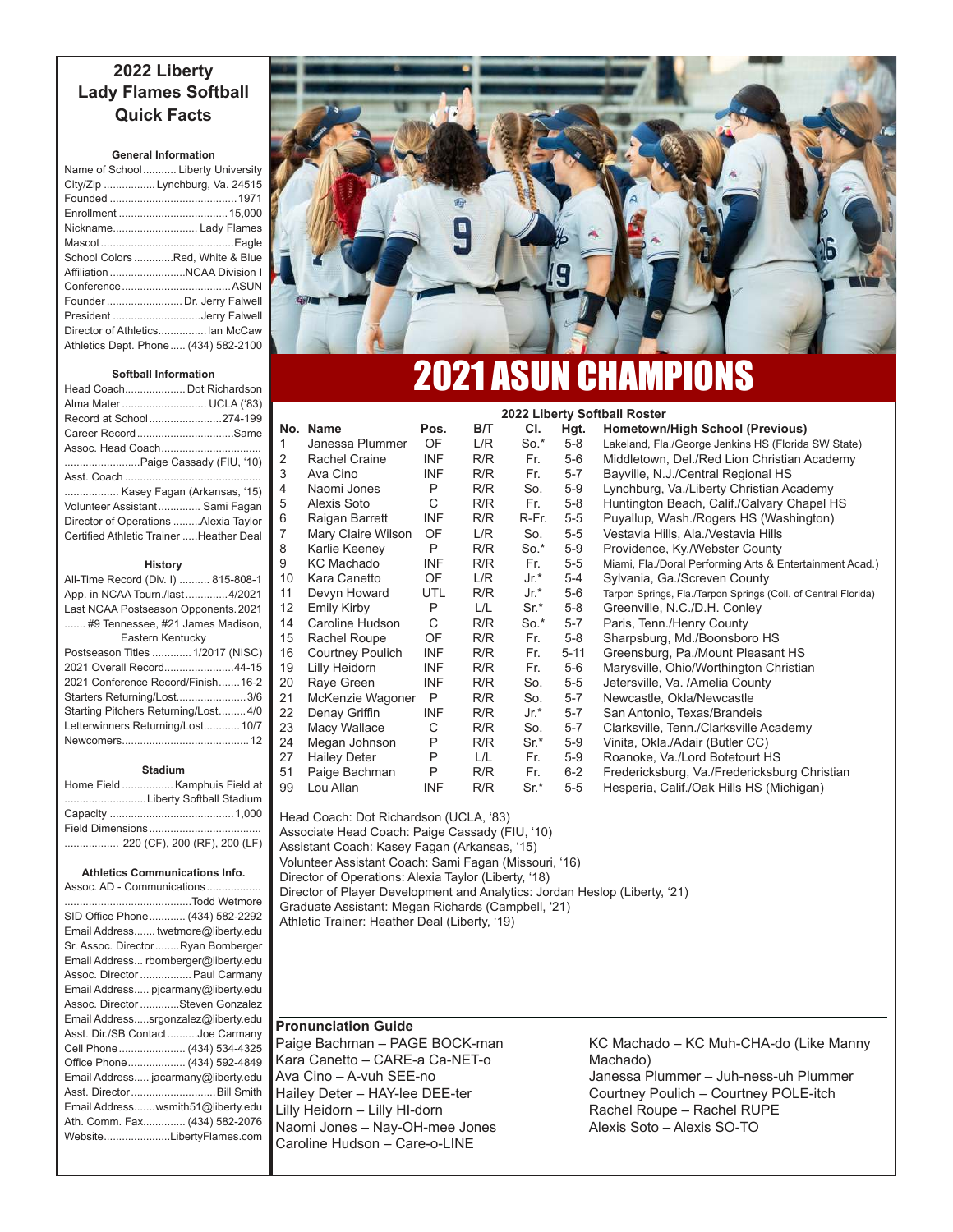#### **ASUN Conference Overall Standings**

|                    | w  |                | т | Pct. |
|--------------------|----|----------------|---|------|
| North Alabama      | 18 | $\overline{4}$ | O | .818 |
| North Florida      | 19 | 5              | O | .792 |
| Liberty            | 14 | 7              | 0 | .667 |
| Central Arkansas   | 13 | 7              | U | .650 |
| Jacksonville State | 12 | 8              | O | .600 |
| Stetson            | 9  | 14             | O | .391 |
| Lipscomb           | 7  | 12             | U | .368 |
| Kennesaw State     | 7  | 13             | U | .350 |
| Jacksonville       | 6  | 13             | U | .316 |
| FGCU               | 7  | 16             | U | .304 |
| Bellarmine         | 6  | 14             | U | .300 |
| Eastern Kentucky   | 3  | 16             | O | .158 |
|                    |    |                |   |      |

| <b>Conference Standings</b> |   |   |   |      |  |  |  |  |  |  |  |  |  |  |
|-----------------------------|---|---|---|------|--|--|--|--|--|--|--|--|--|--|
| <b>East Division</b>        |   |   |   |      |  |  |  |  |  |  |  |  |  |  |
| w<br>Pct.<br>L              |   |   |   |      |  |  |  |  |  |  |  |  |  |  |
| Liberty                     | 0 | 0 |   | .000 |  |  |  |  |  |  |  |  |  |  |
| <b>FGCU</b>                 | N |   | U | റററ  |  |  |  |  |  |  |  |  |  |  |
| Jacksonville                | 0 | ი |   | റററ  |  |  |  |  |  |  |  |  |  |  |
| Kennesaw State              | N | O | U | റററ  |  |  |  |  |  |  |  |  |  |  |
| North Florida               | N | ი | U | .000 |  |  |  |  |  |  |  |  |  |  |
| Stetson                     | ი |   | U | റററ  |  |  |  |  |  |  |  |  |  |  |
|                             |   |   |   |      |  |  |  |  |  |  |  |  |  |  |

| <b>West Division</b>    |   |   |   |     |  |  |  |  |  |  |  |  |  |  |
|-------------------------|---|---|---|-----|--|--|--|--|--|--|--|--|--|--|
| <b>Bellarmine</b>       | O |   | U | റററ |  |  |  |  |  |  |  |  |  |  |
| <b>Central Arkansas</b> | O | U | U | റററ |  |  |  |  |  |  |  |  |  |  |
| Eastern Kentucky        | O | O | U | റററ |  |  |  |  |  |  |  |  |  |  |
| Jacksonville State      | O |   | U | റററ |  |  |  |  |  |  |  |  |  |  |
| Lipscomb                | O | O | U | റററ |  |  |  |  |  |  |  |  |  |  |
| North Alabama           | U |   |   |     |  |  |  |  |  |  |  |  |  |  |

**ASUN Player of the Week Alexis Soto, Liberty ASUN Pitcher of the Week Karlie Keeney, Liberty**

**ASUN Teams in Action This Week Saturday, March 12** North Florida at FGCU (DH)\*, 2 p.m.

**Sunday, March 13** Notre Florida at FGCU\*, 1 pm.

**Friday, March 11-Sunday, March 13 Liberty at Clemson Tournament** Bellarmine at Tennessee Tech Tourn. Central Arkansas at Memphis Tourn. Eastern Kentucky at Bluegrass Challenge and Cardinal Classic Jacksonville - Idle Jacksonville State - Home Tournament Kennesaw State - Idle Lipscomb - Home Tournament North Alabama at Belmont Bruin Classic Stetson at Mercer Tournament

#### **ASUN Preseason Coaches' Poll**

- **1. Liberty (11 first-place votes) 141**
- 2. Kennesaw State 129
- 3. Central Arkansas 99 4. FGCU (1) 97
- 5. Eastern Kentucky 95
- 6. Lipscomb 80
- 7. North Florida 79
- 8. Jacksonville 69
- 9. Jacksonville State 63 10. North Alabama 47
- 11. Stetson 22
- 12. Bellarmine 15

**Preseason Player of the Year Kara Canetto, Liberty Preseason Pitcher of the Year Emily Kirby, Liberty Preseason Defensive Player of the Year** Reedy Davenport, FGCU

#### **Team Notes**

- The Lady Flames went 9-2 on their 11-game homestand, which wrapped up on Thursday against Arkansas. Devyn Howard hit .548 with 14 runs scored durnig that span, while Alexis Soto (.462) and Mary Claire Wilson (.423) both hit above .400 at home. Five Lady Flames pitchers have posted wins at home so far this season, led by a 5-1 record by Karlie Keeney.

- Liberty's nine runs scored on Thursday against No. 8 Arkansas were its most in any game against a nationally-ranked opponent in program history.

- Prior to allowing 14 runs to Arkansas on Thursday, Liberty had given up a combined 13 runs in its last 10 games, all at home.

- Liberty hit a season-high three homers on Thursday against Arkansas, tying a program record for most homers against a Top 25 opponent.

- Rachel Craine's grand slam against Arkansas on Thursday was Liberty's second grand slam alltime against a nationally-ranked opponent. Its first was a go-ahead grand slam by Savannah Channell off of Tennessee's Ashley Rogers in an elimination game at the 2021 NCAA Knoxville Regional. - Clemson is one out of 15 opponents on Liberty's schedule who competed in the 2021 NCAA Division I Softball Championship. Liberty is 4-5 this season against 2021 NCAA Tournament teams.

- For the fourth year in a row, Liberty was voted first in the 2022 ASUN Preseason Coaches Poll.

Senior Emily Kirby was voted ASUN Preseason Pitcher of the Year, while junior outfielder Kara Canetto was named ASUN Preseason Player of the Year. Senior Lou Allan joins Kirby and Canetto on the ASUN Preseason All-Conference Team.

- Liberty was outscored a combined 9-0 in the first inning of its first five games this year. Since then, the Lady Flames have allowed three first-inning runs, with Liberty scoring 21 first-inning runs. Liberty is 9-0 this season when scoring in the first inning and 0-5 when its opponent scores in the first. - The Lady Flames have posted six run-rule victories this season, with three of them coming against Big Ten opponents. Those are the first three run-rule wins over Big Ten teams in program history.

- After going 5-1 against ACC opponents last year, Liberty is 2-0 versus the ACC this season, with wins over Virginia and Notre Dame. The Lady Flames have two games remaining against both Clemson and Virginia Tech, along with mathcups with North Carolina, Duke and Virginia.

- Liberty is 11-13 all-time against Big Ten opponents (at time of meeting), including 8-4 under current head coach Dot Richardson and 4-2 this season. Liberty fell to lowa and Northwestern at the beginning of the season, and no-hit Maryland before edging Ohio State 3-2 at THE Spring Games. The Lady Flames no-hit Rutgers last Thursday before downing the Scarlet Knights 9-1 last Friday. - Liberty is the only team this season with two no-hitters against Big Ten opponents.

- Last season, Liberty went 3-11 against Top 25 teams, tying a program record for Top 25 wins in a single season (also 2007). Liberty holds a 15-92 all-time record against nationally-ranked opponents, including 9-53 under Coach Richardson. Liberty is 1-5 against nationally-ranked opponents this season, including a 6-3 win over No. 23 Notre Dame last Saturday.

- Among current Lady Flames, Kara Canetto (bases-loaded fielder's choice, eighth inning vs. Villanova, Feb. 26, 2021), Caroline Hudson (two-run homer, ninth inning vs. Virginia Tech, April 28, 2021) and Lou Allan (three-run homer vs. Northwestern, April 24, 2021) all have a walk-off RBI at the NCAA Division I level.

- Freshman Alexis Soto recorded her first career hit, Feb. 26 against Maine, becoming the seventh Lady Flame in 2022 to earn her first career hit. Sophomore Raye Green (Feb. 13 vs. Missouri), redshirt freshman Raigan Barrett (Feb. 13 vs. Missouri), freshman Rachel Craine (Feb.11 vs. lowa), freshman Rachel Roupe (Feb. 11 vs. Northwestern), freshman KC Machado (Feb. 15 at UCF) and freshman Ava Cino (Feb. 18 vs. FAU) have all recorded their first collegiate hit this season.

- Transfers Lou Allan (from Michigan) and Janessa Plummer (from Florida SouthWestern State) have posted their first hits as Lady Flames this year.

- Freshman Paige Bachman drew a walk in her first collegiate plate appearance Feb. 15 at UCF, one of four active Lady Flames to reach base in her first career plate appearance. Teammates Caroline Hudson (vs. Kentucky, 2020), Mary Claire Wilson (vs. Pitt, 2021) and Ava Cino (vs. FAU, 2022) all recorded hits in their first career time at the plate for Liberty.

- Lou Allan was listed No. 9 on the D1Softball.com Top 10 Power Rankings at first base. Emily Kirby (No. 91), Allan (112) and Kara Canetto (144) all appear on the D1Softball.com Top 150 Player Power Rankings.

- Allan appears 80th on Softball America's Preseason College Top 100 Players, while Kara Canetto was listed 93rd on ExtraInningSoftball.com's Extra Elite Top 100 College Players.

- Liberty sophomore McKenzie Wagoner was the 2020 Gatorade Oklahoma Softball Player of the Year, while Raigan Barrett was the 2020 Gatorade Washington Player of the Year. Liberty Assistant Coach Kasey Fagan was the Gatorade National Player of the Year in 2010.

- The Lady Flames are one of 10 NCAA Division I softball programs to win 40 or more games in each of the last four full seasons (2017-19, 21).

- Liberty posted a 44-15 record last season, including 16-2 in ASUN North Division play. Competing in the NCAA Softball Championship for the fourth time, Liberty made its second appearance in a Regional final. The Lady Flames served as the No. 2 seed for the Knoxville Regional, eliminating Eastern Kentucky and the host No. 9 national seed Tennessee Lady Vols.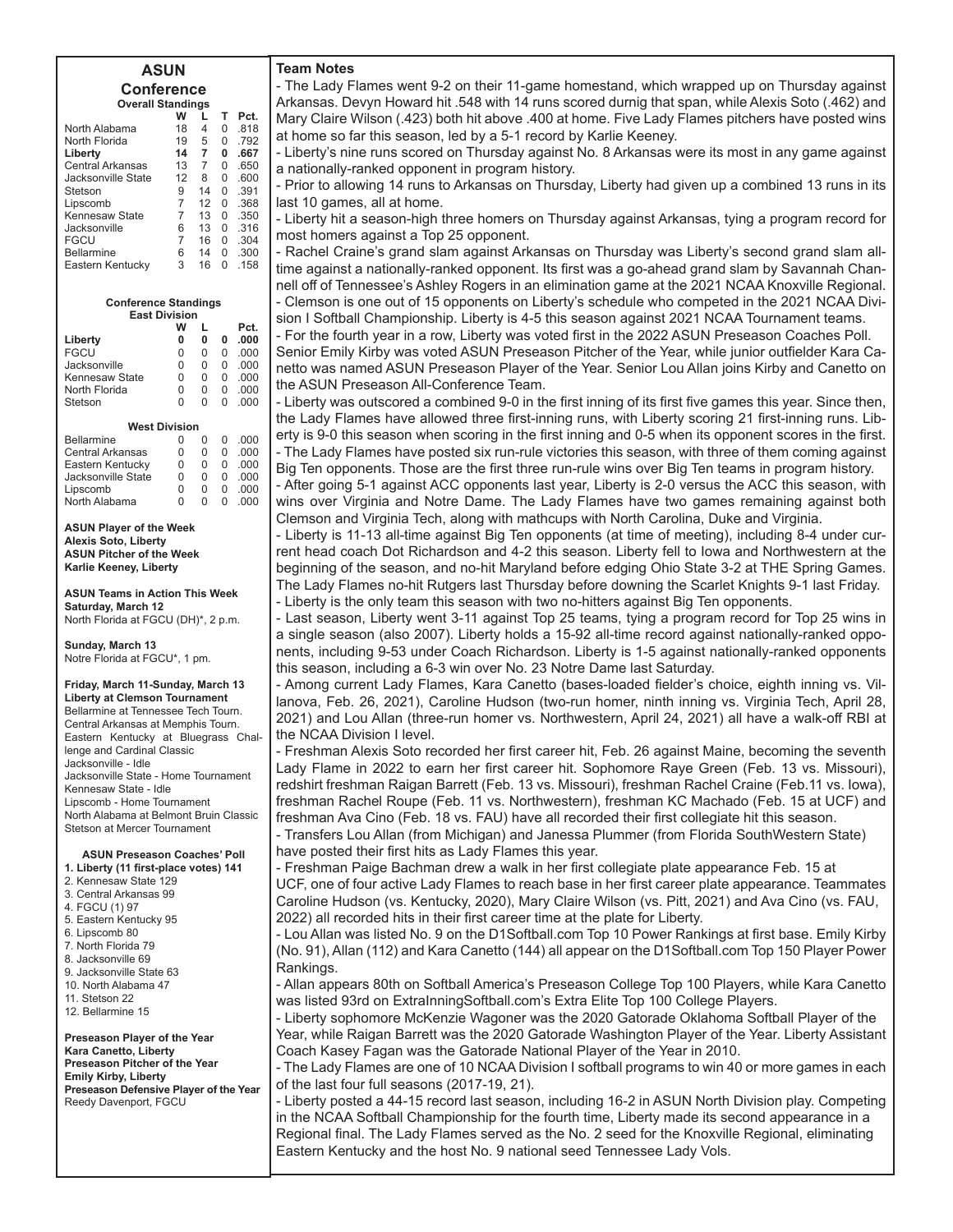| Liberty in the                                                                                                                                        |                                                      | <b>National Polls</b>                                                                     |
|-------------------------------------------------------------------------------------------------------------------------------------------------------|------------------------------------------------------|-------------------------------------------------------------------------------------------|
| 2022 Rankings                                                                                                                                         | USA Today/NFCA Top 25 Coaches Poll (March 8)         |                                                                                           |
| NFCA USA Soft. SA D1Soft<br>Week                                                                                                                      | 1. Oklahoma (32)800                                  |                                                                                           |
| Pre<br>#24<br>RV-20 #24<br>#24                                                                                                                        | 2. Alabama768                                        | D1Softball.com (March 7)                                                                  |
| <b>RV-1</b><br>Feb. 15 RV-6<br>$\sim$<br>$\overline{\phantom{a}}$                                                                                     | 3. Florida State 721                                 | 1. Oklahoma                                                                               |
| Feb. 22 RV-1<br><b>Service State</b><br>$\overline{\phantom{a}}$<br>$\mathcal{L}_{\text{max}}$ . The $\mathcal{L}_{\text{max}}$<br>March 1 RV-5<br>-- |                                                      | 2. Alabama                                                                                |
| March 8 RV-7                                                                                                                                          |                                                      | 3. Florida                                                                                |
|                                                                                                                                                       |                                                      | 4. Florida State                                                                          |
| 2022 RPI Tracker                                                                                                                                      | 6. Virgnia Tech 628                                  |                                                                                           |
| RPI Record<br>Week                                                                                                                                    | 7. Washington575                                     | 5. UCLA                                                                                   |
| March 7                                                                                                                                               | 8. Arizona530                                        | 6. Virginia Tech                                                                          |
|                                                                                                                                                       | 9. Kentucky 511                                      | 7. Duke                                                                                   |
| Liberty's All-Time Wins Over Top 25                                                                                                                   | 10. Oklahoma State503                                | 8. Arkansas                                                                               |
| <b>Opponents</b>                                                                                                                                      |                                                      | 9. Northwestern                                                                           |
| March 15, 2005 vs. No. 25 Texas A&M                                                                                                                   | 11. Oregon470                                        | 10. Missouri                                                                              |
| Corpus Christi (at Winthrop), W 2-1<br>May 4, 2006 at No. 24 Virginia Tech,                                                                           | 12. Arkansas 445                                     | 11. Washington                                                                            |
| W 6-5                                                                                                                                                 | 13. Duke417                                          |                                                                                           |
| May 4, 2006 at No. 24 Virginia Tech,                                                                                                                  | 14. Missouri392                                      | 12. Oklahoma State                                                                        |
| W 3-0                                                                                                                                                 | 15. Georgia343                                       | 13. Oregon                                                                                |
| March 14, 2007 at No. 23 Hawaii, W 4-3                                                                                                                | 16. Northwestern 331                                 | 14. Kentucky                                                                              |
| March 16, 2007 vs. No. 10 Baylor (at<br>Hawaii), W 4-0                                                                                                | 17. Clemson 282                                      | 15. Michigan                                                                              |
| March 24, 2007 vs. No. 6 Michigan (at                                                                                                                 | 18. Tennessee 268                                    | 16. Tennessee                                                                             |
| Louisville), W 2-0                                                                                                                                    |                                                      | 17. Clemson                                                                               |
| May 18, 2018 vs. No. 24 Hofstra W, 2-0                                                                                                                | 19. Michigan 255                                     | 18. Georgia                                                                               |
| (10) (NCAA Regionals)                                                                                                                                 | 20. Auburn 233                                       | 19. Auburn                                                                                |
| May 19, 2018 at No. 10 South Carolina                                                                                                                 | 21. LSU146                                           |                                                                                           |
| W, 3-1 (NCAA Regionals)                                                                                                                               | 22. Louisiana 101                                    | 20. Arizona                                                                               |
| Feb. 15, 2019 at No. 19 Texas A&M W,<br>$4 - 2$                                                                                                       | 23. Arizona State 94                                 | 21. LSU                                                                                   |
| Feb. 9, 2020 vs. No. 21 Ole Miss W, 4-2                                                                                                               | 24. Notre Dame 50                                    | 22. USF                                                                                   |
| (Clearwater, Fla.)                                                                                                                                    | 25. Charlotte 42                                     | 23. Oregon State                                                                          |
| Feb. 23, 2020 vs No. 6 Michigan W, 6-5                                                                                                                |                                                      | 24. Charlotte                                                                             |
| (Columbia, S.C.)                                                                                                                                      | Receiving Votes: UCF (38),                           | 25. Arizona State                                                                         |
| March 16, 2021 at No. 13 Arkansas W,                                                                                                                  | USF (36), Stanford (25), Liberty (7),                |                                                                                           |
| $2-0(10)$                                                                                                                                             |                                                      | Texas (7), Boise State (2), Oregon State (2), USC Upstate (1), Wisconsin (1)              |
| April 28, 2021 vs. No. 18 Virginia Tech<br>W, 5-3 (9)                                                                                                 |                                                      |                                                                                           |
| May 22, 2021 at No. 18 Tennessee                                                                                                                      | <b>ESPN.com/USA Softball</b>                         |                                                                                           |
| W, 6-4 (NCAA Regionals)                                                                                                                               | <b>Collegiate Top 25 (March 8)</b>                   |                                                                                           |
| March 5, 2022 vs. No. 23 Notre Dame                                                                                                                   | 1. Oklahoma (22)620                                  | <b>Softball America (March 8)</b>                                                         |
| W, 6-3                                                                                                                                                | 2. Alabama (2) 599                                   | 1. Oklahoma                                                                               |
|                                                                                                                                                       | 3. Florida State 563                                 | 2. Alabama                                                                                |
|                                                                                                                                                       |                                                      | 3. Florida State                                                                          |
|                                                                                                                                                       | 4. Florida544                                        | 4. Florida                                                                                |
|                                                                                                                                                       | 5. UCLA (1)536                                       |                                                                                           |
|                                                                                                                                                       | 6. Virgnia Tech 509                                  | 5. UCLA                                                                                   |
|                                                                                                                                                       | 7. Washington427                                     | 6. Virginia Tech                                                                          |
|                                                                                                                                                       | 8. Missouri416                                       | 7. Northwestern                                                                           |
|                                                                                                                                                       | 9. Duke395                                           | 8. Duke                                                                                   |
|                                                                                                                                                       | 10. Oklahoma State372                                | 9. Oregon                                                                                 |
|                                                                                                                                                       |                                                      | 10. Washington                                                                            |
|                                                                                                                                                       | 11. Arkansas347                                      | 11. Missouri                                                                              |
|                                                                                                                                                       | 12. Kentucky 346                                     | 12. Arkansas                                                                              |
|                                                                                                                                                       | 13. Northwestern 328                                 |                                                                                           |
|                                                                                                                                                       | 14. Oregon305                                        | 13. Oklahoma State                                                                        |
|                                                                                                                                                       | 15. Clemson 299                                      | 14. Arizona                                                                               |
|                                                                                                                                                       | 16. Arizona252                                       | 15. Kentucky                                                                              |
|                                                                                                                                                       | 17. Michigan 210                                     | 16. Michigan                                                                              |
|                                                                                                                                                       | 18. Tennessee209                                     | 17. Clemson                                                                               |
|                                                                                                                                                       |                                                      | 18. Tennessee                                                                             |
|                                                                                                                                                       | 19. Georgia204                                       | 19. Georgia                                                                               |
|                                                                                                                                                       | 20. Auburn 178                                       | 20. Auburn                                                                                |
|                                                                                                                                                       |                                                      | 21. USF                                                                                   |
|                                                                                                                                                       |                                                      |                                                                                           |
|                                                                                                                                                       | 23. Arizona State 77                                 | <b>22. LSU</b>                                                                            |
|                                                                                                                                                       | 24. Oregon State 44                                  | 23. Oregon State                                                                          |
|                                                                                                                                                       | 25. Louisiana 37                                     | 24. Charlotte                                                                             |
|                                                                                                                                                       |                                                      | 25. Arizona State                                                                         |
|                                                                                                                                                       |                                                      |                                                                                           |
|                                                                                                                                                       |                                                      | Receiving Votes: UCF (30), Charlotte (20), Stanford (11), Teas (10), Notre Dame (6),      |
|                                                                                                                                                       |                                                      | San Diego State (4), Southern Miss (3), Troy (2), USC Upstate (2), Boise State (1), Texas |
|                                                                                                                                                       | A&M(1)                                               |                                                                                           |
|                                                                                                                                                       | Liberty's 2022 Opponents are listed in Bold Italics. |                                                                                           |
|                                                                                                                                                       |                                                      |                                                                                           |
|                                                                                                                                                       |                                                      |                                                                                           |
|                                                                                                                                                       |                                                      |                                                                                           |
|                                                                                                                                                       |                                                      |                                                                                           |
|                                                                                                                                                       |                                                      |                                                                                           |
|                                                                                                                                                       |                                                      |                                                                                           |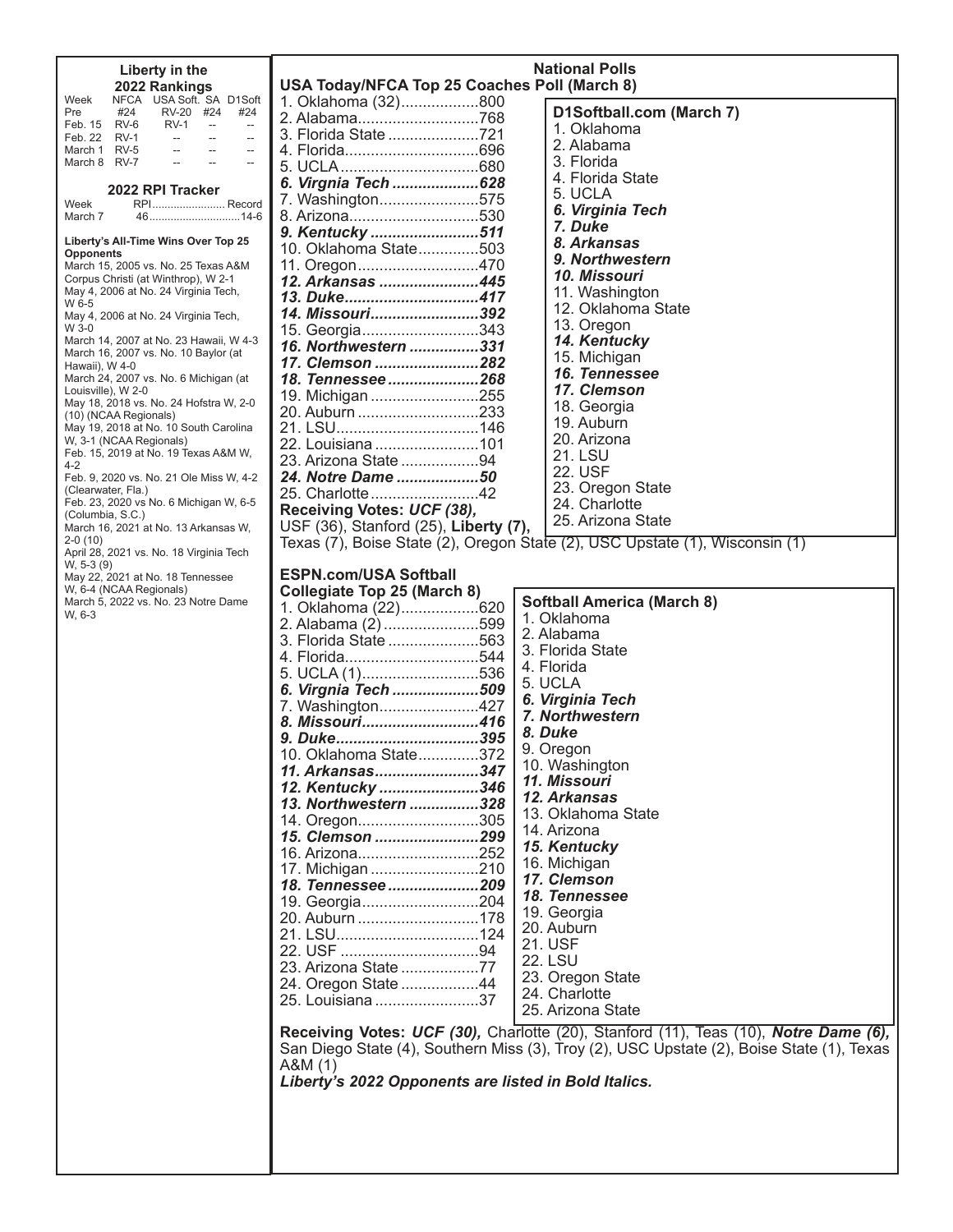#### **2022 Miscellaneous State Single-Game Highs**

| Single-Game Highs            |                |                 |  |  |  |  |  |  |  |  |  |  |
|------------------------------|----------------|-----------------|--|--|--|--|--|--|--|--|--|--|
| <b>BIG INNINGS (4+ Runs)</b> | R              | lnn.            |  |  |  |  |  |  |  |  |  |  |
| Feb. 18 vs. Maryland         | 5              | 2nd             |  |  |  |  |  |  |  |  |  |  |
| Feb. 18 vs. FAU              | 6              | 2 <sub>nd</sub> |  |  |  |  |  |  |  |  |  |  |
| Feb. 18 vs. FAU              | 6              | 3rd             |  |  |  |  |  |  |  |  |  |  |
| Feb. 25 vs. George Wash.     | 5              | 4th             |  |  |  |  |  |  |  |  |  |  |
| March 3 vs. Rutgers          | 4              | 1st             |  |  |  |  |  |  |  |  |  |  |
| March 3 vs. Rutgers          | 4              | 2nd             |  |  |  |  |  |  |  |  |  |  |
| March 5 vs. Lehigh           | 6              | 5th             |  |  |  |  |  |  |  |  |  |  |
| March 6 vs. James Madison    | $\overline{4}$ | 1st             |  |  |  |  |  |  |  |  |  |  |
| March 10 vs. Arkansas        | 4              | 2 <sub>nd</sub> |  |  |  |  |  |  |  |  |  |  |
|                              |                |                 |  |  |  |  |  |  |  |  |  |  |

| <b>SHUTOUT WINS</b>           | Score     | Hits All. |
|-------------------------------|-----------|-----------|
| Feb. 18 vs. Maryland 9-0 (5)  |           | U         |
| Feb. 18 vs. FAU               | $13-0(5)$ | 2         |
| Feb. 26 vs. Maine (1) 6-0     |           | 4         |
| Feb. 26 vs. Maine (2) 8-0 (5) |           | 5         |
| March 3 vs. Rutgers 12-0 (5)  |           | 0         |
| March 6 vs. JMU               | $4-0$     | 3         |
|                               |           |           |

**Liberty Pitchers' 3-Strikeout Innings Karlie Keeney** South Alabama B2

**Emily Kirby**

James Madison T2

**Player Quick Hits**

- Devyn Howard's 11-for-11 hitting streak (Feb. 25 through March 1) broke Ashley Williams' (2005) program record of hits in eight straight at bats.

- In nine games as leadoff batter, Howard is hitting .520 with a .636 on base percentage, .960 slugging percentage and 13 runs scored.

- Howard was the 2020 NJCAA national leader in RBI at College of Central Florida.

- In Liberty's last 16 games, Caroline Hudson has batted .333 with four homers and 15 RBI.

- Last year, Hudson became the first Liberty catcher to start every game in a season, starting all 59 games behind the plate.

- Each of Hudson's first three career homers came off of All-American pitchers. She hit a go-ahead three-run blast against No. 1 Washington's Gabbie Plain in 2020 and went deep twice on April 28, 2021 off of Virginia Tech's Keely Rochard.

- Liberty redshirt senior Lou Allan was a first team NFCA All-Region player last year while playing at Michigan, batting .383 with 11 homers and 45 RBI.

- Allan has started each of Liberty's last nine games in the three hole, hitting .458 (11-for-24) with three homers and 10 RBI in that spot in the order.

- After Allan homered off of 2021 SEC Pitcher of the Year Mary Haff on Thursday, 20 out of her 21 career homers have come against Power Five pitching.

- Rachel Roupe has started 20 out of 21 games in right field, launching a double for her first career hit on Feb. 12 against Northwestern. Roupe leads the team in outfield assists, with four, and started a key 9-2-6 double play to get Liberty out of a bases-loaded jam against James Madison on Sunday. - After batting .182 for the first 12 games at leadoff batter this season, Kara Canetto has thrived in the five spot in the order. As the five hitter, she bats .423 (11-for-26) with three doubles, two triples and six runs. Canetto led the team with a .385 batting average and 19 stolen bases last season.

- Freshman Alexis Soto went 3-for-3 with two doubles last Tuesday against Virignia, becoming the first Liberty true freshman since Caroline Hudson in 2020 against New Mexico with a three-hit game. Soto has hit .462 (12-for-26) with four doubles, one triple and eight RBI in Liberty's last 10 games.

- Mary Claire Wilson batted .423 (11-for-26) with three doubles, six RBI and six stolen bases during Liberty's 11-game homestand, which wrapped up on Thursday.

- Rachel Craine hit her first career home run, a grand slam, against Arkansas on Thursday. She is the first Liberty player since J'Nae Jefferson (March 3, 2007 vs. Rhode Island) whose first career homer was a grand slam.

- Liberty redshirt freshman Raigan Barrett was Sis Bates' backup at shortstop last year at Washington. This season, she starts at shortstop for Liberty. Barrett has a perfect 1.000 fielding percentage in 10 games at Liberty Softball Stadium so far.

- Freshman KC Machado has batted 5-for-13 (.385) during Liberty's last 10 games.

- Denay Griffin has two pinch-hit homers in her career, including a seventh-inning blast against IIlinois on Feb. 7, 2020 and a 10th-inning game-winner at No. 13 Arkansas on March 16, 2021.

- Griffin has drawn 12 walks this season, sporting a team-best .581 on base percentage. She had a pinch-hit single on Thursday against Arkansas, her first at bat since Feb. 25.

- Karlie Keeney is 8-1 with a 1.71 ERA, two no-hitters and one save in Liberty's last 16 games. She is tied for second in the ASUN with eight wins, posted eight straight winning decisions prior to Thursday's loss to Arkansas. Keeney is the first Lady Flame to no-hit a Power Five team, and the first Liberty pitcher since Julia DiMartino in 2016 with two no-hitters in the same season.

- Keeney has posted more Top 25 wins (four) than any other pitcher in program history, besting Ole Miss in 2020, Virginia Tech and Tennessee last vear and Notre Dame, last Saturday.

- Keeney joins Megan Johnson as active Lady Flames with no-hitters to their credit. Johnson tossed a perfect game against Texas Southern in 2020, needing just 39 pitches to complete the five-inning perfect game.

- Emily Kirby tossed her 11th career shutout, and first of the season, Feb. 26 against Maine. She is now tied for eighth in program history with 11 career shutouts.

- Kirby tossed the best game of her career on March 16, 2021 outduelling Arkansas' Mary Haff in a

2-0, 10-inning five-hit shutout against the SEC co-champion Razorbacks.

- Megan Johnson ranks third in the ASUN with a 1.83 ERA.

- Johnson appeared exclusively as a starting pitcher in 2020. Last year, in 10 relief appearances, she allowed just two out of 14 inherited runners to score. Johnson earned a two-inning save on May 22, allowing one hit and no runs as Liberty eliminated Tennessee.

- On Feb. 15, 2021 against New Mexico State, McKenzie Wagoner became the first Lady Flame since Elizabeth Engler (Feb. 12, 2017 vs. Chattanooga) to win her first career start.

- On March 3, 2021 against Radford, Naomi Jones became the second Lady Flame last year and 16th all-time to earn a win in her first career start. Jones later tossed a one-hitter against Bellarmine. - Wagoner and Jones combined for a two-hit shutout over FAU on Feb. 18.

- Jones then tossed a complete game in a 9-1 win over Lehigh, last Saturday.

- Wagoner held Arkansas to one run in four innings of relief on Thursday. She now ranks fifth in the ASUN with a 1.94 ERA on the season.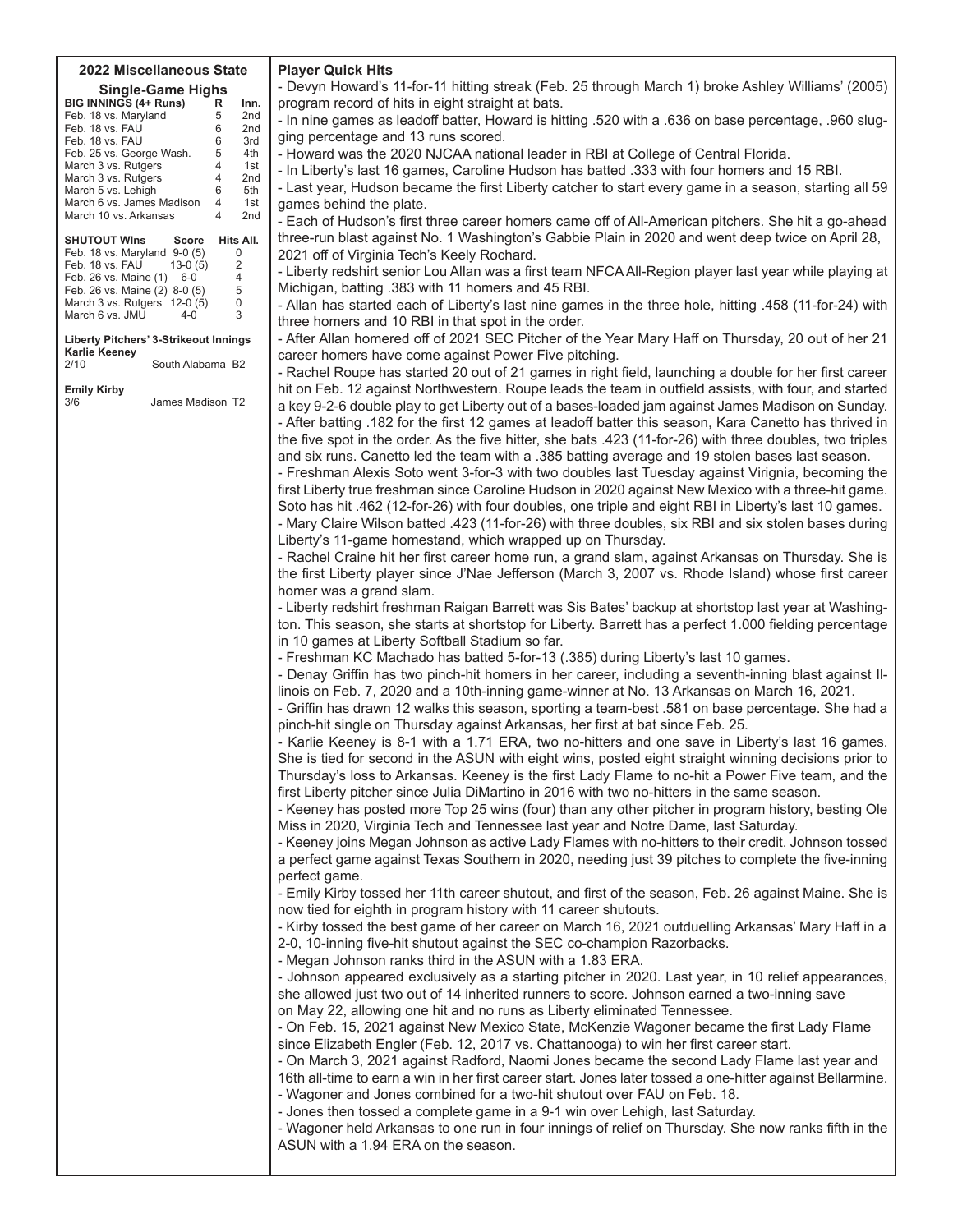

#### **Dr. Dot Richardson UCLA, '83; Adelphi, '88; Louisville, '93 9th Season**

#### **Milestone wins**

1st - Feb. 15, 2014 vs. Norfolk State (5-1) 100th - April 14, 2017 at Gardner-Webb (5-0) 200th - April 23, 2019 vs. Radford (10-8, walk-off grand slam) 250th - April 29, 2021 vs. No. 18 Virginia Tech (5-3, walk-off homer) **Under Richardson** - 2 NCAA Regional Finals ('18, '21)

- 2017 NISC National Champions
- 2 NISC Regional Titles ('17, '19)
- Improved record each season

from 2014-19, including NCAA's top win improvement from 2014 to 2015.

- 2 Big South Regular-Season titles (2017, 2018)

- 2 Conference Tournament titles  $(2018, 2021)$ 

- 3 Conference Tournament finals (2017, 2018, 2021)

- 4 40-win seasons ('17-'19, 2021) - 3-Time Conference Coach of the
- Year (2017, 2018, 2021)
- 14 NFCA All-Region selections

- 2 Capital One Academic All-

Americans - 3 Capital One Academic All-Dis-

trict III Selections

- 3 Conference Pitchers of the Year

- 2 Big South Freshmen of the Year

- 1 ASUN Player of the Year

- 2 Big South Scholar-Athletes of Yr.

- 1 VaSID State Rookie of the Year

- 26 VaSID All-State Team players - 1 ECAC Pitcher of the Year

- 40 All-Conference

- 15 Conference All-Freshman team
- 14 Conf. All-Tournament team
- 7 Conf. All-Academic team
- 9 NISC All-Tournament team
- 1 NISC Tournament MVP

#### **Personal**

- Two-Time Olympic Champion: 1996, 2000 (Hit game-winning HR in '96 Gold medal game)

- Founder of Dot Richardson Softball Association

- Five-Time Pan American Games Champion; 4X World Championship Gold Medalist

- NCAA's Most Outstanding Softball Player, 1980's

# **HEAD COACH DOT RICHARDSON 274-199, 98-55 CONF.**

Two-time Olympic Gold medalist, Dr. Dot Richardson has led the Liberty softball program to new heights.

Liberty has made two NCAA Regional appearances, earning the program's first-ever NCAA postseason wins in 2018 to advance to the Columbia Regional final. The Lady Flames then won twice in the 2021 Knoxville Regional, advancing to their second Regional final with a 6-4 win over Tennessee on May 22.

During the 2018 season, Richardson's Lady Flames won a program-record 49 games (49-14), taking a 19-game winning streak into the NCAA Columbia Regional Final. She led the team to its first-ever NCAA Regional Final appearance, being named Big South and VaSID State Coach of the Year.

In 2017, she led Liberty to its first-ever postseason championship, as the Lady Flames captured the National Invitational Softball Championship title with a 3-1 win over Lamar. The Lady Flames returned to the NISC in 2019, winning the Lynchburg Regional and finishing with a season record of 40-22.

- Coach Richardson has quided Liberty to eight wins over nationally-ranked opponents, including a win over No. 6 Michigan, Feb. 23, 2020.

- Liberty finished the 2021 season with a program-record RPI of 19 and earned its first ever end-of-season national ranking, appearing 25th in three major polls.

- Richardson and her staff were named the 2018 NFCA Mid-Atlantic Regional Coaching Staff of the Year.

- Richardson was instrumental in the planning for the state-of-the-art Liberty Softball Stadium, which debuted during the 2015 season. Liberty Softball Stadium, a 1,000-seat structure, opened March 19, 2015 with the Lady Flames defeating Rider 9-2.

- Liberty's 2-0, 10-inning win over No. 24/24 Hofstra in the first round of the 2018 NCAA Columbia Regional on May 18, 2018, was Liberty's first win over a ranked opponent since the 2007 season.

- The Lady Flames improved in the win-loss column each of the first five years under her guidance, including an NCAA-leading 18-win improvement from the 2014 to 2015 season. Liberty then posted a 15-win improvement from  $2016$  (31-28) to  $2017$  (46-24).

|              | <b>Coach Richardson Year by Year</b> |      |           |      |                                       |  |  |  |  |  |  |  |  |  |
|--------------|--------------------------------------|------|-----------|------|---------------------------------------|--|--|--|--|--|--|--|--|--|
| Year         | Overall                              | Pct. | Conf.     | Pct. | <b>Noteworthy</b>                     |  |  |  |  |  |  |  |  |  |
| 2014         | 11-46                                | .192 | $4 - 20$  | .167 |                                       |  |  |  |  |  |  |  |  |  |
| 2015         | 29-30                                | .491 | $12 - 12$ | .500 | Largest NCAA win improvement          |  |  |  |  |  |  |  |  |  |
| 2016         | $31 - 28$                            | .525 | $16 - 8$  | .667 |                                       |  |  |  |  |  |  |  |  |  |
| 2017         | 46-24                                | .657 | $16 - 5$  | .761 | NISC National Round Champions         |  |  |  |  |  |  |  |  |  |
| 2018         | 49-14                                | .777 | $18-3$    | .857 | NCAA Columbia Regional Finals         |  |  |  |  |  |  |  |  |  |
| 2019         | 40-22                                | .645 | $16 - 5$  | .761 | <b>NISC Regional Round Champions</b>  |  |  |  |  |  |  |  |  |  |
| 2020         | $10 - 13$                            | .434 | $0 - 0$   | .000 | 9-2 in final 11 games before pandemic |  |  |  |  |  |  |  |  |  |
| 2021         | 44-15                                | .746 | $16 - 2$  | .889 | <b>NCAA Knoxville Regional Finals</b> |  |  |  |  |  |  |  |  |  |
| 2022         | $14 - 7$                             | .667 | $0 - 0$   | .000 |                                       |  |  |  |  |  |  |  |  |  |
| <b>Total</b> | 274-199                              | .579 | 98-55     | .640 |                                       |  |  |  |  |  |  |  |  |  |



1982 National Champion \* - 1st Softball Title in NCAA History



Atlanta 1996 1996 Olympic Gold Medalist 2000 Olympic Gold Medalist \* - 1st Softball Gold Medal in Olympics History

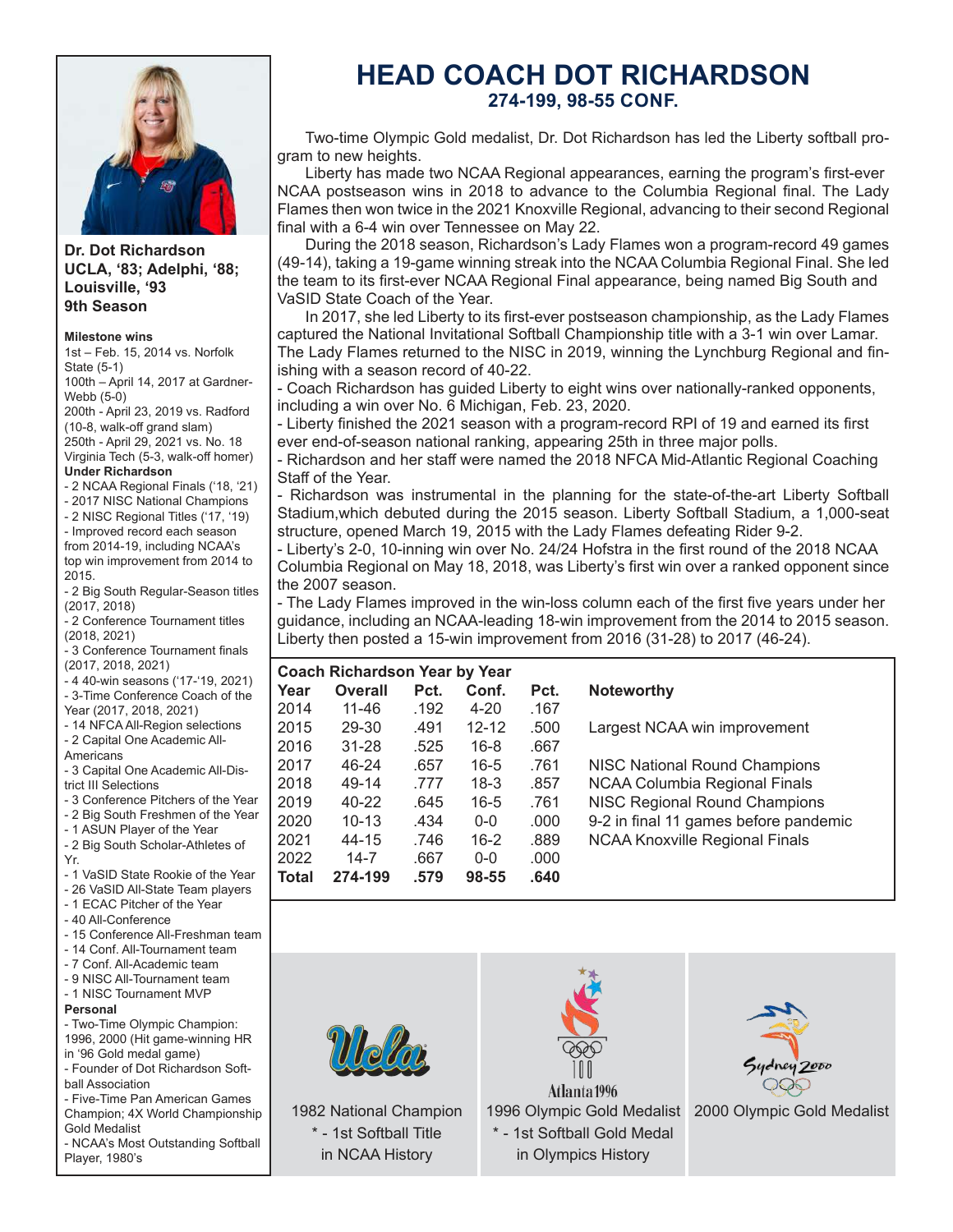| 2022<br>Liberty Softball When                           |
|---------------------------------------------------------|
|                                                         |
|                                                         |
|                                                         |
|                                                         |
| Non-conference 14-7                                     |
| In Day Games 12-5                                       |
| In Night Games 2-2                                      |
| Midweek Games (M-Th) 2-1                                |
| Weekend Games (F-Su) 12-5                               |
| Liberty starter pitches 5+ inn.  9-2                    |
| Liberty starter pitches < 5 inn.  5-5                   |
| Liberty staff strikes out 10+ 0-0                       |
| Recording 3 or fewer hits 0-3                           |
| Recording 4-6 hits  2-1                                 |
| Recording 7-9 hits  8-2                                 |
| Recording 10+ hits  9-1                                 |
| Opponent has 3 or fewer hits  5-0                       |
| Opponent has 4-6 hits  7-3                              |
| Opponent has 7-9 hits  1-2<br>Oppnent has 10+ hits  1-2 |
|                                                         |
| After winning a game 12-2                               |
|                                                         |
| Played on Monday 0-0                                    |
| Played on Tuesday 1-1                                   |
| Played on Wednesday 0-0<br>Played on Thursday 1-1       |
| Played on Friday 4-3                                    |
| Played on Saturday  6-1                                 |
| Played on Sunday  2-1                                   |
|                                                         |
| Played in March  6-1                                    |
|                                                         |
|                                                         |
| Conf. Series Openers 0-0                                |
|                                                         |
|                                                         |
| 1st game of DH (same opponent)  1-0                     |
| 2nd game of DH (same opponent) 1-0                      |
| 1st game of day (multi-game days)  5-1                  |
| 2nd game of day 4-2                                     |
| Third game of day 0-0                                   |
| 1st meeting of season with opp 12-7                     |
| 2nd meeting of season with opp 2-0                      |
| 3rd meeting of season with opp 0-0                      |
|                                                         |
|                                                         |
| In South Carolina 0-0                                   |
|                                                         |
| In run-rule games  6-0                                  |
| In extra-inning games 0-0<br>In one-run games  1-1      |
|                                                         |
|                                                         |
|                                                         |
|                                                         |
|                                                         |
|                                                         |
|                                                         |

**2022**

**2022 Season Honors<br><b>ASUN Player of the Week**<br>So. C Caroline Hudson (Feb. 21) Fr. DP Alexis Soto (March 7) **ASUN Pitcher of the Week** So. P Karlie Keeney (March 7) **ASUN Preseason Player of the Year** Jr. OF Kara Canetto **ASUN Preseason Pitcher of the Year** Sr. P Emily Kirby **Preseason ASUN All-Conference** Sr. 1B Lou Allan Jr. OF Kara Canetto Sr. P Emmily Kirby **ExtraInningSoftball.com ExtraELite Top 100** Jr. OF Kara Canetto (No. 93) **Softball America Preseason College Top 100** Sr. 1B Lou Allan (No. 80) **D1Softball.com Top 150 Power Rankings** Sr. P Emily Kirby (No. 91)<br>Sr. 1B Lou Allan (No. 112) Jr. OF Kara Canetto (No. 144) **D1Softball.com Power Rankings: Top 10 1B** Sr. 1B Lou Allan (No. 9) **2021 Season Honors CoSIDA Acadmic All-District III** Jr. P Emily Kirby - 1st team **VaSID All-State** Sr. 2B Amber Bishop-Riley - 1st team<br>Sr. 1B Autumn Bishop - 1st team<br>Jr. P Emily Kirby - 1st team<br>So. OF Kara Canetto - 2nd team Fr. P Karlie Keeney - 2nd team **NFCA All-South Region** Sr. 2B Amber Bishop-Riley - 3rd team<br>Jr. P Emily Kirby - 3rd team **ASUN Pitcher of the Year** Jr. Emily Kirby **ASUN Player of the Year** Sr. 2B Amber Bishop-Riley **ASUN Defensive Player of the Year** Sr. 2B Amber Bishop-Riley (Co) **ASUN Coach of the Year** Dot Richardson **ASUN All-Conference** Sr. 2B Amber Bishop-Riley - 1st team Sr. 1B Autumn Bishop - 1st team<br>So. OF Kara Canetto - 1st team Jr. P Emily Kirby - 1st team<br>Fr. SS Savannah Channell - 2nd team Fr. P Karlie Keeney - 2nd team<br>R-Jr. OF Emily Sweat **ASUN All-Tournament Team** Sr. 2B Amber Bishop-Riley (MVP)<br>Sr. 1B Autumn Bishop Jr. P Emily Kirby<br>Fr. C Caroline Hudson **ASUN Player of the Week** Sr. 2B Amber Bishop-Riley (Feb. 22)<br>Sr. 2B Amber Bishop-Riley (March 1) Sr. 1B Autumn Bishop (April 12) **ASUN Pitcher of the Week** Jr. LHP Emily Kirby (March 22)<br>Jr. LHP Emily Kirby (April 19) Fr. RHP Karlie Keeney (May 3) **ASUN Preseason Player of the Year** Sr. 2B Amber Bishop-Riley

**Preseason ASUN All-Conference** Sr. 2B Amber Bishop So. OF Kara Canetto

**USA Softball Player of the Year Top 50** Sr. 2B Amber Bishop-Riley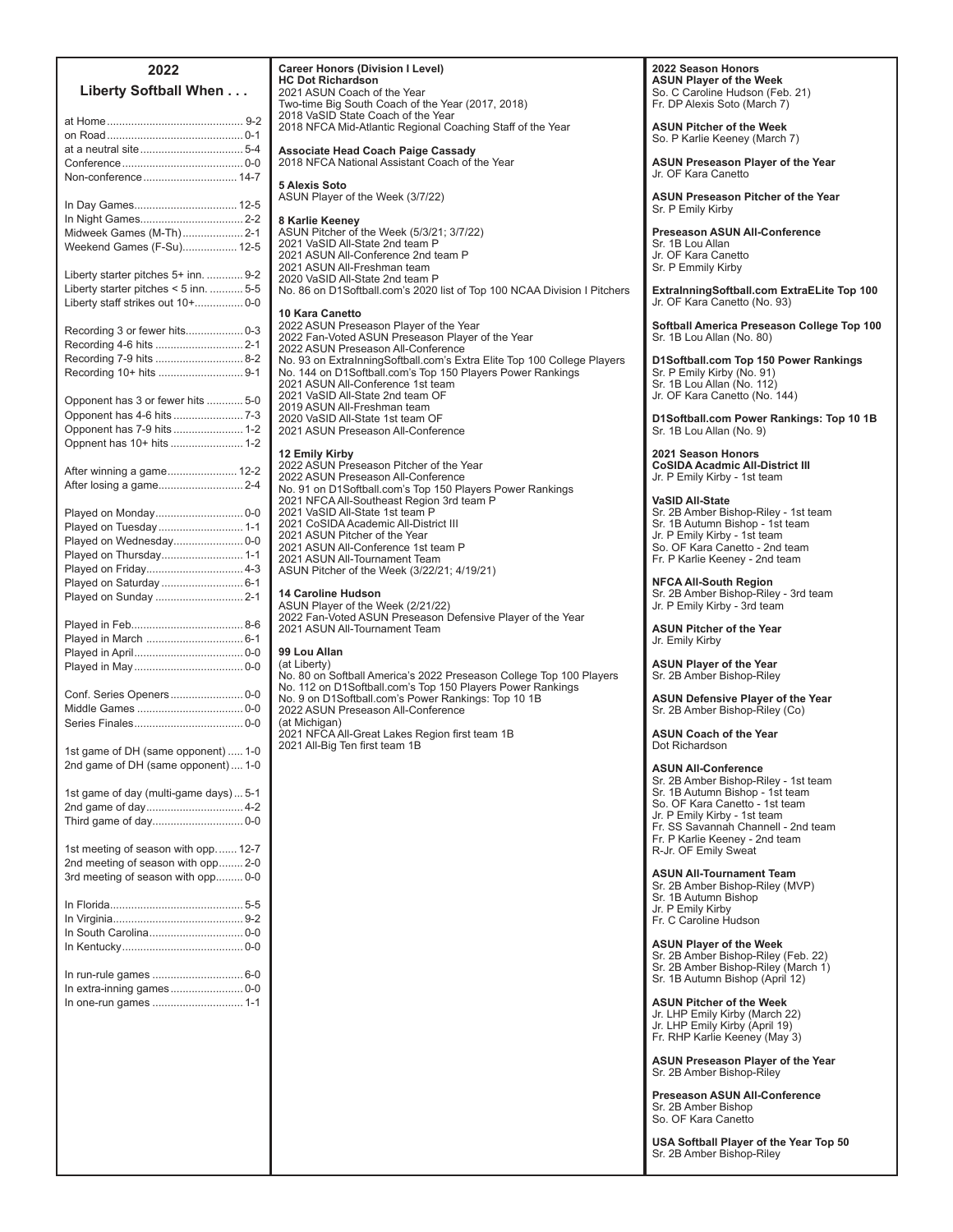#### **The Last Time Liberty . . .**

**Had a 5+ game winning streak: 8 (2/26/22-3/6/22)** Had a 10+ game winning streak: 17 (4/3/21-5/7/21) Played an extra-inning game: L, 3-4 (10) vs. No. 21 James Madison Won an extra-inning game: W, 5-3 (9) vs. No. 18 Virginia Tech (4/28/21) Played a 10+-inning game: L,  $3-4$  (10) vs. No. 21 James Madison  $P$ layed an 11-inning+ game: L, 0-1 (12) vs. Ohio (5/18/17) Played a 12-inning game: L, 0-1 (12) vs. Ohio (5/18/17) (tied program record) Defeated a top-10 team: W, 6-5 vs. No. 6 Michigan (2/23/20) **Defeated a top-25 team: W, 6-3 vs. No. 23 Notre Dame (3/5/22)** Swept a DH with top-25 team: at No. 25 Virginia Tech (5/4/06) Swept a conference series: at Kennesaw State (5/1/21-5/2/21) Swept a conference series, allowing no runs: at Lipscomb (4/17/21-4/18/21) Swept a conference series on road: at Kennesaw State (5/1/21-5/2/21) **Run-ruled an opponent: W, 9-1 (5) vs. Lehigh (3/5/22)** Was run-ruled: L, 0-16 (5) vs. Oklahoma (3/14/21)

#### **Batting**

Was no hit: at North Alabama (4/28/19) **Recorded 10+ hits: 10, vs. No. 8 Arkansas (3/10/22) Recorded 11+ hits: 13, vs. Maine (2/26/22) Recorded 12+ hits: 13, vs. Maine (2/26/22) Recorded 13+ hits: 13, vs. Maine (2/26/22)** Recorded 14+ hits: 14, vs. East Carolina (3/6/21) Recorded  $15+$  hits:  $19$ , vs. Villanova (2/27/21) Recorded 16+ hits: 19, vs. Villanova (2/27/21) Recorded 17+ hits: 19, vs. Villanova (2/27/21) Recorded 18+ hits: 19, vs. Villanova (2/27/21) Recorded 19+ hits: 19, vs. Villanova (2/27/21) **Was shut out: L, 0-3 vs. Charleston Southern (2/25/22)** Scored  $10+$  runs in one inning:  $11$ , (1st) vs. Longwood  $(3/6/21)$ **Scored 10+ runs: W, 12-0 (5) vs. Rutgers (3/3/22) Scored 11+ runs: W, 12-0 (5) vs. Rutgers (3/3/22) Scored 12+ runs: W, 12-0 (5) vs. Rutgers (3/3/22) Scored 13+ runs: W, 13-0 (5) vs. Florida Atlantic (2/18/22)** Scored 14+ runs: W, 19-3 (5) vs. Longwood (3/6/21) Scored 15+ runs: W, 19-3 (5) vs. Longwood (3/6/21) Scored 16+ runs: W, 19-3 (5) vs. Longwood (3/6/21) Scored 17+ runs: W, 19-3 (5) vs. Longwood (3/6/21) Scored 18+ runs: W, 19-3 (5) vs. Longwood (3/6/21) Scored 19+ runs: W, 19-3 (5) vs. Longwood (3/6/21) Scored 20+ runs: W, 20-0 (5) vs. Delaware State (2/21/19) Recorded 5+ doubles: 5, vs. Lipscomb (5/8/21) Recorded 6+ doubles: 6, at Duke (3/27/19) Recorded 7+ doubles: 7, vs. Rhode Island (3/10/17) Recorded 8+ doubles: 8, at North Carolina A&T (3/31/03) Hit 3 triples (program record): 3, vs. Delaware State (2/21/19) **Hit 3+ home runs: 3, vs. No. 8 Arkansas (3/10/22)** Hit 4+ home runs: 4, at Charleston Southern (4/12/15) Hit 5+ home runs: 6, vs. Hampton (4/19/11) Hit 6+ home runs (program record): 6, vs. Hampton (4/19/11) **Drew 5+ walks: 6, vs. Notre Dame (3/5/22)** Drew 10+ walks: 11, vs. Rhode Island (3/9/17) (program record) Stole  $5+$  bases: 5, vs. Florida Atlantic  $(2/18/22)$ Stole 6+ bases: 6, vs. Marshall (5/18/19) Stole  $7+$  bases:  $7$ , at Hampton  $(4/26/18)$   $(G1)$ Stole 8+ bases: 8, vs. Chattanooga (2/10/18) (tied program record) Two Lady Flames had 2 HR: Howard, Strickland vs. Kennesaw State (3/5/10) **Did not strike out: 0, vs. Maine (2/26/22) Pitching Shut out an opponent: W, 4-0 vs. James Madison (3/6/22)** 1-hit an opponent: Naomi Jones vs. Bellarmine (4/25/21) **No-hit an opponent: Karlie Keeney vs. Rutgers (3/3/22)** Threw perfect game: Megan Johnson vs. Texas Southern (3/6/20) Struck out 10+ batters: 10, at Lipscomb (4/17/21) Struck out 11+ batters: 15, at Bellarmine (3/20/21) Struck out 12+ batters: 15, at Bellarmine (3/20/21) Struck out 13+ batters: 15, at Bellarmine (3/20/21) Struck out 14+ batters: 15, at Bellarmine (3/20/21) Struck out  $15+$  batters:  $15$ , at Bellarmine  $(3/20/21)$ Struck out 16+ batters: 16 vs. Presbyterian (4/24/09) (program record) Pitched 8+ innings: 8.0 vs. Lipscomb (5/7/21) Pitched 9+ innings: 9.0 vs. No. 18 Virginia Tech (4/28/21) Pitched 10+ innings: 10.0 vs. No. 21 James Madison (5/21/21) Pitched 11+ innings: 12.0 vs. Ohio (5/18/17) Pitched 12 innings: 12.0 vs. Ohio (5/18/17) **Allowed 5+ runs: 14 vs. No. 8 Arkansas (3/10/22) Allowed 10+ runs: 14 vs. No. 8 Arkansas (3/10/22)** Allowed  $15+$  runs: 16 vs. Oklahoma  $(3/14/21)$ **Allowed 10+ hits: 13 vs No. 8 Arkansas** Allowed 15+ hits: 15 vs. Oklahoma (3/14/21) Allowed 20+ hits: 24 vs. Tulsa  $(3/7/14)$ **Allowed no walks: 0 vs. No. 23 Notre Dame (3/5/22) Allowed 5+ walks: 5 vs. No. 8 Arkansas** Allowed 10+ walks: 10 at Virginia (4/23/14) Allowed 4+ home runs: 5 vs. Oklahoma (3/14/21) Allowed 5+ home runs: 5 vs. Oklahoma (3/14/21)

#### Allowed 6+ home runs: 6 at South Carolina (3/5/15)

#### **Fielding**

**Did not commit an error: 0 vs. No. 8 Arkansas (3/10/22)** Did not commit an error in a full conference series: at UNF (4/13/19-4/14/19) Committed 4+ errors: 4 vs. Illinois (2/7/20) Committed 5+ errors: 5 vs. Bethune-Cookman (2/12/16) Committed 6+ errors: 6 vs. Fordham (3/18/01) Committed 7+ errors: 8 vs. Morgan State (3/3/00) Committed 8+ errors: 8 vs. Morgan State (3/3/00) **Turned 2+ double plays: 2 vs. Rutgers (3/4/22)** Turned 3+ double plays: 3 vs. East Carolina (3/5/21) **Individual Had 3+ hits: Kara Canetto (3) vs. Lehigh (3/5/22) Had 4+ hits: Devyn Howard (4) vs. Maine (2/26/22)** Had 5+ hits: Katie Zavodny (5) at Charleston Southern (4/7/13) (program record) **Had 5+ at bats: Canetto/Howard vs. Hofstra (2/19/22)** Had 6+ at bats: Amber Bishop (6) at Duke (3/27/19) (tied program record) **Had 2 extra base hits: Soto (2B, 3B) vs. Lehigh (3/5/22)** Had 3 extra base hits: Emily Sweat (2 2B, HR) vs. Villanova (2/27/21) Led off a game with home run: Autumn Bishop vs. North Alabama (4/10/21) Hit a pinch hit home run: Emily Sweat at Bellarmine (3/20/21) Hit a game-winning walk-off HR: Caroline Hudson (9th, 2R) vs. Virginia Tech (4/28/21) Had a game-winning walk-off hit: Caroline Hudson (2R HR) vs. Virginia Tech (4/28/21) Hit inside the park home run: Mary Claire Wilson vs. ECU (3/5/21) **Hit 2+ doubles: Alexis Soto (2) vs. Virginia (3/1/22)** Hit 3+ doubles: Sarah Robertson (3) vs. N.C. Central (3/11/17) **Hit 2 triples: Kara Canetto (2) vs. Virginia (3/1/22) (tied program rec.) Hit 2+ home runs: Lou Allan (2) vs. Rutgers (3/3/22)** Hit 3+ home runs: Jessica Moore (3) vs. Gardner-Webb (3/8/06) **Scored 3+ runs: Kara Canetto (3) vs. Rutgers (3/3/22)** Scored 4+ runs: Sarah Robertson (4) vs. Campbell (3/18/18) **Had 4+ RBI: Rachel Craine (4) vs. No. 8 Arkansas (3/10/22)** Had 5+ RBI: Caroline Hudson (5) vs. Vriginia Tech (4/28/21) Had 6+ RBI: Emily Sweat (6) vs. Villanova (2/27/21) Had 7+ RBI: Tiffany Johnson (7) vs. West Virginia Tech (4/9/05) Had 7+ RBI (DI Opponent): Amanda Maska vs. East Carolina (4/17/04) **Hit a Grand Slam: Rachel Craine vs. No. 8 Arkansas (3/10/22) Had 3+ walks: Lou Allan (4) vs. Rutgers (3/4/22) Had 4+ walks: Lou Allan (4) vs. Rutgers (3/4/22)** Had 5+ walks: Tracy King (5) vs. Maryland Eastern Shore (4/11/94) Hit 2 sacrifice flies: Denay Griffin (2) vs. New Mexico (3/8/20) Had 2+ sacrifice bunts: Alexis Erich (2) at Duke (3/27/19) Had 3 sacrifice bunts: Cassie Hendrix (3) at Charleston Southern (5/2/08) Had 3+ stolen bases: Kara Canetto (3) vs. Lipscomb (3/23/19) Had 4+ stolen bases: Susan Naylor (4) vs. Mount St. Mary's (3/4/95) Hit by 2+ pitches: Kayla Harris (2) at North Alabama (4/28/19) Hit by 3+ pitches: Cheryl Wyrick (3) vs. Coastal Carolina (3/14/00) **Liberty hitters:** Hit back-to-back home runs: Autumn Bishop/Amber Bishop-Riley vs. KSU (4/3/21)

Hit back-to-back-to-back home runs: J'nae Jefferson, Jessica Moore, Ashley Williams vs. Rhode Island 3/3/07 (seventh inning) *A Liberty fielder:*

**Had 10+ putouts: Lou Allan (12) vs. No. 23 Notre Dame (3/5/22)** Had 15+ putouts: Autumn Bishop (15) vs. Virginia Tech (4/28/21) Had 6+ assists: Devyn Howard (7) vs. Ohio State (2/19/22) Had 7+ assists: Devyn Howard (7) vs. Ohio State (2/19/22) Had 8+ assists: Dawn Jeffs (8) vs. California (3/15/07) Had 9+ assists: Kristi Hanna (10) vs. Eastern Kentucky (2/20/99) Had 10+ assists: Kristi Hanna (10) vs. Eastern Kentucky (2/20/99) Had 3+ errors: Savannah Channell (3) vs. Illinois (2/7/20) Had 4+ errors: Jennifer Ward (4) vs. Charlotte (4/15/95) **A Liberty pitcher:** Pitched  $8+$  innings: Emily Kirby (10) at #13 Arkansas (3/16/21) Pitched 9+ innings: Emily Kirby (10) at #13 Arkansas (3/16/21) Pitched 10+ innings: Emily Kirby (10) at #13 Arkansas (3/16/21) Pitched 11+ innings: Sarah Ellis (12) vs. Florida Atlantic (3/13/09) Pitched 12 innings: Sarah Ellis (12) vs. Florida Atlantic (3/13/09) Had 10 strikeouts: Emily Kirby (10) at Lipscomb (4/17/21) Had 11 strikeouts: Emily Kirby (15) at Bellarmine (3/20/21) Had 12 strikeouts: Emily Kirby (15) at Bellarmine (3/20/21) Had 13 strikeouts: Emily Kirby (15) at Bellarmine (3/20/21) Had 14 strikeouts: Emily Kirby (15) at Bellarmine (3/20/21) Had 15 strikeouts: Emily Kirby (15) at Bellarmine (3/20/21) Had 16 strikeouts: Tiffani Smith (16) vs. Presbyterian (4/24/09) **Pitched a complete game: Naomi Jones vs. Lehigh (3/5/22) Pitched a complete-game shutout: Karlie Keeney vs. Rutgers (3/3/22)** Pitched a complete-game two-hitter: Karlie Keeney vs. North Alabama (4/10/21) Pitched a complete-game one-hitter: Naomi Jones vs. Bellarmine (4/25/21) **Pitched a complete-game no-hitter: Karlie Keeney vs. Rutgers (3/3/22)** Pitched a perfect game: Megan Johnson vs. Texas Southern (3/6/20) **Recorded a save: Karlie Keeney vs. Virginia (3/1/22) Pitched complete game without a walk: Karlie Keeney vs. Notre Dame (3/5/22)**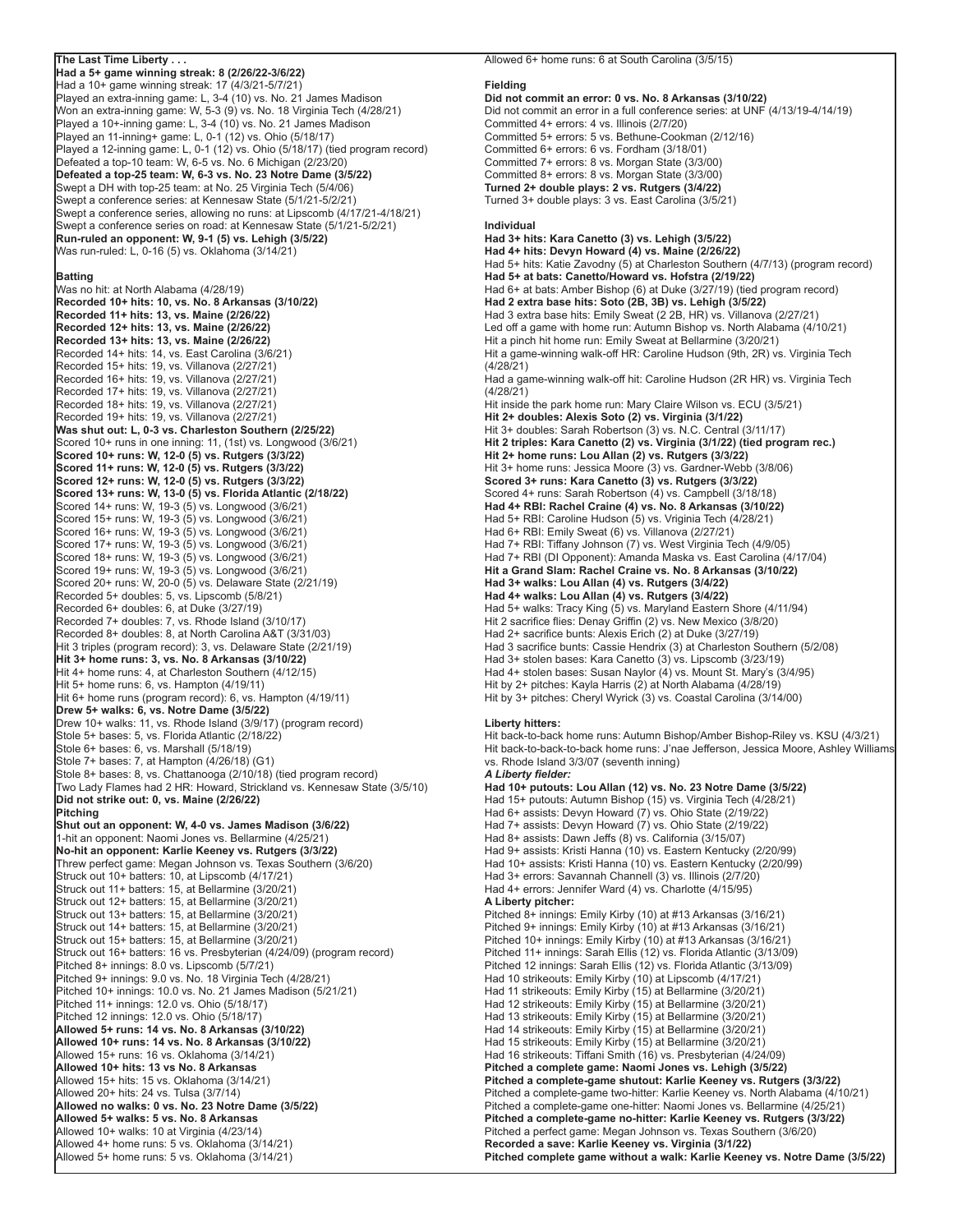# Liberty Softball Single-Game Records

**TEAM** 

#### **INDIVIDUAL**

At Bats: 6 seven times, mr by Amber Bishop at Duke, 3/27/19

Runs Scored: 4 11 times, mr by Sarah Robertson vs. Campbell, 3/18/18

Hits: 5 by Katie Zavodny at Charleston Southern, 4/7/13; vs. Hampton, 2/27/13

RBI: 7 two times, mr by Tiffany Johnson vs. West Virginia Tech, 4/9/05

Doubles: 3 by seven players, mr by Sarah Robertson vs North Carolina Central, 3/11/17

#### **Triples: 2 five times, mr by Kara Canetto vs. Virginia, 3/1/22**

Home Runs: 3 by Jessica Moore vs. Gardner-Webb, 3/8/06

Walks: 5 by Tracy King vs. Maryland Eastern Shore, 4/11/94

Total Bases: 12 by Jessica Moore vs. Gardner-Webb, 3/8/06

Stolen Bases: 4 three times, mr by Susan Naylor vs. Mount St. Mary's, 3/4/95

Sacrifice Bunts: 3 three times, mr by Cassie Hendrix at Charleston Southern, 5/2/08

Sacrifice Flies: 2 by Denay Griffin vs. New Mexico, 3/8/20; by Autumn Bishop vs. Rutgers, 2/17/19; by Autumn Bishop vs. Charleston So., 4/21/18; Stephanie Happel vs. North Carolina A&T, 3/23/99

Putouts: 17 by Kaylee West at Radford, 3/28/12, by Autumn Bishop vs. Notre Dame, 2/26/21

Assists: 10 by Kristi Hanna vs. Eastern Kentucky, 2/20/99

Errors: 4 by Jennifer Ward vs. UNC Charlotte 4/15/95

Innings Pitched: 12.0 by Sarah Ellis vs. Florida Atlantic, 3/13/09

Runs Allowed: 20 by Annah Jo Brittingham vs. Tulsa, 3/7/14

Earned Runs Allowed: 16 by Annah Jo Brittingham vs. Tulsa, 3/7/14

Walks Allowed: 12 by Grace Nordan at Coastal Carolina, 4/6/14

Strikeouts: 16 by Tiffani Smith vs. Presbyterian, 4/24/09

Hits Allowed: 20 by Annah Jo Brittingham vs. Tulsa, 3/7/14

At Bats: 43 vs. UNC Wilmington, 3/17/95

Runs Scored: 23 vs. West Virginia State, 3/22/96

Hits: 19 three times, mr vs. Villanova, 2/27/21

RBI: 19 vs. West Virginia State, 3/22/96; vs. West Virginia State, 3/24/95

Doubles: 8 vs. North Carolina A&T, 3/31/03

Triples: 3 three time, mr vs. Delaware State, 2/21/19

Home Runs: 6 two times, mr vs. Hampton, 4/19/11

Walks: 11 vs Rhode Island, 3/9/17

Total Bases: 36 vs. North Carolina A&T, 3/31/03

Stolen Bases: 8 vs. UMBC, 4/5/97; at Presbyterian College, 4/26/14; vs. Chattanooga, 2/11/18

Sacrifice Bunts: 6 vs. Fordham, 3/17/04

Sacrifice Flies: 3 vs. New Mexico, 3/8/20

Putouts: 36 vs. Ohio, 5/18/17; vs. Florida Atlantic, 3/13/09

Assists: 20 vs. East Carolina, 4/4/98

Errors: 9 two times, mr vs. Maryland Eastern Shore 4/11/94

Double Plays Turned: 3 at Virginia, 4/23/14

Innings Pitched: 12.0 vs. Ohio, 5/18/17; vs. Florida Atlantic, 3/13/09

Runs Allowed: 23 vs. Tulsa, 3/7/14

Earned Runs Allowed: 19 vs. Tulsa, 3/7/14

Walks Allowed: 12 at Coastal Carolina 4/6/14

Strikeouts: 16 vs. Presbyterian College, 4/24/09

| Liberty Softball All-Time No-Hitters (21, including 5 perfect games) |             |                                    |              |                |
|----------------------------------------------------------------------|-------------|------------------------------------|--------------|----------------|
| <b>Pitcher</b>                                                       | <b>Date</b> | <b>Opponent</b>                    | <b>Score</b> | Inn.           |
| Susan Naylor (1)                                                     | 3/4/96      | Winthrop                           | $9 - 0$      | 5              |
| Leslie Inge (1)                                                      | 3/8/97      | <b>George Mason</b>                | $11 - 0$     | 5              |
| Leslie Inge (2)                                                      | 4/8/97      | Radford                            | $11 - 0$     | 5              |
| <b>Katie Phillips (1)</b>                                            | 4/9/97      | <b>North Carolina A&amp;T 11-0</b> |              | 5              |
| Amy Csider (1)                                                       | 3/27/99     | Delaware State                     | $14 - 0$     | 5              |
| Leslie Inge (3)                                                      | 4/15/99     | George Mason                       | $12 - 0$     | 5              |
| Leslie Inge (4)                                                      | 4/23/99     | Charleston So.                     | $4 - 0$      | $\overline{7}$ |
| Carie VanArtsdalen (1)                                               | 3/15/01     | Maine                              | $6-0$        | $\overline{7}$ |
| Sarah Swor (1)                                                       | 4/9/05      | <b>West Virginia Tech</b>          | $14 - 0$     | 5              |
| Terra Lowe (1)                                                       | 3/28/07     | Norfolk State                      | $2 - 0$      | $\overline{7}$ |
| Terra Lowe (2)                                                       | 4/27/07     | Coastal Carolina                   | $4-0$        | $\overline{7}$ |
| Tiffani Smith (1)                                                    | 2/28/09     | Delaware State                     | $2 - 0$      | 5              |
| Kat Johnson/Grace Nordan                                             | 4/20/11     | Norfolk State                      | $9 - 0$      | 5              |
| Tiffani Smith (2)                                                    | 5/13/11     | Winthrop*                          | $3-0$        | $\overline{7}$ |
| Julia DiMartino (1)                                                  | 2/13/16     | <b>Stetson</b>                     | $8 - 0$      | 5              |
| Julia DiMartino (2)                                                  | 4/29/16     | Gardner-Webb                       | $1-0$        | $\overline{7}$ |
| Julia DiMartino (3)                                                  | 2/24/19     | <b>Princeton</b>                   | $12 - 0$     | 5              |
| DiMartino/Engler/Cassady/Kirby 2/28/19                               |             | Quinnipiac                         | $4-0$        | $\overline{7}$ |
| <b>Megan Johnson (1)</b>                                             | 3/6/20      | <b>Texas Southern</b>              | $13 - 0$     | 5              |
| Karlie Keeney (1)                                                    | 2/18/22     | Maryland                           | $9 - 0$      | 5              |
| Karlie Keeney (2)                                                    | 3/3/22      | <b>Rutgers</b>                     | $12 - 0$     | 5              |
| <b>Perfect Games in Bold Italics</b>                                 |             |                                    |              |                |
| *Big South Tournament Game                                           |             |                                    |              |                |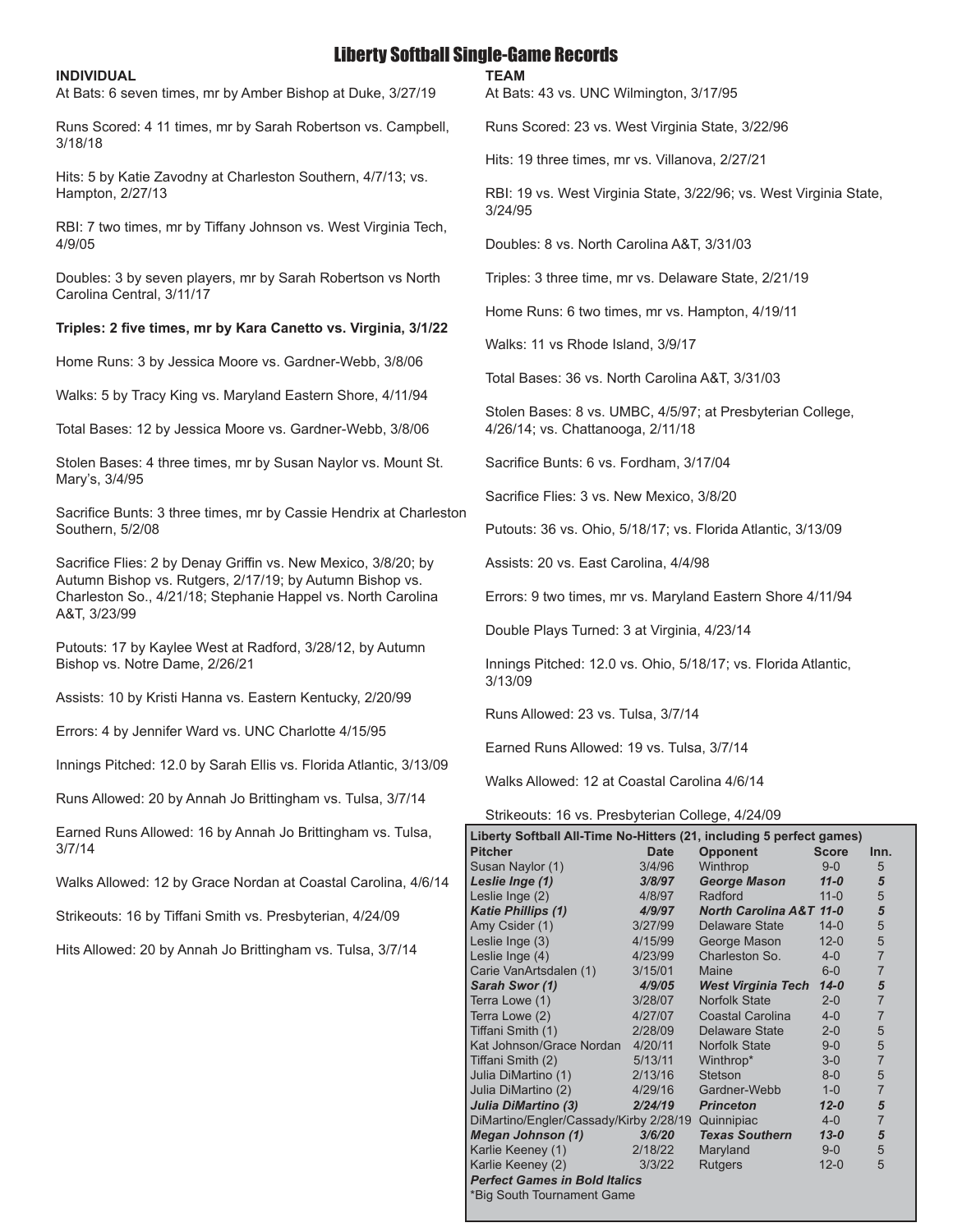# Liberty Softball Single-Game Records (vs. Ranked Opponents)

#### **INDIVIDUAL**

At Bats: 5 4 times, mr Amber Bishop-Riley, Autumn Bishop and Kara Canetto at No. 18 Tennessee, 5/22/21

#### **Runs Scored: 2 13 times, mr Devyn Howard vs. No. 8 Arkansas, 3/10/22**

Hits: 4 by Ashley Williams vs. No. 25 Cal, 3/23/07

RBI: 5 by Amber Bishop vs. No. 6 Michigan, 2/23/20; Caroline Hudson vs. No. 18 Virginia Tech, 4/28/21)

Doubles: 2 twice, mr by Ashley Williams vs. No. 25 Cal, 3/23/07

Triples: 1 four times, by Tori Zavodny at No. 17 UCF, 2/11/16; by Amber Bishop vs. No. 12 Baylor, 3/8/18; by Madison Via vs. No. 24 Hofstra, 5/18/18; by Autumn Bishop vs. No. 21 Ole Miss, 2/9/20

Home Runs: 2 by Amber Bishop vs. No. 6 Michigan, 2/23/20; Caroline Hudson vs. No. 18 Virginia Tech, 4/28/21

#### **Grand Slams: 1 by Savannah Channell vs. No. 18 Tennessee, 5/22/21; Rachel Craine vs. No. 8 Arkansas, 3/10/22**

Walks: 3 by Beth Bennett at No. 19 Virginia Tech, 4/16/08

Total Bases: 9 by Amber Bishop vs. No. 6 Michigan, 2/23/20

Stolen Bases: 2 by Jaclyn Amader at No. 11 South Carolina, 5/20/18

Sacrifice Bunts: 2 by Beth Hensley vs. No. 14 Oregon State, 3/9/07; by Sarah Robertson at. No. 2 UCLA, 3/9/19

Sacrifice Flies: 1 five times, mr by Sarah Robertson vs. No. 3 Florida, 2/25/17

Putouts: 15 by Autumn Bishop vs. No. 22 Auburn, 2/8/20; Autumn Bishop vs. No. 18 Virginia Tech, 4/28/21)

Assists: 8 by Dawn Jeffs vs. No. 25 Cal, 3/15/07

Errors: 2 13 times, mr by Emily Sweat vs. No. 21 James Madison (5/23/21)

Innings Pitched: 10.0 by Julia DiMartino vs. No. 24 Hofstra, 5/18/18; Emily Kirby at No. 13 Arkansas, 3/16/21

Runs Allowed: 20 by Annah Jo Brittingham vs. No. 20 Tulsa, 3/7/14 (program record)

Earned Runs Allowed: 16 by Annah Jo Brittingham vs. No. 20 Tulsa, 3/7/14 (program record)

Walks Allowed: 8 by Sarah Ellis at No. 10 Tennessee, 4/8/08

Strikeouts: 12 by Julia DiMartino vs. No. 5 Tennessee, 3/19/19

Hits Allowed: 20 by Annah Jo Brittingham vs. No. 20 Tulsa, 3/7/14

**TEAM**

At Bats: 38 vs. No. 21 James Madison, 5/21/21

**Runs Scored: 9 vs. No. 8 Arkansas, 3/10/22**

**Hits: 10 vs. No. 14 Arizona State, 2/22/03; at No. 11 South Carolina, 5/19/18; at No. 19 Texas A&M, 2/15/19; vs. No. 8 Arkansas, 3/10/22**

**RBIs: 9 vs. No. 8 Arkansas, 3/10/22**

Doubles: 5 vs. No. 25 Cal, 3/23/07

Triples: 1 four times, at No. 17 UCF, 2/11/16; vs. No. 12 Baylor, 3/8/18; vs. No. 24 Hofstra, 5/18/18, vs. No. 21 Ole Miss, 2/9/20

#### **Home Runs: 3 vs. No. 21 James Madison, 5/23/21; at No. 10 Alabama, 3/9/10; vs. No. 8 Arkansas, 3/10/22**

**Walks: 6 vs. No. 23 Notre Dame, 3/5/22**

**Total Bases: 20 vs. No. 8 Arkansas, 3/10/22**

Stolen Bases: 2 five times, mr at No. 2 UCLA, 3/9/19

Sacrifice Bunts: 3 twice, mr vs. No. 24 Long Beach State, 2/8/09

Sacrifice Flies: 1 five times, mr vs. No. 3 Florida, 2/25/17

Putouts: 30 vs. No. 21 James Madison, 5/21/21; at No. 13 Arkansas, 3/16/21; vs. No. 24 Hofstra, 5/18/18

Assists: 18 vs. No. 18 Virginia Tech, 4/28/21)

Errors: 5 twice, mr at No. 19 Oklahoma, 3/7/14

Double Plays Turned: 2 four times, mr vs. No. 3 UCLA, 2/23/18

Innings Pitched: 10.0 vs. No. 24 Hofstra, 5/18/18, at No. 13 Arkansas, 3/16/21; vs. No. 21 James Madison, 5/21/21

Runs Allowed: 23 vs. No. 20 Tulsa, 3/7/14 (program record)

Earned Runs Allowed: 19 vs. No. 20 Tulsa, 3/7/14 (program record)

Walks Allowed: 9 twice, mr at No. 2 Auburn, 3/2/17

Strikeouts: 12 vs. No. 5 Tennessee, 3/19/19

Hits Allowed: 24 vs. No. 20 Tulsa, 3/7/14 (program record)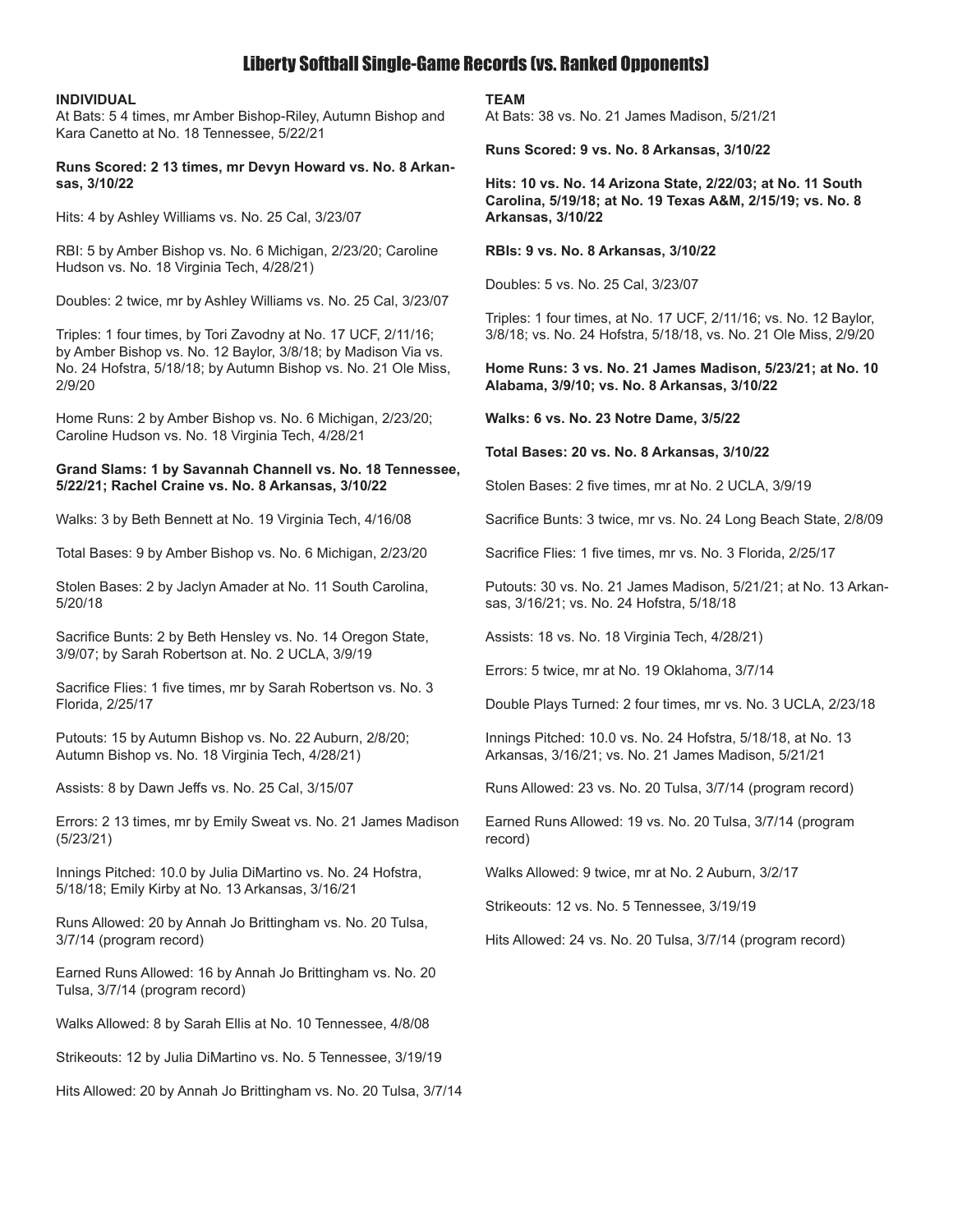# STARTERS BY BATTING ORDER

| Date OPP                      | 1st     | 2nd           | 3rd           | 4th    | 5th     | 6th     | 7th     | 8th     | 9th            |
|-------------------------------|---------|---------------|---------------|--------|---------|---------|---------|---------|----------------|
| 2/11 vs. lowa                 | Canetto | Allan         | <b>Hudson</b> | Keeney | Howard  | Craine  | Roupe   | Barrett | Wilson         |
| 2/11 vs. Kentucky             | Canetto | Howard        | Griffin       | Allan  | Hudson  | Craine  | Wilson  | Barrett | Plummer        |
| 2/12 vs. Northwestern Canetto |         | Howard        | Hudson        | Allan  | Green   | Craine  | Roupe   | Barrett | Wilson         |
| 2/13 vs. Missouri             | Canetto | Howard        | <b>Hudson</b> | Allan  | Barrett | Roupe   | Green   | Craine  | Plummer        |
| 2/15 at UCF                   | Canetto | Howard        | <b>Hudson</b> | Allan  | Keeney  | Roupe   | Craine  | Barrett | Wilson         |
| 2/18 vs. Maryland             | Canetto | Howard        | <b>Hudson</b> | Allan  | Griffin | Keeney  | Roupe   | Craine  | Barrett        |
| 2/18 vs FAU                   | Canetto | Howard        | Hudson        | Allan  | Griffin | Roupe   | Craine  | Barrett | Plummer        |
| 2/19 vs. Ohio State           | Canetto | Howard        | <b>Hudson</b> | Allan  | Griffin | Keeney  | Roupe   | Craine  | Barrett        |
| 2/19 vs. Hofstra              | Canetto | Howard        | <b>Hudson</b> | Allan  | Griffin | Roupe   | Craine  | Barrett | Plummer        |
| 2/20 vs. South Ala.           | Canetto | Howard        | <b>Hudson</b> | Allan  | Griffin | Roupe   | Keeney  | Craine  | Barrett        |
| 2/25 George Wash.             | Canetto | Howard        | <b>Hudson</b> | Allan  | Griffin | Roupe   | Keeney  | Craine  | Barrett        |
| 2/25 Charleston So.           | Canetto | Howard        | <b>Hudson</b> | Allan  | Griffin | Roupe   | Craine  | Plummer | Barrett        |
| 2/26 Maine                    | Howard  | <b>Hudson</b> | Allan         | Roupe  | Canetto | Soto    | Machado | Wilson  | Barrett        |
| 2/26 Maine                    | Howard  | <b>Hudson</b> | Allan         | Roupe  | Canetto | Soto    | Machado | Wilson  | Barrett        |
| 3/1 Virginia                  | Howard  | Hudson        | Allan         | Roupe  | Canetto | Soto    | Wilson  | Craine  | <b>Barrett</b> |
| 3/3 Rutgers                   | Howard  | Hudson        | Allan         | Soto   | Canetto | Roupe   | Wilson  | Craine  | Barrett        |
| 3/4 Rutgers                   | Howard  | Hudson        | Allan         | Soto   | Canetto | Roupe   | Wilson  | Craine  | Barrett        |
| 3/5 Notre Dame                | Howard  | Hudson        | Allan         | Soto   | Canetto | Roupe   | Wilson  | Craine  | Barrett        |
| 3/5 Lehigh                    | Howard  | Hudson        | Allan         | Soto   | Canetto | Roupe   | Wilson  | Machado | Barrett        |
| 3/6 James Madison             | Howard  | <b>Hudson</b> | Allan         | Soto   | Canetto | Machado | Wilson  | Roupe   | Barrett        |
| 3/10 Arkansas                 | Howard  | Hudson        | Allan         | Soto   | Canetto | Roupe   | Wilson  | Craine  | <b>Barrett</b> |

3/12 at Clemson 3/12 vs. Illinois 3/13 vs. Illinois 3/13 at Clemson 3/16 North Carolina 3/19 at Eastern Kentucky\* 3/19 at Eastern Kentucky\* 3/20 at Eastern Kentucky\* 3/22 at Virginia 3/26 North Alabama 3/26 North Alabama 3/27 North Alabama 3/30 at Louisville 4/1 at Bellarmine\* 4/2 at Bellarmine\* 4/2 at Bellarmine\* 4/9 Kennesaw State\* 4/9 Kennesaw State\* 4/10 Kennesaw State\* 4/12 Virginia Tech  $4/15$  at  $\text{FGCU}^*$  $4/15$  at  $FGCU*$  $4/16$  at  $FGCU*$ 4/20 Duke 4/23 Jacksonville\* 4/23 Jacksonville\* 4/24 Jacksonville\* 4/27 Tennessee 4/30 at North Florida\* 4/30 at North Florida\* 5/1 at North Florida\* 5/3 at Virginia Tech 5/6 Stetson\* 5/6 Stetson\* 5/7 Stetson\*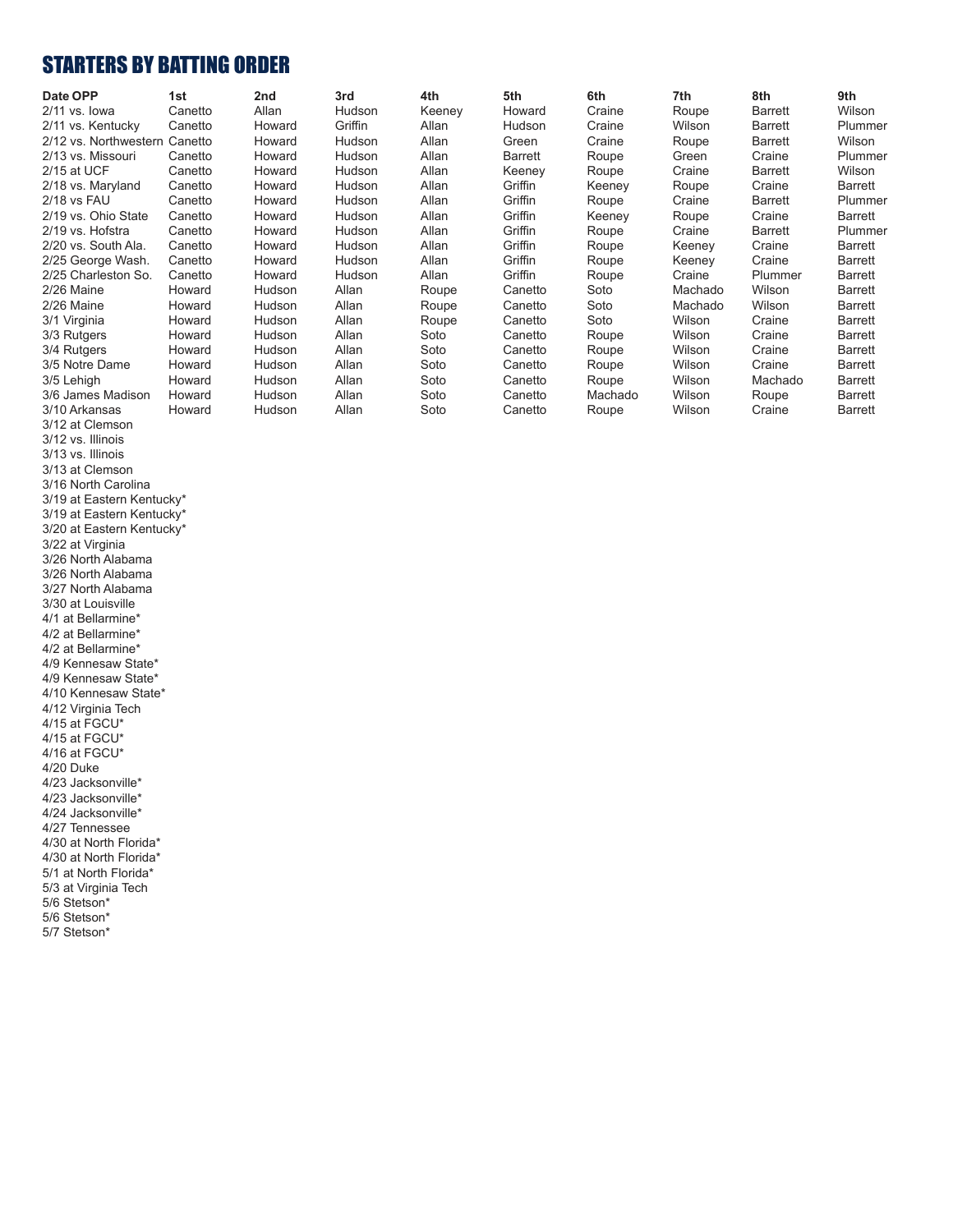# STARTERS BY POSITION

| Date OPP                     | C             | 1B    | 2B     | 3Β      | SS             | LF      | <b>CF</b> | <b>RF</b> | <b>DP</b> |
|------------------------------|---------------|-------|--------|---------|----------------|---------|-----------|-----------|-----------|
| $2/11$ vs. lowa              | <b>Hudson</b> | Allan | Craine | Howard  | <b>Barrett</b> | Canetto | Wilson    | Roupe     | Keeney    |
| 2/11 vs. Kentucky            | Hudson        | Allan | Craine | Howard  | Barrett        | Canetto | Wilson    | Plummer   | Griffin   |
| 2/12 vs. Northwestern Hudson |               | Green | Craine | Howard  | <b>Barrett</b> | Canetto | Wilson    | Roupe     | Allan     |
| 2/13 vs. Missouri            | Hudson        | Green | Craine | Howard  | <b>Barrett</b> | Canetto | Plummer   | Roupe     | Allan     |
| 2/15 at UCF                  | Hudson        | Allan | Craine | Howard  | <b>Barrett</b> | Canetto | Wilson    | Roupe     | Keeney    |
| 2/18 vs. Maryland            | Hudson        | Allan | Craine | Howard  | Barrett        | Canetto | Plummer   | Roupe     | Griffin   |
| 2/18 vs FAU                  | Hudson        | Allan | Craine | Howard  | Barrett        | Canetto | Plummer   | Roupe     | Griffin   |
| 2/19 vs. Ohio State          | Hudson        | Allan | Craine | Howard  | Barrett        | Canetto | Plummer   | Roupe     | Griffin   |
| 2/19 vs. Hofstra             | Hudson        | Allan | Craine | Howard  | Barrett        | Canetto | Plummer   | Roupe     | Griffin   |
| 2/20 vs. South Ala.          | Hudson        | Allan | Craine | Howard  | Barrett        | Canetto | Plummer   | Roupe     | Griffin   |
| 2/25 George Wash.            | Hudson        | Allan | Craine | Howard  | Barrett        | Canetto | Plummer   | Roupe     | Griffin   |
| 2/25 Charleston So.          | Hudson        | Allan | Craine | Howard  | <b>Barrett</b> | Canetto | Plummer   | Roupe     | Griffin   |
| 2/26 Maine                   | Hudson        | Allan | Howard | Machado | <b>Barrett</b> | Canetto | Wilson    | Roupe     | Soto      |
| 2/26 Maine                   | <b>Hudson</b> | Allan | Howard | Machado | Barrett        | Canetto | Wilson    | Roupe     | Soto      |
| 3/1 Virginia                 | <b>Hudson</b> | Allan | Craine | Howard  | Barrett        | Canetto | Wilson    | Roupe     | Soto      |
| 3/3 Rutgers                  | Hudson        | Allan | Craine | Howard  | <b>Barrett</b> | Canetto | Wilson    | Roupe     | Soto      |
| 3/4 Rutgers                  | Hudson        | Allan | Craine | Howard  | <b>Barrett</b> | Canetto | Wilson    | Roupe     | Soto      |
| 3/5 Notre Dame               | Hudson        | Allan | Craine | Howard  | <b>Barrett</b> | Canetto | Wilson    | Roupe     | Soto      |
| 3/5 Lehigh                   | Hudson        | Allan | Howard | Machado | Barrett        | Canetto | Wilson    | Roupe     | Soto      |
| 3/6 James Madison            | Hudson        | Allan | Howard | Machado | <b>Barrett</b> | Canetto | Wilson    | Roupe     | Soto      |
| 3/10 Arkansas                | Hudson        | Allan | Craine | Howard  | <b>Barrett</b> | Canetto | Wilson    | Roupe     | Soto      |

3/12 vs. Illinois 3/12 at Clemson 3/13 vs. Illinois 3/13 at Clemson 3/16 North Carolina 3/19 at Eastern Kentucky\* 3/19 at Eastern Kentucky\* 3/20 at Eastern Kentucky\* 3/22 at Virginia 3/26 North Alabama 3/26 North Alabama 3/27 North Alabama 3/30 at Louisville 4/1 at Bellarmine\* 4/2 at Bellarmine\* 4/2 at Bellarmine\* 4/9 Kennesaw State\* 4/9 Kennesaw State\* 4/10 Kennesaw State\* 4/12 Virginia Tech  $4/15$  at  $\text{FGCU}^*$ 4/15 at FGCU\*  $4/16$  at  $FGCU*$ 4/20 Duke 4/23 Jacksonville\* 4/23 Jacksonville\* 4/24 Jacksonville\* 4/27 Tennessee 4/30 at North Florida\* 4/30 at North Florida\* 5/1 at North Florida\* 5/3 at Virginia Tech 5/6 Stetson\* 5/6 Stetson\* 5/7 Stetson\*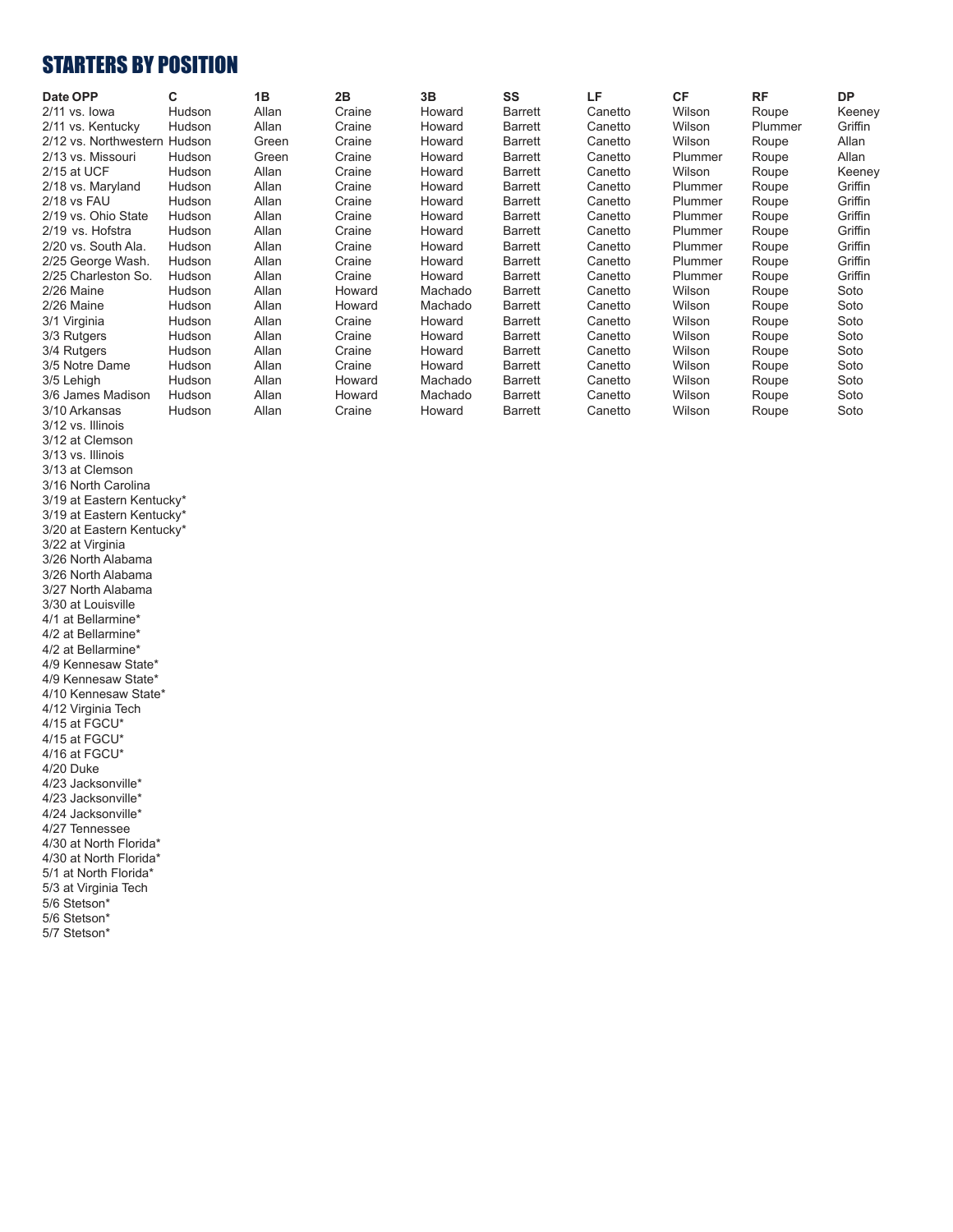#### **2 0 2 2 Liberty University Softball Overall Statistics for Liberty (as of Mar 10, 2022) ( All gam es Sorted by Batting avg)**

Record: 14-7 Hom e: 9-2 Away: 0-1 Neutral: 5-4 ASUN: 0-0

| Player                |      | avg gp-gs    | ab           |                | h            |    |          |          | 2b 3b hr rbi |                | tb slg% |                | bb hp          |              | so gdp   | ob%   |                |             | sf sh sb-att | po             | a              |              | e fld%   |
|-----------------------|------|--------------|--------------|----------------|--------------|----|----------|----------|--------------|----------------|---------|----------------|----------------|--------------|----------|-------|----------------|-------------|--------------|----------------|----------------|--------------|----------|
| 11 HOWARD, Devyn      |      | .393 21-21   | 61           | 19             | 24           | 6  | $\Omega$ | 2        | 12           | 36             | .590    | 12             | $\overline{0}$ | 6            | 0        | .480  | $\overline{2}$ | 0           | $1 - 2$      | 26             | 43             |              | 2.972    |
| 99 ALLAN, Lou         |      | .339 21-21   | 59           | 9              | 20           | 2  | $\Omega$ | 4        | 16           | 34             | .576    | 12             |                | 4            |          | .458  | $\Omega$       | $\mathbf 0$ | $0 - 0$      | 145            | $\overline{4}$ | 3            | .980     |
| 7 WILSON, Mary Claire |      | .297 19-13   | 37           | 8              | 11           | 3  | 0        | $\Omega$ | 6            | 14             | .378    | $\overline{2}$ | $\Omega$       | 7            | 0        | .333  | $\Omega$       | $\Omega$    | $6 - 7$      | 27             | 2              |              | 0 1.000  |
| 10 CANETTO, Kara      | .271 | $21 - 21$    | 70           | 3              | 19           | 3  | 2        | $\Omega$ | 9            | 26             | .371    | 5              | 0              | 13           | 0        | .320  | 0              |             | $6 - 6$      | 25             | $\Omega$       |              | 0 1.000  |
| 14 HUDSON, Caroline   | .269 | $21 - 21$    | 67           | 3              | 18           | 4  |          |          | 15           | 36             | .537    | 6              | 0              |              | 0        | .329  | 0              | 0           | $1 - 1$      | 76             | 12             |              | 0, 1.000 |
| 15 ROUPE, Rachel      | .240 | $21 - 20$    | 50           | 8              | 12           | 3  | $\Omega$ | $\Omega$ | 5            | 15             | .300    | 9              | 2              | 6            | $\Omega$ | .371  |                | 2           | $2 - 2$      | 20             | $\overline{4}$ |              | 0, 1.000 |
| 6 BARRETT, Raigan     | .217 | $21 - 21$    | 46           | 13             | 10           |    |          |          | 4            | 16             | .348    | 5              |                | 7            | 0        | .296  | 2              |             | $1 - 2$      | 27             | 37             | 3            | .955     |
| 2 CRAINE, Rachel      |      | $.167$ 18-17 | 36           | 6              | 6            |    | 0        |          | 11           | 10             | .278    | $\overline{2}$ | 6              | 10           |          | .304  | $\overline{2}$ |             | $1 - 1$      | 15             | 36             |              | 1 .981   |
|                       |      |              |              |                |              |    |          |          |              |                |         |                |                |              |          |       |                |             |              |                |                |              |          |
| 3 CINO, Ava           | .500 | $2 - 0$      | 2            |                |              |    | $\Omega$ | $\Omega$ | $\mathbf{0}$ | $\overline{2}$ | 1.000   | $\Omega$       | $\Omega$       | $\mathbf{0}$ | $\Omega$ | .500  | $\Omega$       | $\Omega$    | $0 - 0$      | $\mathbf{0}$   | $\Omega$       | $\Omega$     | .000     |
| 5 SOTO, Alexis        | .414 | $13 - 9$     | 29           | 8              | 12           | 4  |          | $\Omega$ | 8            | 18             | .621    | 4              | 2              | 5            | 0        | .514  | 0              | 0           | $0 - 0$      | 3              | $\Omega$       |              | 0 1.000  |
| 9 MACHADO, KC         | .368 | $10 - 4$     | 19           | $\overline{2}$ | 7            | 0  |          |          | 5            | 9              | .474    | 0              | $\Omega$       | 3            |          | .368  | $\Omega$       | $\Omega$    | $0 - 0$      | $\overline{c}$ | 8              |              | .909     |
| 22 GRIFFIN, Denay     | .316 | $13 - 8$     | 19           | 4              | 6            | 2  |          |          | 5            | 11             | .579    | 12             | 0              | 3            |          | .581  | 0              | 0           | $0 - 0$      | 0              | $\Omega$       | 0            | .000     |
| 1 PLUMMER, Janessa    | .231 | $12 - 9$     | 13           | 4              | 3            | 0  | $\Omega$ | 0        |              | 3              | .231    | $\mathcal{P}$  |                | 3            | 0        | .375  | $\mathbf{0}$   | 0           | $2 - 3$      | $\overline{7}$ |                |              | 0, 1.000 |
| 20 GREEN, Raye        | .222 | $4 - 2$      | 9            | 0              | 2            | 0  | 0        | 0        | 2            | 2              | 222     | 0              | $\Omega$       | 3            | 0        | .222  | 0              | 0           | $0 - 0$      | 19             | $\Omega$       |              | 0 1.000  |
| 8 KEENEY, Karlie      | .063 | $6 - 6$      | 16           | 2              |              | 0  | 0        | $\Omega$ |              |                | .063    |                | $\Omega$       | 5            | 0        | .118  | $\Omega$       | $\Omega$    | $0 - 0$      | 0              | 19             |              | .950     |
| 16 POULICH, Courtney  | .000 | $7 - 0$      | 2            | 3              | $\Omega$     | 0  | 0        | $\Omega$ | 0            | $\Omega$       | .000    | 0              | $\mathbf 0$    |              | 0        | .000  | 0              | 0           | $0 - 0$      | 1.             | $\Omega$       |              | 0, 1.000 |
| 51 BACHMAN, Paige     | .000 | $2 - 0$      | $\Omega$     | 0              | $\mathbf{0}$ | 0  | 0        | $\Omega$ | $\mathbf{0}$ | 0              | .000    | $\overline{2}$ | $\mathbf 0$    | $\mathbf{0}$ | 0        | 1.000 | $\mathbf{0}$   | 0           | $0 - 0$      | 0              | $\Omega$       | 0            | .000     |
| 12 KIRBY, Emily       | .000 | $1 - 1$      | 0            | $\Omega$       | $\Omega$     | 0  | 0        | $\Omega$ | 0            | $\Omega$       | .000    | 0              | $\Omega$       | 0            | 0        | .000  | 0              | 0           | $0 - 0$      | 1.             | 7              |              | 0, 1.000 |
| 4 JONES, Naomi        | .000 | $3 - 0$      | $\mathbf{0}$ | 0              | $\Omega$     | 0  | $\Omega$ | $\Omega$ | $\mathbf{0}$ | $\Omega$       | .000    | 0              | $\Omega$       | $\Omega$     | $\Omega$ | .000  | 0              | $\Omega$    | $0 - 0$      | $\Omega$       | 3              |              | 0 1.000  |
| 19 HEIDORN, Lilly     | .000 | $15 - 0$     | 0            | 9              | 0            | 0  | 0        | 0        | 0            | 0              | .000    | 0              | 0              | 0            | 0        | .000  | 0              | 0           | $3 - 3$      | 0              | <sup>0</sup>   | $\mathbf{0}$ | .000     |
| Totals                | .284 | 21           | 535          | 122            | 152          | 30 | 6        | 13       | 100          | 233            | .436    | 74             | 13             | 83           | 3        | .380  |                | 5           | $23 - 27$    | 396 188        |                | 12           | .980     |
| Opponents             | 236  | 21           | 496          | 61             | 117          | 17 | 2        | 5        | 56           | 153            | .308    | 56             | 18             | 70           |          | .334  | 2              | 6           | $11 - 18$    | 379            | 138            | 42           | .925     |

LOB - Team (133), Opp (121). DPs turned - Team (9), Opp (9). I BB - Team (2), ALLAN, L. 2.

#### **( All gam es Sorted by Earned run avg)**

| Player               | era  | w-l      | app gs   | cq | sho | svl            | <b>i</b> D |     |     | er. | bb | sol             | 2 <sub>b</sub> | 3 b           |          | hr b/avg  wp hp bk sfa sha |              |    |             |                |                         |
|----------------------|------|----------|----------|----|-----|----------------|------------|-----|-----|-----|----|-----------------|----------------|---------------|----------|----------------------------|--------------|----|-------------|----------------|-------------------------|
| 24 JOHNSON, Megan    | 1.83 | $2 - 0$  |          |    | 0/0 | 01             | 23.0       | 25  | 13  | 6   | 5  | 151             | 6              |               |          | .275                       |              |    |             |                |                         |
| 21 WAGONER, McKenzie | 1.94 | $2 - 2$  | 4        |    | 0/1 |                | 21.2       | 15  | 6   | 6   | 13 | 13 <sup>1</sup> | $\overline{2}$ |               | 2        | .195                       | $\mathbf{0}$ |    | $2\quad 0$  |                | $\mathbf{0}$            |
| 8 KEENEY, Karlie     | 2.48 | $8 - 3$  | 14 10    | 6  | 2/2 |                | 62.0       | 55  | 24  | 22  | 15 | 271             | 8              |               |          | .232 <sub>1</sub>          | 4            |    | $\mathbf 0$ | - 0            | $\blacksquare$          |
|                      |      |          |          |    |     |                |            |     |     |     |    |                 |                |               |          |                            |              |    |             |                |                         |
| 51 BACHMAN, Paige    | 0.00 | $0 - 0$  | 2        |    | 0/1 | 01             |            |     |     |     |    |                 |                |               | $\Omega$ | .400                       |              |    |             |                | $\Omega$                |
| 4 JONES, Naomi       | 2.33 | $1 - 0$  | 3        |    | 0/1 | 01             | 6.0        | 5   | 2   | 2   | 5  | $\overline{2}$  | $\Omega$       | $\Omega$      | $\Omega$ | .208                       | 3            |    | 0           |                | $\overline{\mathbf{0}}$ |
| 12 KIRBY, Emily      | 5.44 | $1 - 2$  | 8        |    |     | 01             | 18.0       | 5   | 16  | 14  |    | 12              |                |               | 2        | .242                       |              |    |             |                | $\overline{4}$          |
| Totals               | 2.65 | $14 - 7$ | 21<br>21 | 9  | 6/3 | $\overline{2}$ | 132.0      | 117 | 61  | 50  | 56 | 70              | 17             | $\mathcal{P}$ |          | .236                       | 8            | 18 | $\Omega$    | $\overline{2}$ | $6\overline{6}$         |
| Opponents            | 4.77 | $7 - 14$ | 21<br>21 | 4  | 3/1 | $\overline{2}$ | 126.1      | 152 | 122 | 86  | 74 | 83              | 30             | 6             | 13       | .284                       | 14           | 13 |             |                | 5                       |

PB - Team (3), HUDSON, C. 2, SOTO, A. 1, Opp (4). Pickoffs - Team (1), HUDSON, C. 1. SBA/ ATT - HUDSON, C. (11-18), KEENEY, K. (5-7), JOHNSON, M. (2-5), KI RBY, E. (3-4), WAGONER, M. (1-2).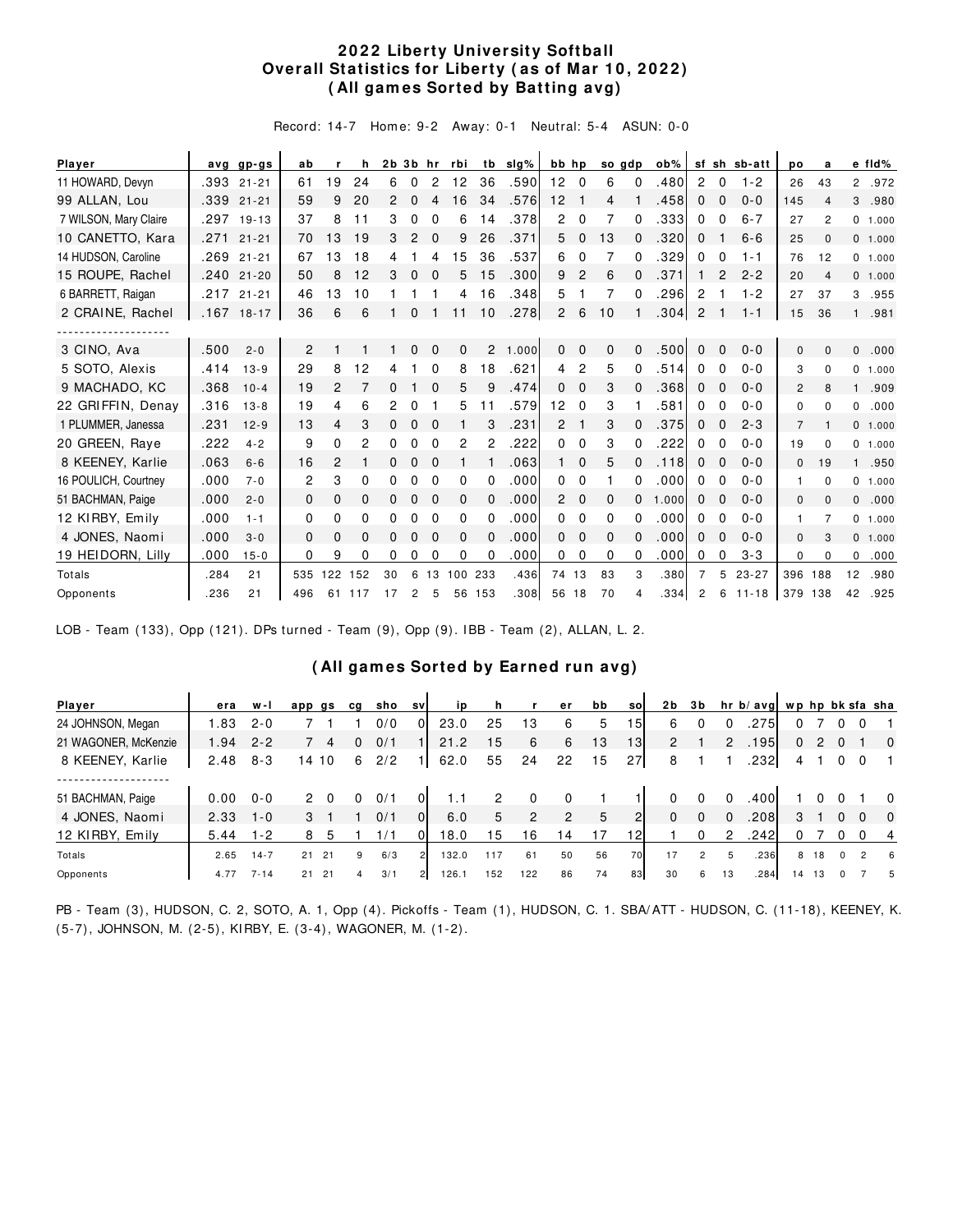#### **2 0 2 2 Liberty University Softball Gam e Results for Liberty ( as of Mar 1 1 , 2 0 2 2 ) ( All gam es)**

| Date           | Opponent                 |                | <b>Score</b> | Inns           | Overall      | <b>ASUN</b> | Pitcher of record     | Attend       | Time |
|----------------|--------------------------|----------------|--------------|----------------|--------------|-------------|-----------------------|--------------|------|
| # Feb 11, 2022 | vs Iowa Hawkeyes         | $\mathsf{L}$   | $0 - 7$      | $\overline{7}$ | $0 - 1 - 0$  | $0 - 0 - 0$ | KIRBY, E. $(L 0-1)$   | 0            | 2:00 |
| # Feb 11, 2022 | vs #19 Kentucky          | $\mathsf{L}$   | $1 - 3$      | $\overline{7}$ | $0 - 2 - 0$  | $0 - 0 - 0$ | KEENEY, K. (L 0-1)    | 150          | 1:46 |
| # Feb 12, 2022 | vs #23 Northwestern      | $\mathsf{L}$   | $2 - 8$      | $\overline{7}$ | $0 - 3 - 0$  | $0 - 0 - 0$ | WAGONER, M. (L 0-1)   | $\mathbf{0}$ | 2:10 |
| # Feb 13, 2022 | vs #9 Mizzou             | $\mathsf{L}$   | $5 - 6$      | $\overline{7}$ | $0 - 4 - 0$  | $0 - 0 - 0$ | KEENEY, K. (L 0-2)    | 200          | 2:30 |
| Feb 15, 2022   | at #24 UCF               | $\mathsf{L}^-$ | $0 - 3$      | $\overline{7}$ | $0 - 5 - 0$  | $0 - 0 - 0$ | KIRBY, E. (L 0-2)     | 379          | 2:22 |
| Feb 18, 2022   | vs MARYLAND              | W              | $9 - 0$      | 5              | $1 - 5 - 0$  | $0 - 0 - 0$ | KEENEY, K. (W 1-2)    | 100          | 1:30 |
| Feb 18, 2022   | vs Florida Atlantic      | W              | $13 - 0$     | 6              | $2 - 5 - 0$  | $0 - 0 - 0$ | WAGONER, M. $(W 1-1)$ | 101          | 1:55 |
| Feb 19, 2022   | vs Ohio State            | W              | $3 - 2$      | $\overline{7}$ | $3 - 5 - 0$  | $0 - 0 - 0$ | KEENEY, K. (W 2-2)    | 165          | 2:04 |
| Feb 19, 2022   | vs Hofstra               | W              | $6 - 3$      | $\overline{7}$ | $4 - 5 - 0$  | $0 - 0 - 0$ | JOHNSON, M. (W 1-0)   | 55           | 2:00 |
| 2 Feb 20, 2022 | vs South Alabama         | W              | $8 - 2$      | $\overline{7}$ | $5 - 5 - 0$  | $0 - 0 - 0$ | KEENEY, K. (W 3-2)    | 123          | 2:17 |
| Feb 25, 2022   | <b>GEORGE WASHINGTON</b> | W              | $6 - 3$      | $\overline{7}$ | $6 - 5 - 0$  | $0 - 0 - 0$ | KEENEY, K. (W 4-2)    | 300          | 2:01 |
| Feb 25, 2022   | CHARLESTON SOUTHERN      | $\mathsf{L}$   | $0 - 3$      | $\overline{7}$ | $6 - 6 - 0$  | $0 - 0 - 0$ | WAGONER, M. $(L 1-2)$ | 225          | 1:46 |
| Feb 26, 2022   | MAINE-1                  | W              | $6 - 0$      | $\overline{7}$ | $7 - 6 - 0$  | $0 - 0 - 0$ | KIRBY, E. (W 1-2)     | 350          | 2:02 |
| Feb 26, 2022   | MAINE-2                  | W              | $8 - 0$      | 5              | $8 - 6 - 0$  | $0 - 0 - 0$ | KEENEY, K. (W 5-2)    | 325          | 1:41 |
| Mar 01, 2022   | <b>VIRGINIA</b>          | W              | $6 - 2$      | $\overline{7}$ | $9 - 6 - 0$  | $0 - 0 - 0$ | JOHNSON, M. (W 2-0)   | 350          | 2:25 |
| Mar 03, 2022   | <b>RUTGERS</b>           | W              | $12 - 0$     | 5              | $10 - 6 - 0$ | $0 - 0 - 0$ | KEENEY, K. (W 6-2)    | 250          | 1:40 |
| Mar 04, 2022   | <b>RUTGERS</b>           | W              | $9 - 1$      | 5              | $11 - 6 - 0$ | $0 - 0 - 0$ | WAGONER, M. (W 2-2)   | 250          | 1:51 |
| Mar 05, 2022   | #23 NOTRE DAME           | W              | $6 - 3$      | $\overline{7}$ | $12 - 6 - 0$ | $0 - 0 - 0$ | KEENEY, K. (W 7-2)    | 607          | 2:30 |
| Mar 05, 2022   | <b>LEHIGH</b>            | W              | $9 - 1$      | 5              | $13 - 6 - 0$ | $0 - 0 - 0$ | JONES, N. (W 1-0)     | 475          | 1:48 |
| Mar 06, 2022   | <b>JAMES MADISON</b>     | W              | $4 - 0$      | $\overline{7}$ | $14 - 6 - 0$ | $0 - 0 - 0$ | KEENEY, K. (W 8-2)    | 385          | 2:12 |
| Mar 10, 2022   | #11 ARKANSAS             | $\mathsf{L}$   | $9 - 14$     | $\overline{7}$ | $14 - 7 - 0$ | $0 - 0 - 0$ | KEENEY, K. (L 8-3)    | 275          | 2:59 |

# = Northern Lights/ Southern Nights

\* = Conference gam e

() extra inning gam e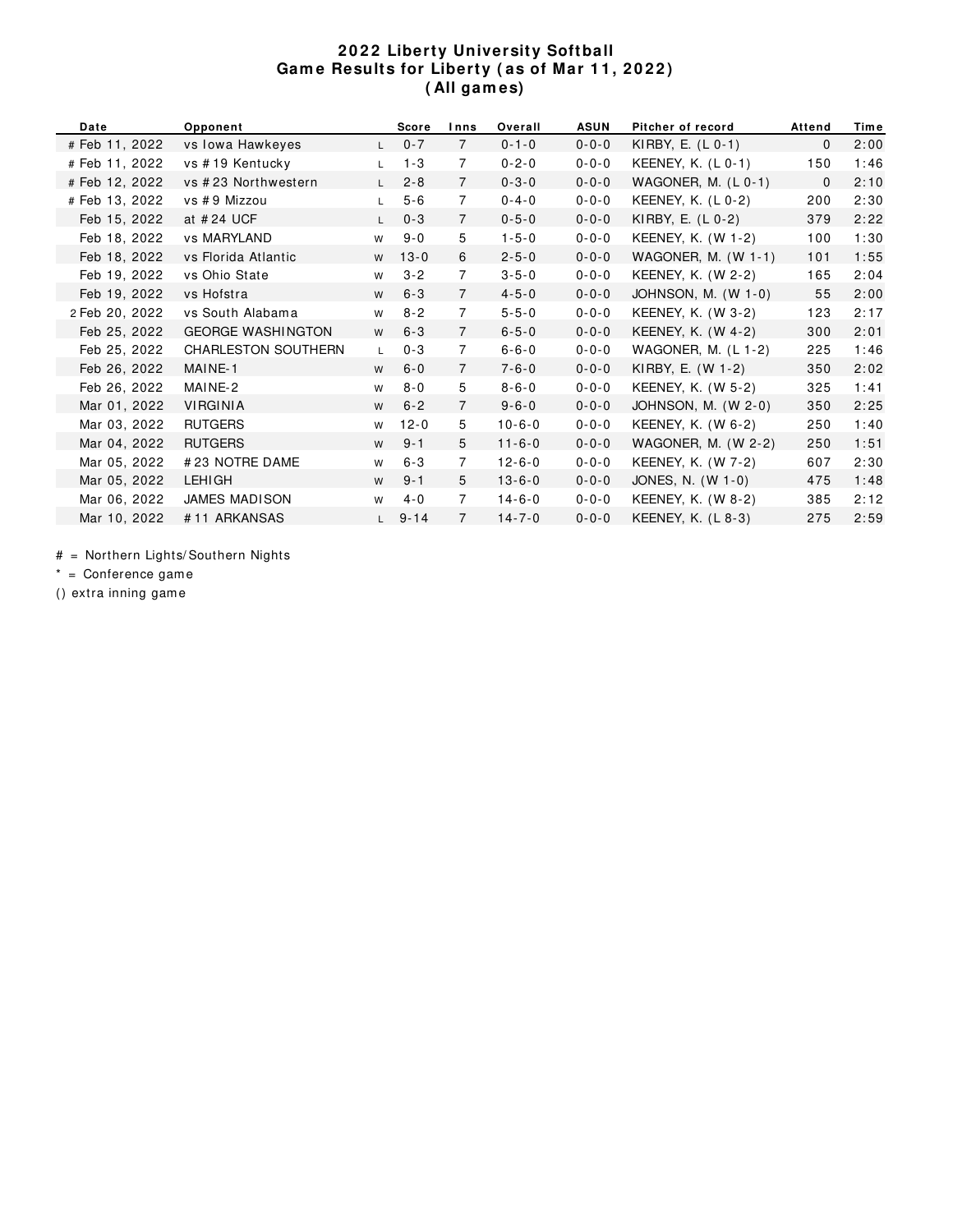#### **2 0 2 2 Liberty University Softball Gam es Sum m ary for Liberty ( as of Mar 1 0 , 2 0 2 2 ) ( All gam es)**

| Score by innings<br>Liberty<br>Opponents                                           |              |                                                                      | 1<br>21<br>13                                                                                 | $\mathbf 2$<br>33<br>10                         | 3<br>23<br>7                                                                                           | 4<br>22<br>10 | 5<br>11<br>7 | 6<br>11<br>11 | 7<br>1<br>3 | Total        | 122<br>61                                                                                                         |              |                                                                                      |  |  |  |
|------------------------------------------------------------------------------------|--------------|----------------------------------------------------------------------|-----------------------------------------------------------------------------------------------|-------------------------------------------------|--------------------------------------------------------------------------------------------------------|---------------|--------------|---------------|-------------|--------------|-------------------------------------------------------------------------------------------------------------------|--------------|--------------------------------------------------------------------------------------|--|--|--|
|                                                                                    |              | Record when<br>Non-Conference<br>vs Left starter<br>vs Right starter | Overall<br>Conference<br>Home games<br>Away games<br>Neutral site<br>Day games<br>Night games |                                                 | $14 - 7$<br>$0 - 0$<br>$14 - 7$<br>$9 - 2$<br>$0 - 1$<br>5-4<br>$12 - 6$<br>$2 - 1$<br>2-1<br>$12 - 6$ |               |              |               |             |              | After 4 leading<br>trailing<br>tied<br>After 5 leading<br>trailing<br>tied<br>After 6 leading<br>trailing<br>tied |              | $14 - 1$<br>0-6<br>$0 - 0$<br>9-0<br>$0 - 6$<br>0-1<br>$8 - 0$<br>$0 - 7$<br>$0 - 0$ |  |  |  |
|                                                                                    |              | 5+ Run games                                                         | 1-Run games<br>2-Run games<br>Extra innings<br>Shutouts                                       |                                                 | $1 - 1$<br>0-1<br>$8 - 3$<br>$0 - 0$<br>$6 - 3$                                                        |               |              |               |             |              | Hit 0 home runs<br>1 home run<br>$\ldots$ 2+ home runs<br>Opponent 0 home runs                                    |              | $7 - 5$<br>5-1<br>$2 - 1$<br>$14 - 3$                                                |  |  |  |
|                                                                                    |              | Scoring 0-2 runs<br>3-5 runs<br>6-9 runs<br>10+ runs                 |                                                                                               |                                                 | $0 - 5$<br>$2 - 1$<br>$10 - 1$<br>$2 - 0$                                                              |               |              |               |             |              | 1 home run<br>2+ HRs<br>Made 0 errors<br>1 error                                                                  |              | $0 - 3$<br>$0 - 1$<br>7-3<br>6-4                                                     |  |  |  |
|                                                                                    |              | Opponent 0-2 runs<br>3-5 runs<br>6-9 runs<br>10+ runs                |                                                                                               |                                                 | 11-0<br>3-3<br>$0 - 3$<br>$0 - 1$                                                                      |               |              |               |             |              | $\dots$ 2+ errors<br>Opp. made 0 errors<br>1 error<br>2+ errors                                                   |              | 1-0<br>$1 - 0$<br>6-1<br>7-6                                                         |  |  |  |
|                                                                                    |              | Scored in 1st inning<br>Opp. scored in 1st<br>Opp. scores first      | Scores first                                                                                  |                                                 | $9 - 0$<br>$0 - 5$<br>$13 - 0$<br>$1 - 7$                                                              |               |              |               |             |              | Out-hit opponent<br>Out-hit by opponent<br>Hits are tied                                                          |              | $12 - 0$<br>$1 - 6$<br>$1 - 1$                                                       |  |  |  |
| Record when team scores:<br>Runs<br>W-L                                            | 0<br>$0 - 3$ | 1<br>$0 - 1$                                                         | 2<br>$0 - 1$                                                                                  | 3<br>$1 - 0$                                    |                                                                                                        | 4<br>$1 - 0$  | 5<br>$0 - 1$ | 6<br>$5 - 0$  |             | 7<br>$0 - 0$ | 8<br>$2 - 0$                                                                                                      | 9<br>$3 - 1$ | $10+$<br>$2 - 0$                                                                     |  |  |  |
| Record when opponent scores:<br>Runs<br>W-L                                        | 0<br>$6 - 0$ | 1<br>$2 - 0$                                                         | 2<br>$3 - 0$                                                                                  | 3<br>$3 - 3$                                    |                                                                                                        | 4<br>$0 - 0$  | 5<br>$0 - 0$ | 6<br>$0 - 1$  |             | 7<br>0-1     | 8<br>0-1                                                                                                          | 9<br>$0 - 0$ | 10+<br>$0 - 1$                                                                       |  |  |  |
| Record when leading after:<br>Inn.<br>W-L                                          | 1<br>$9 - 0$ | 2<br>$13 - 0$                                                        | З<br>$12 - 1$                                                                                 | 4<br>$14 - 1$                                   |                                                                                                        | 5.<br>$9 - 0$ | 6<br>$8 - 0$ |               |             |              |                                                                                                                   |              |                                                                                      |  |  |  |
| Record when trailing after:<br>Inn.<br>$W-L$                                       | 1<br>$0 - 5$ | $\mathbf{2}$<br>$0 - 5$                                              | 3<br>$0 - 5$                                                                                  | 4<br>$0 - 6$                                    |                                                                                                        | 5<br>$0 - 6$  | 6<br>$0 - 7$ |               |             |              |                                                                                                                   |              |                                                                                      |  |  |  |
| Record when tied after:<br>$Inn$ .<br>W-L                                          | 1<br>$5 - 2$ | 2<br>$1 - 2$                                                         | 3<br>$2 - 1$                                                                                  | 4<br>$0 - 0$                                    |                                                                                                        | 5<br>$0 - 1$  | 6<br>$0 - 0$ |               |             |              |                                                                                                                   |              |                                                                                      |  |  |  |
| Current losing streak: 1<br>Longest winning streak: 8<br>Longest losing streak: 5  |              |                                                                      |                                                                                               |                                                 |                                                                                                        |               |              |               |             |              |                                                                                                                   |              |                                                                                      |  |  |  |
| Home attendance : $3792$ (11 dates avg =<br>Away attendance :<br>Total attendance: |              |                                                                      |                                                                                               | 1273 ( $10$ dates avg =<br>5065 (21 dates avg = |                                                                                                        |               | 241)         | 344)<br>127)  |             |              |                                                                                                                   |              |                                                                                      |  |  |  |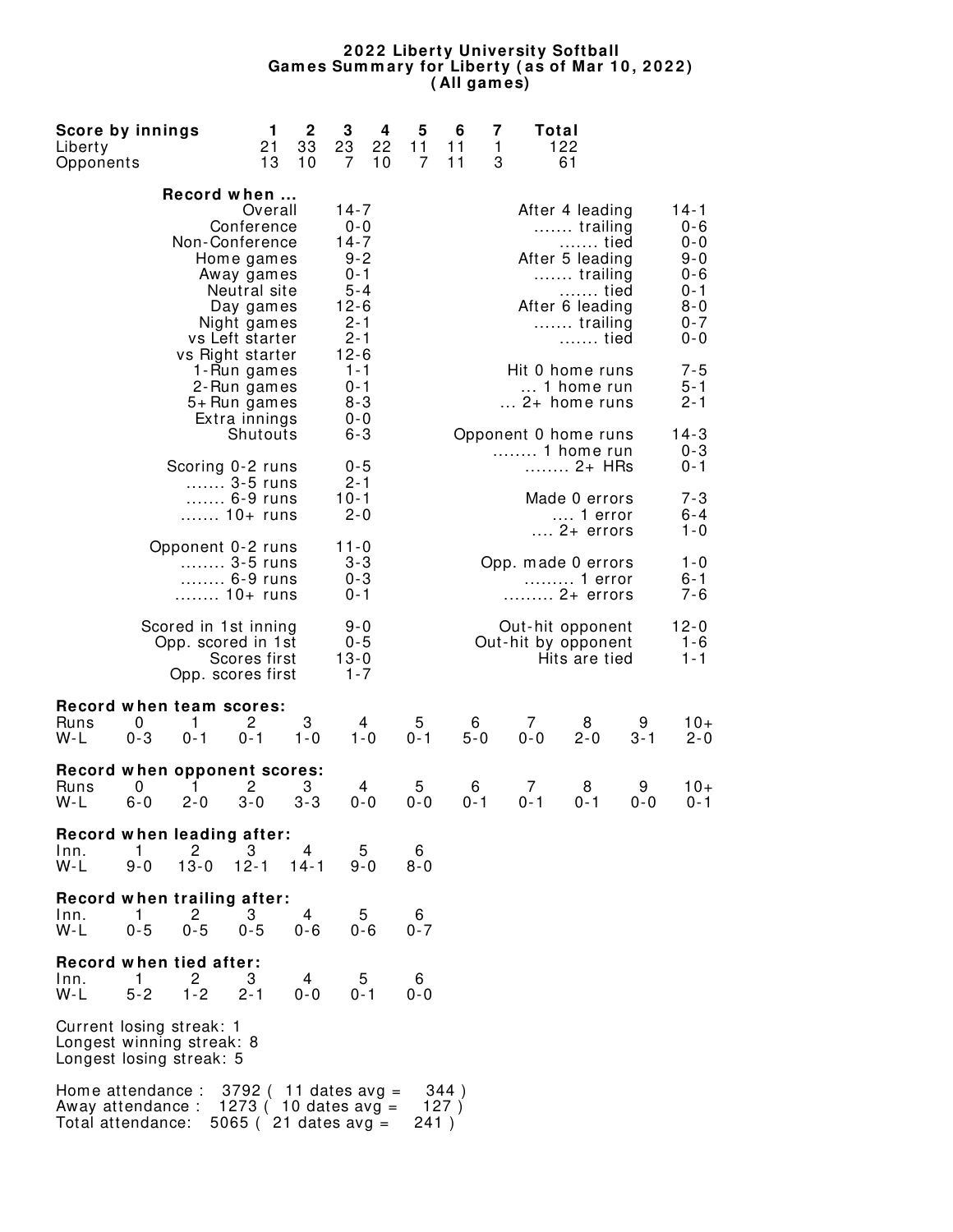#### **2 0 2 2 Liberty University Softball Miscellaneous Stats for Liberty ( as of Mar 1 1 , 2 0 2 2 ) ( All gam es)**

| <b>Multiple Hit Games</b> |    |  | $5+$ | Total |
|---------------------------|----|--|------|-------|
| 10 CANETTO, Kara          | 6  |  |      |       |
| 11 HOWARD, Devyn          |    |  |      |       |
| 14 HUDSON, Caroline       | 5  |  |      | 6     |
| 99 ALLAN, Lou             | 4  |  |      | 5     |
| 7 WILSON, Mary Clair      | 2  |  |      | З     |
| 5 SOTO, Alexis            | 2  |  |      | з     |
| 9 MACHADO, KC             | 2  |  |      |       |
| 15 ROUPE, Rachel          | 2  |  |      |       |
| 20 GREEN, Raye            |    |  |      |       |
| <b>TFAM</b>               | 28 |  |      |       |

| <b>Multiple RBI Games</b> | 2 |   |   | $5+$ | Total |
|---------------------------|---|---|---|------|-------|
| 14 HUDSON, Caroline       |   | 2 |   |      |       |
| 5 SOTO, Alexis            |   |   |   |      |       |
| 11 HOWARD, Devyn          |   |   |   |      |       |
| 99 ALLAN, Lou             |   |   |   |      |       |
| 10 CANETTO, Kara          |   |   |   |      |       |
| 2 CRAINE, Rachel          |   |   |   |      |       |
| 22 GRIFFIN, Denay         |   |   |   |      |       |
| 9 MACHADO, KC             |   |   |   |      |       |
| 20 GREEN, Raye            |   |   |   |      |       |
| 7 WILSON, Mary Clair      |   |   |   |      |       |
| <b>TEAM</b>               |   |   | з |      |       |

| Longest Current |   |
|-----------------|---|
| 6               |   |
| 6               |   |
| 6               |   |
| 5               | 5 |
| 5               |   |
| 5               | 2 |
| 4               | 4 |
| 3               |   |
| 3               |   |
| 3               |   |
| 2               |   |
|                 |   |
|                 |   |
|                 |   |
|                 |   |
|                 |   |

| <b>Reached Base Streaks</b> | Longest | <b>Current</b> |
|-----------------------------|---------|----------------|
| 11 HOWARD, Devyn            | 11      | 11             |
| 5 SOTO, Alexis              | 10      | 10             |
| 99 ALLAN, Lou               | 9       | 9              |
| 22 GRIFFIN, Denay           | 8       | 8              |
| 15 ROUPE, Rachel            | 6       | 6              |
| 7 WILSON, Mary Clair        | 6       | 2              |
| 14 HUDSON, Caroline         | 6       |                |
| 6 BARRETT, Raigan           | 5       |                |
| 10 CANETTO, Kara            | 4       |                |
| 1 PLUMMER, Janessa          | 4       | 4              |
| 2 CRAINE, Rachel            | 3       |                |
| 8 KEENEY, Karlie            | 2       | 2              |
| 9 MACHADO, KC               | 2       |                |
| 51 BACHMAN, Paige           | 2       | 2              |
| 3 CINO, Ava                 | 1       |                |
| 20 GREEN, Raye              |         |                |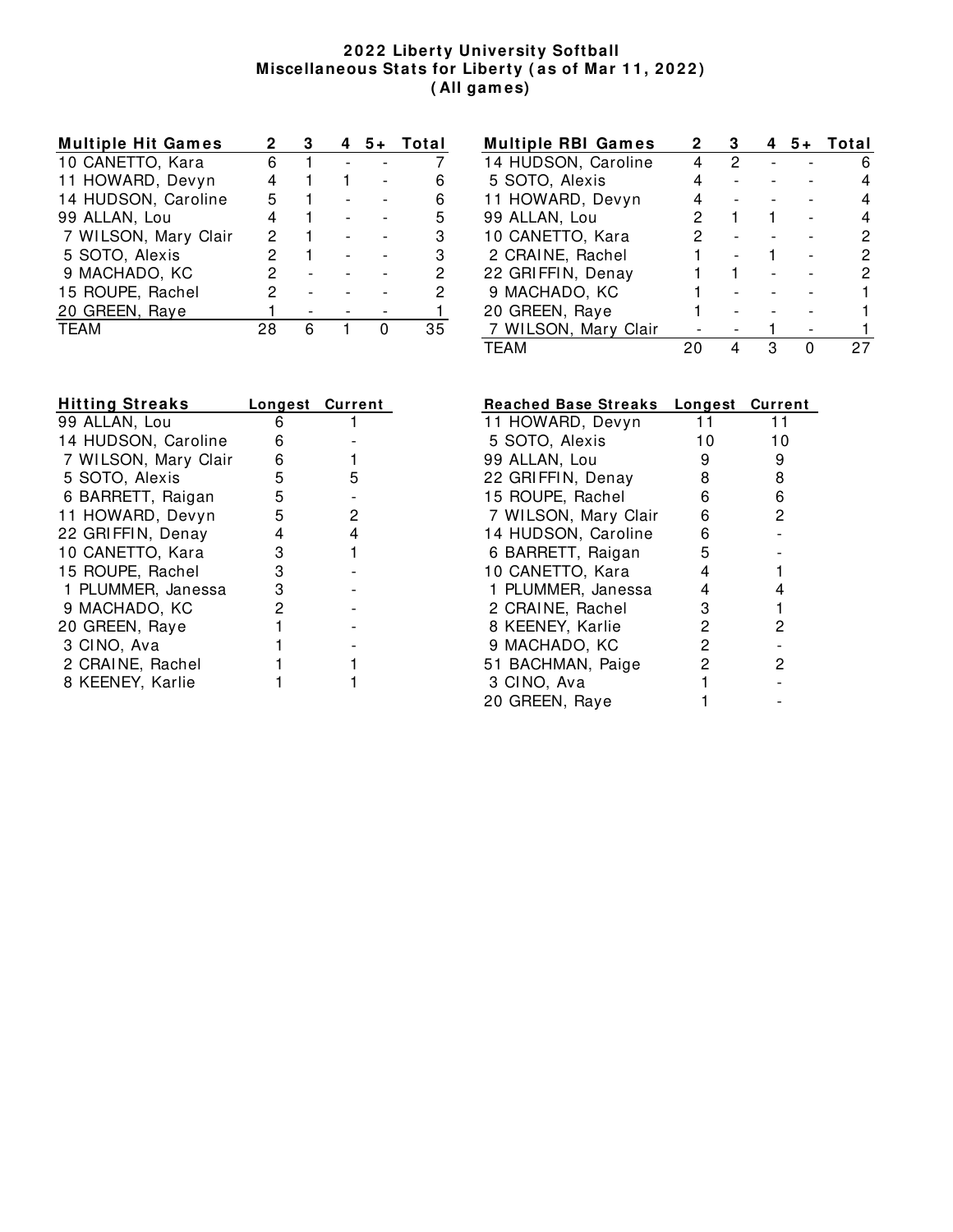#### **2 0 2 2 Liberty University Softball Miscellaneous Stats for Liberty ( as of Mar 1 1 , 2 0 2 2 ) ( All gam es)**

#### **Starting Lineup By Position ( Team W - L record w hen starter)**

#### PI TCHER: 8 KEENEY, Karlie 10 (7-3)<br>12 KIRBY, Emily 5 (3-2) 12 KIRBY, Emily 5 (3-2)<br>21 WAGONER, McKen 4 (2-2) 21 WAGONER, McKen 4 (2-2)<br>4 JONES, Naomi 1 (1-0) 4 JONES, Naomi 24 JOHNSON, Megan  $1 \quad (1-0)$ CATCHER: 14 HUDSON, Caroline 21 (14-7) **FIRST BASE:** 99 ALLAN, Lou 19 (14-5)<br>20 GREEN, Raye 2 (0-2) 20 GREEN, Raye SECOND BASE: 2 CRAINE, Rachel 17 (10-7)<br>11 HOWARD, Devyn 4 (4-0) 11 HOWARD, Devyn THI RD BASE: 11 HOWARD, Devyn 17 (10-7) 9 MACHADO, KC SHORTSTOP: 6 BARRETT, Raigan 21 (14-7) LEFT FI ELD: 10 CANETTO, Kara 21 (14-7) CENTER FI ELD: 7 WILSON, Mary Clai 13 (8-5) 1 PLUMMER, Janessa 7 (5-2) 22 GRIFFIN, Denay  $1 \quad (1-0)$ RI GHT FI ELD: 15 ROUPE, Rachel 20 (14-6) 1 PLUMMER, Janessa 1 (0-1) DESI GNATED HI TTER: 5 SOTO, Alexis 9 (8-1)<br>22 GRIFFIN, Denay 7 (5-2) 22 GRI FFIN, Denay 7 (5-2)<br>8 KEENEY, Karlie 2 (0-2) 8 KEENEY, Karlie 2 (0-2) 99 ALLAN, Lou 2 (0-2)<br>1 PLUMMER, Janessa 1 (1-0) 1 PLUMMER, Janessa

#### **Starting Lineup By Lineup Spot ( Team W - L record w hen starter)**

| LEADOFF:                                |                                        |                  |
|-----------------------------------------|----------------------------------------|------------------|
| 10 CANETTO, Kara                        |                                        | $(6-6)$          |
| 11 HOWARD, Devyn                        | $\begin{array}{c} 12 \\ 9 \end{array}$ | $(8-1)$          |
| 2ND SPOT:                               |                                        |                  |
| 11 HOWARD, Devyn                        | 11                                     | $(6-5)$          |
| 14 HUDSON, Caroline                     | 9                                      | $(8-1)$          |
| 99 ALLAN, Lou                           | 1                                      | $(0-1)$          |
| 3RD SPOT:                               |                                        |                  |
| 14 HUDSON, Caroline                     | 11                                     | $(6-5)$          |
| 99 ALLAN, Lou                           | 9                                      | $(8-1)$          |
| 22 GRIFFIN, Denay                       | 1                                      | $(0-1)$          |
| <b>CLEANUP:</b>                         |                                        |                  |
| 99 ALLAN, Lou                           | 10                                     | $(5-5)$          |
| 5 SOTO, Alexis                          | 6                                      | $(5-1)$          |
| 15 ROUPE, Rachel<br>8 KEENEY, Karlie    | 3                                      | $(3-0)$          |
|                                         | 1                                      | $(0-1)$          |
| 1 PLUMMER, Janessa                      | 1                                      | $(1-0)$          |
| 5TH SPOT:                               |                                        |                  |
| 10 CANETTO, Kara                        | 9                                      | $(8-1)$          |
| 22 GRIFFIN, Denay                       | 7                                      | $(6-1)$          |
| 8 KEENEY, Karlie                        | 1                                      | $(0-1)$          |
| 11 HOWARD, Devyn                        | 1                                      | $(0-1)$          |
| 20 GREEN, Raye                          | 1                                      | $(0-1)$          |
| 14 HUDSON, Čaroline                     | 1                                      | $(0-1)$          |
| 6 BARRETT, Raigan                       | 1                                      | $(0-1)$          |
| 6TH SPOT:                               |                                        |                  |
| 15 ROUPE, Rachel                        | 12                                     | $(8-4)$          |
| 5 SOTO, Alexis                          | 3                                      | $(3-0)$          |
| 2 CRAINE, Rachel                        | 3                                      | $(0-3)$          |
| 8 KEENEY, Karlie                        | $\overline{c}$                         | $(2-0)$          |
| 9 MACHADO, KC                           | 1                                      | $(1-0)$          |
| 7TH SPOT:                               |                                        |                  |
| 7 WILSON, Mary Clai                     | 8                                      | $(6-2)$          |
|                                         | 4                                      | $(2-2)$          |
| 15 ROUPE, Rachel<br>2 CRAINE, Rachel    |                                        | $(2-2)$          |
|                                         |                                        | $(2-0)$          |
| 9 MACHADO, KC<br>8 KEENEY, Karlie       | $\frac{4}{2}$                          | $(2-0)$          |
| 20 GREEN, Raye                          | $\mathbf{1}$                           | $(0-1)$          |
| 8TH SPOT:                               |                                        |                  |
| 2 CRAINE, Rachel                        | 10                                     | $(8-2)$          |
| 6 BARRETT, Raigan                       | 6                                      | $(2-4)$          |
|                                         |                                        |                  |
| 7 WILSON, Mary Clai<br>15 ROUPE, Rachel | $\frac{2}{1}$                          | $(2-0)$<br>(1-0) |
| 9 MACHADO, KC                           | $\mathbf{1}$                           | (1-0)            |
| 1 PLUMMER, Janessa                      | $\mathbf{1}$                           | $(0-1)$          |
| 9TH SPOT:                               |                                        |                  |
|                                         | 14                                     | $(12-2)$         |
| 6 BARRETT, Raigan<br>1 PLUMMER, Janessa | 4                                      | $(2-2)$          |
|                                         | 3                                      |                  |
| 7 WILSON, Mary Clai                     |                                        | $(0-3)$          |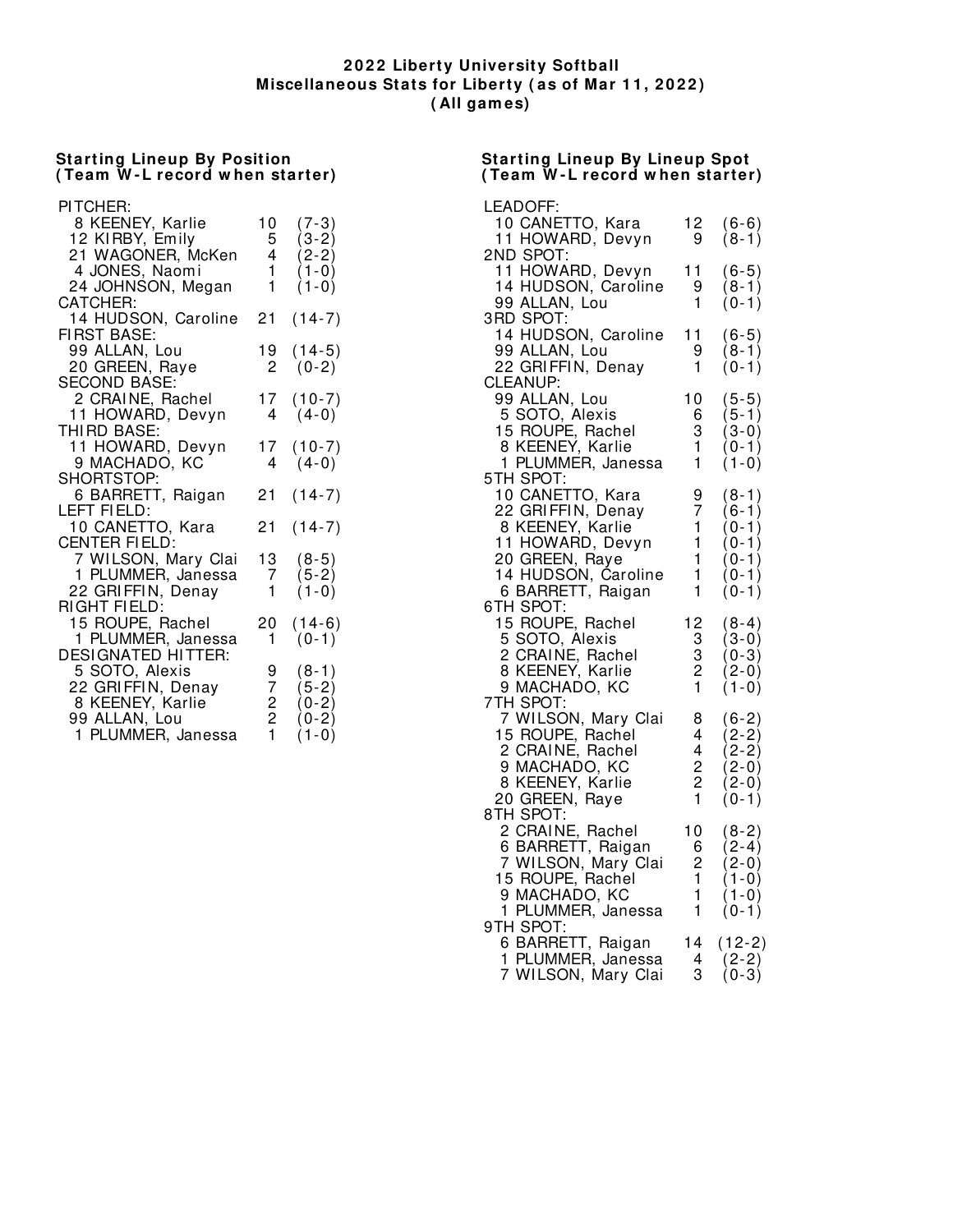#### **2 0 2 2 Liberty University Softball Team Gam e- by- Gam e for Liberty ( as of Mar 1 0 , 2 0 2 2 ) Batting ( All gam es)**

| Date              | Opponent                | ab  |     | h   | rbi | 2b       | 3b | hr | tb  | bb | ibb            | sb | cs | hbp | sac | sf | qdp | k              | <b>DO</b> | а   | е        | lob            | avg  |
|-------------------|-------------------------|-----|-----|-----|-----|----------|----|----|-----|----|----------------|----|----|-----|-----|----|-----|----------------|-----------|-----|----------|----------------|------|
| Feb <sub>11</sub> | vs Iowa Hawkeyes        | 25  | 0   | 2   | 0   |          | 0  | 0  | 3   | 2  |                | ŋ  | 0  | 0   | C   | 0  | 0   | 4              | 21        | 9   | 0        | 6              | .080 |
| Feb <sub>11</sub> | vs Kentucky             | 25  |     | 2   | 0   | $\Omega$ | 0  | 0  | 2   | 3  |                |    | 0  | 0   | 0   | 0  | 0   | 6              | 18        |     |          | 6              | .080 |
| Feb 12            | vs Northwestern         | 26  | 2   | 4   | 2   |          | 0  |    | 8   |    |                |    | 0  | 0   | 0   | 0  | 0   | 12             | 18        |     |          | 4              | .105 |
| Feb <sub>13</sub> | vs Mizzou               | 29  | 5   | 7   | 4   | 0        | 0  | 0  |     | 4  |                |    | 0  |     |     |    |     | 6              | 21        | 14  | $\bf{0}$ | 9              | .143 |
| Feb 15            | at UCF                  | 25  | 0   | 3   | 0   | 0        | 0  | 0  | 3   | 2  |                |    | 0  |     |     | 0  |     | 3              | 18        | 8   |          |                | .138 |
| Feb 18            | vs MARYLAND             | 19  | 9   | 5   | 3   | 0        | 0  |    | 8   | 3  |                |    |    |     | 0   | 0  | 0   | 4              | 15        |     |          | $\overline{2}$ | .154 |
| Feb 18            | vs Florida Atlantic     | 27  | 13  | 10  | 12  | 2        | 0  | 0  | 12  |    |                |    |    |     | 0   |    | 0   |                | 15        | 5   | 0        | 8              | .188 |
| Feb 19            | vs Ohio State           | 27  | 3   |     | 3   |          | 0  | 0  | 8   | 4  |                |    | 0  |     |     | 0  | 0   |                | 21        | 14  |          |                | .197 |
| Feb 19            | vs Hofstra              | 32  | 6   | 8   | 4   | 2        |    | 0  | 12  | 4  |                | 5  | 0  | 2   |     | 0  | 0   | 3              | 21        | 11  |          | 11             | .204 |
| Feb <sub>20</sub> | vs South Alabama        | 28  | 8   |     | 7   | 2        | 0  | 2  | 15  | 4  |                |    | 0  |     | 0   |    | 0   | 8              | 21        |     | 0        | 5              | .209 |
| Feb 25            | <b>GEORGE WASHINGTO</b> | 24  | 6   | 9   | 5   | 3        | 0  | 0  | 12  | 2  | 0              |    | 0  |     | 2   |    | 0   | 3              | 21        | 11  | 2        | 6              | .223 |
| Feb <sub>25</sub> | <b>CHARLESTON SOUTH</b> | 27  | 0   |     | 0   |          | 0  | 0  | 8   | 0  |                |    | 0  |     | 0   | 0  | 0   | 2              | 21        | 13  |          |                | .226 |
| Feb <sub>26</sub> | <b>MAINE</b>            | 28  | 6   | 13  | 5   | 2        |    | 0  | 17  | 2  |                |    | 0  |     |     |    | 0   | 0              | 21        | 9   | 0        | 9              | .246 |
| Feb <sub>26</sub> | <b>MAINE</b>            | 19  | 8   | 8   | 6   | 2        |    |    | 15  | 5  |                |    |    | 0   |     | 0  | 0   | $\overline{c}$ | 15        | 8   | 0        | 4              | .255 |
| Mar <sub>01</sub> | <b>VIRGINIA</b>         | 27  | 6   | 10  | 4   | 3        | 2  | 0  | 17  | 3  |                | 2  | 0  | 0   | 0   | 0  | 0   | 2              | 21        | 11  |          | 6              | .263 |
| Mar <sub>03</sub> | <b>RUTGERS</b>          | 20  | 12  | 9   | 11  |          | 0  | 2  | 16  |    |                | 3  | 0  | 0   |     |    |     |                | 15        | 11  | 0        | 4              | .272 |
| Mar <sub>04</sub> | <b>RUTGERS</b>          | 24  | 9   | 9   | 7   | 4        | 0  |    | 16  | 5  | 2              | 2  | 0  | 2   |     | 0  | 0   |                | 15        | 8   |          | 8              | .278 |
| <b>Mar 05</b>     | <b>NOTRE DAME</b>       | 27  | 6   |     | 5   |          | 0  |    | 11  | 6  |                |    | 0  | 0   |     | 0  | 0   | 6              | 21        | 13  | 0        | 10             | .277 |
| Mar <sub>05</sub> | <b>LEHIGH</b>           | 22  | 9   | 10  | 9   | 2        |    |    | 17  | 3  |                |    | 0  | 0   |     |    | 0   |                | 15        | 3   | 0        | 3              | .285 |
| Mar <sub>06</sub> | <b>JAMES MADISON</b>    | 22  | 4   | 5   | 4   |          | 0  | 0  | 6   | 4  | 0              | 0  |    | 0   |     | 0  | 0   | 3              | 21        | 6   |          | 5              | .282 |
| Mar 10            | ARKANSAS                | 32  | 9   | 10  | 9   |          | 0  | 3  | 20  | 3  |                |    | 0  |     | 0   | 0  | 0   | 8              | 21        | 6   |          | 6              | .284 |
| <b>Totals</b>     |                         | 535 | 122 | 152 | 100 | 30       | 6  | 13 | 233 | 74 | $\overline{2}$ | 23 | 4  | 13  | 5   |    | 3   | 83             | 396       | 188 | 12       | 133            | .284 |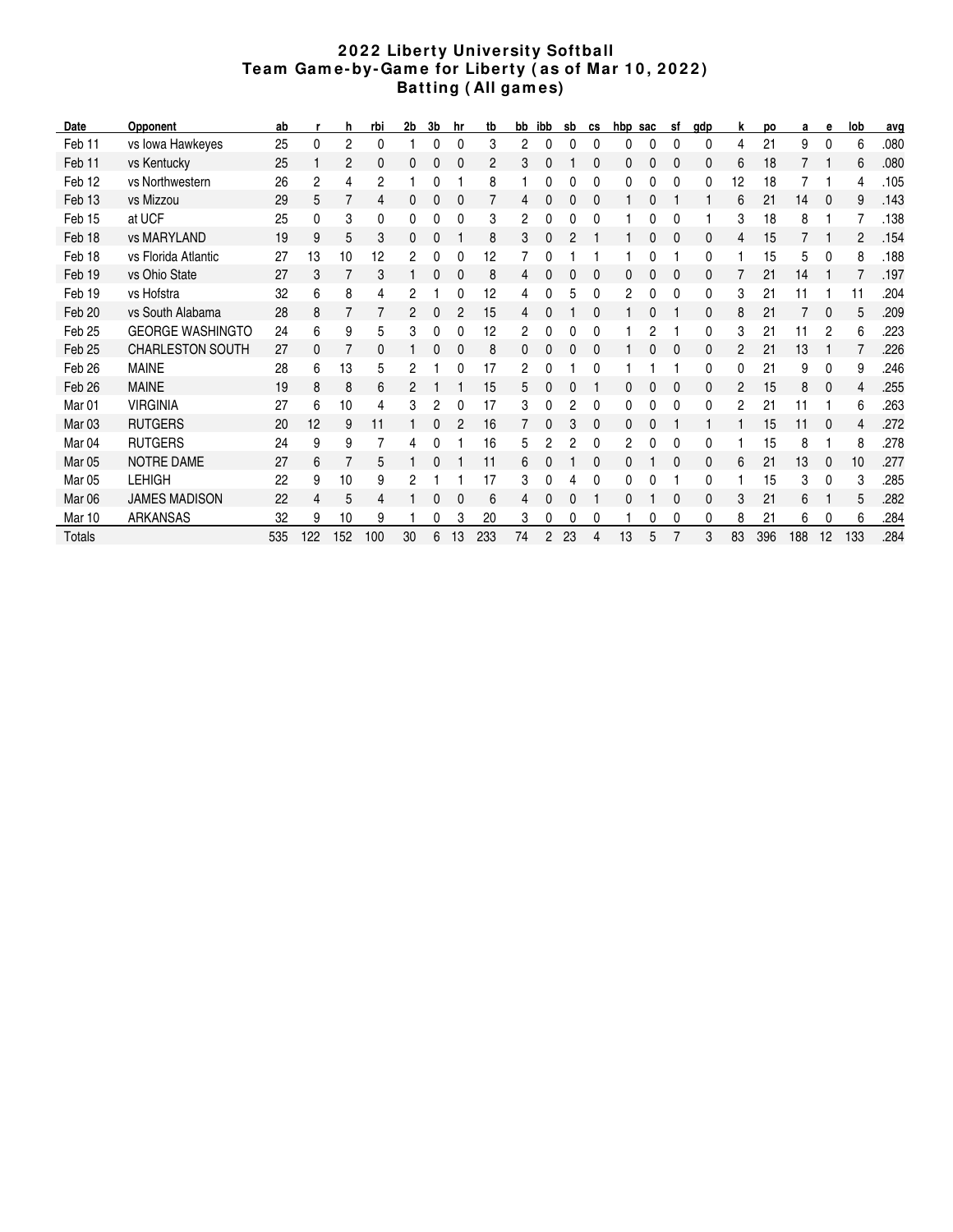#### **2022 Liberty University Softball Team Game-by-Game for Liberty (as of Mar 10, 2022) Pitching (All games)**

| Date              | Opponent                | ip    | h              |              | er | bb       | <b>SO</b> | 2b | 3b | hr | <b>WD</b>      | bk           | hbp | dp           | ibb          | score    | w-l      | <b>SV</b>      | era  |
|-------------------|-------------------------|-------|----------------|--------------|----|----------|-----------|----|----|----|----------------|--------------|-----|--------------|--------------|----------|----------|----------------|------|
| Feb 11            | vs Iowa Hawkeyes        | 7.0   | 6              | 7            | 7  | 5        | 3         | 0  |    |    | 0              | $\mathbf{0}$ |     |              | 0            | $0 - 7$  | $0 - 1$  | 0              | 7.00 |
| Feb 11            | vs Kentucky             | 6.0   | 6              | 3            | 3  |          | 2         | 0  | 0  |    | 0              | 0            | 0   | 0            | 0            | $1 - 3$  | $0 - 2$  | 0              | 5.38 |
| Feb 12            | vs Northwestern         | 6.0   | 8              | 8            | 6  | 6        | 2         |    | 0  | 0  | 0              | 0            | 3   | $\mathbf{0}$ | $\mathbf{0}$ | $2 - 8$  | $0 - 3$  | 0              | 5.89 |
| Feb <sub>13</sub> | vs Mizzou               | 7.0   | 10             | 6            | 6  | 2        | 3         | 3  |    | 0  | 0              | 0            |     |              | 0            | $5-6$    | $0 - 4$  | 0              | 5.92 |
| Feb 15            | at UCF                  | 6.0   | 6              | 3            |    | 4        | 3         | 2  | 0  | 0  | 0              | 0            | 3   |              | $\mathbf{0}$ | $0 - 3$  | $0 - 5$  | 0              | 5.03 |
| Feb 18            | vs MARYLAND             | 5.0   | 0              | 0            | 0  | 3        | 3         | 0  | 0  | 0  | 0              | 0            | 0   | 0            | $\Omega$     | $9 - 0$  | $1 - 5$  | 0              | 4.35 |
| Feb 18            | vs Florida Atlantic     | 5.0   | $\overline{c}$ | $\mathbf{0}$ | 0  | 4        | 5         |    | 0  | 0  |                | 0            |     | 0            | $\mathbf{0}$ | $13-0$   | $2 - 5$  | 0              | 3.83 |
| Feb <sub>19</sub> | vs Ohio State           | 7.0   | 5              | 2            |    | 2        | 4         | 0  | 0  | 0  |                | 0            | 0   | 0            | $\Omega$     | $3-2$    | $3-5$    | 0              | 3.43 |
| Feb 19            | vs Hofstra              | 7.0   | 8              | 3            |    | $\Omega$ | 6         | 2  | 0  | 0  | 0              | 0            |     |              | $\mathbf{0}$ | $6 - 3$  | $4 - 5$  | 0              | 3.12 |
| Feb 20            | vs South Alabama        | 7.0   | 6              | 2            | 2  |          | 8         |    | 0  | 0  | $\overline{c}$ | 0            |     | 0            | 0            | $8 - 2$  | $5 - 5$  | 0              | 3.00 |
| Feb <sub>25</sub> | <b>GEORGE WASHINGTO</b> | 7.0   | 5              | 3            | 2  | 2        | 3         | 0  | 0  | 0  | $\mathbf{0}$   | 0            | 0   | 0            | 0            | $6 - 3$  | $6 - 5$  |                | 2.90 |
| Feb <sub>25</sub> | <b>CHARLESTON SOUTH</b> | 7.0   | 7              | 3            |    | 2        | 4         |    | 0  |    | 0              | 0            | 0   | 0            | $\mathbf{0}$ | $0 - 3$  | $6-6$    |                | 2.73 |
| Feb <sub>26</sub> | <b>MAINE</b>            | 7.0   | 4              | 0            | 0  |          | 6         | 0  | 0  | 0  | 0              | 0            |     | 0            | 0            | $6-0$    | 7-6      |                | 2.50 |
| Feb <sub>26</sub> | <b>MAINE</b>            | 5.0   | 5              | 0            | 0  | 2        | 3         | 0  | 0  | 0  |                | 0            | 0   |              | $\Omega$     | $8 - 0$  | $8-6$    |                | 2.36 |
| Mar <sub>01</sub> | <b>VIRGINIA</b>         | 7.0   | 6              | 2            |    | 6        | 2         | 2  | 0  | 0  | 0              | 0            | 0   |              | 0            | $6 - 2$  | $9-6$    | 2              | 2.26 |
| Mar <sub>03</sub> | <b>RUTGERS</b>          | 5.0   | 0              | 0            | 0  |          |           | 0  | 0  | 0  | 0              | 0            | 0   | 0            | 0            | $12 - 0$ | $10-6$   | 2              | 2.15 |
| Mar <sub>04</sub> | <b>RUTGERS</b>          | 5.0   | 3              |              |    | 2        | 2         | 0  | 0  | 0  | 0              | 0            | 2   | 2            | 0            | $9 - 1$  | $11-6$   | 2              | 2.11 |
| Mar <sub>05</sub> | <b>NOTRE DAME</b>       | 7.0   | 10             | 3            | 3  | 0        | 0         | 2  | 0  | 0  | 0              | 0            | 0   | 0            | 0            | $6 - 3$  | $12-6$   | $\overline{c}$ | 2.17 |
| <b>Mar 05</b>     | <b>LEHIGH</b>           | 5.0   | 4              |              |    | 2        | 0         | 0  | 0  | 0  | 2              | 0            | 0   | 0            | 0            | $9 - 1$  | $13-6$   | 2              | 2.14 |
| Mar <sub>06</sub> | <b>JAMES MADISON</b>    | 7.0   | 3              | 0            | 0  | 5        | 6         | 0  | 0  | 0  | 0              | 0            | 0   |              | $\mathbf{0}$ | $4 - 0$  | $14-6$   | 2              | 2.02 |
| Mar 10            | ARKANSAS                | 7.0   | 13             | 14           | 14 | 5        | 4         | 2  | 0  | 2  |                | 0            | 4   | 0            | 0            | $9 - 14$ | 14-7     | 2              | 2.65 |
| <b>Totals</b>     |                         | 132.0 | 117            | 61           | 50 | 56       | 70        | 17 | 2  | 5  | 8              | 0            | 18  | 9            | 0            | 122-61   | $14 - 7$ | $\overline{c}$ | 2.65 |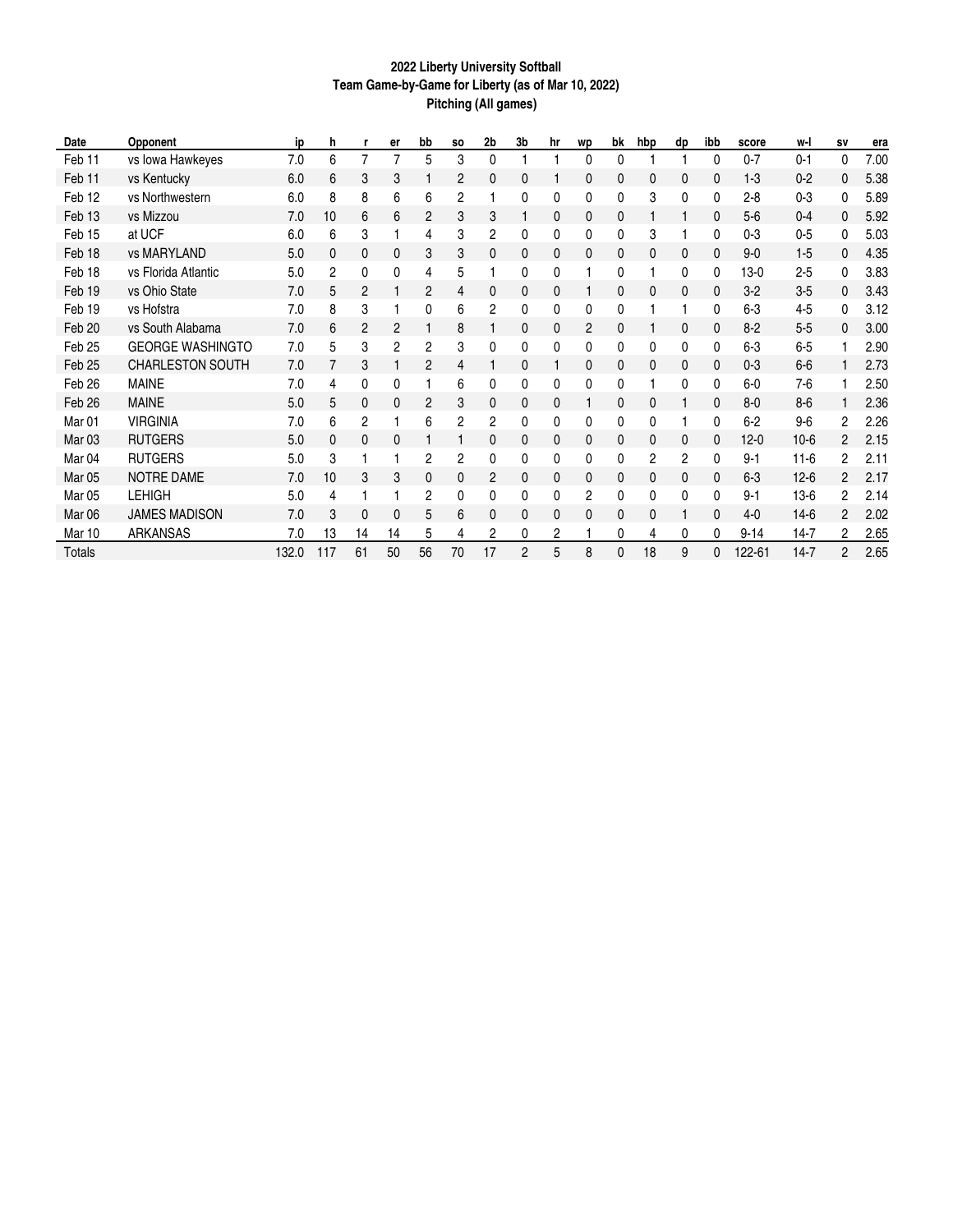#### **2 0 2 2 Liberty University Softball Season Gam e Highs for Liberty ( as of Mar 1 0 , 2 0 2 2 ) ( All gam es)**

## TEAM GAME HIGHS

# Batting

| At bats:          |  | 32 - vs Hofstra (Feb 19, 2022 at Leesburg, FL)            |
|-------------------|--|-----------------------------------------------------------|
|                   |  | 32 - vs Arkansas (Mar 10, 2022)                           |
| Runs scored:      |  | 13 - vs Florida Atlantic (Feb 18, 2022 at Leesburg, Fla.) |
| Hits:             |  | 13 - vs Maine (Feb 26, 2022)                              |
| RBI <sub>s:</sub> |  | 12 - vs Florida Atlantic (Feb 18, 2022 at Leesburg, Fla.) |
| Doubles:          |  | 4 - vs Rutgers (Mar 04, 2022)                             |
| Triples:          |  | 2 - vs Virginia (Mar 01, 2022)                            |
| Home runs:        |  | 3 - vs Arkansas (Mar 10, 2022)                            |
| Total bases:      |  | 20 - vs Arkansas (Mar 10, 2022)                           |
| Walks:            |  | 7 - vs Florida Atlantic (Feb 18, 2022 at Leesburg, Fla.)  |
|                   |  | 7 - vs Rutgers (Mar 03, 2022)                             |
| Strikeouts:       |  | 12 - vs Northwestern (Feb 12, 2022 at Leesburg, Fla.)     |
| Sac hits:         |  | 2 - vs George Washington (Feb 25, 2022)                   |
| Sac flies:        |  | 1 - (7 times)                                             |
| Stolen bases:     |  | 5 - vs Hofstra (Feb 19, 2022 at Leesburg, FL)             |
| Hit by pitch:     |  | 2 - vs Hofstra (Feb 19, 2022 at Leesburg, FL)             |
|                   |  | 2 - vs Rutgers (Mar 04, 2022)                             |
| Caught stealing:  |  | $1 - (4 \times)$                                          |
| Runners LOB:      |  | 11 - vs Hofstra (Feb 19, 2022 at Leesburg, FL)            |
| Hit into DP:      |  | 2 - at UCF (Feb 15, 2022)                                 |
|                   |  | 2 - vs Charleston Southern (Feb 25, 2022)                 |

Fielding

|               |  | Putouts: $21 - (12 \times$                               |
|---------------|--|----------------------------------------------------------|
|               |  | Assists: 14 - vs Mizzou (Feb 13, 2022 at Leesburg, Fla.) |
|               |  | 14 - vs Ohio State (Feb 19, 2022 at Leesburg, Fla.)      |
| Errors:       |  | 2 - vs George Washington (Feb 25, 2022)                  |
| Passed balls: |  | 2 - vs Arkansas (Mar 10, 2022)                           |
| DPs turned:   |  | 2 - vs Rutgers (Mar 04, 2022)                            |
|               |  |                                                          |

Pitching

| Innings pitched: |  | 7.0 - (12 times)                                         |
|------------------|--|----------------------------------------------------------|
| Runs allowed:    |  | 14 - vs Arkansas (Mar 10, 2022)                          |
| Earned runs:     |  | 14 - vs Arkansas (Mar 10, 2022)                          |
| Walks allowed:   |  | 6 - vs Northwestern (Feb 12, 2022 at Leesburg, Fla.)     |
|                  |  | 6 - vs Virginia (Mar 01, 2022)                           |
| Strikeouts:      |  | 8 - vs South Alabama (Feb 20, 2022 at Leesburg, Fla.)    |
| Hits allowed:    |  | 13 - vs Arkansas (Mar 10, 2022)                          |
| Doubles allowed: |  | 3 - vs Mizzou (Feb 13, 2022 at Leesburg, Fla.)           |
| Triples allowed: |  | 1 - vs Iowa Hawkeyes (Feb 11, 2022 at Leesburg, Florida) |
|                  |  | 1 - vs Mizzou (Feb 13, 2022 at Leesburg, Fla.)           |
| Homers allowed:  |  | 2 - vs Arkansas (Mar 10, 2022)                           |
| Wild pitches:    |  | 2 - vs South Alabama (Feb 20, 2022 at Leesburg, Fla.)    |
|                  |  | 2 - vs Lehigh (Mar 05, 2022)                             |
| Hit batters:     |  | 4 - vs Arkansas (Mar 10, 2022)                           |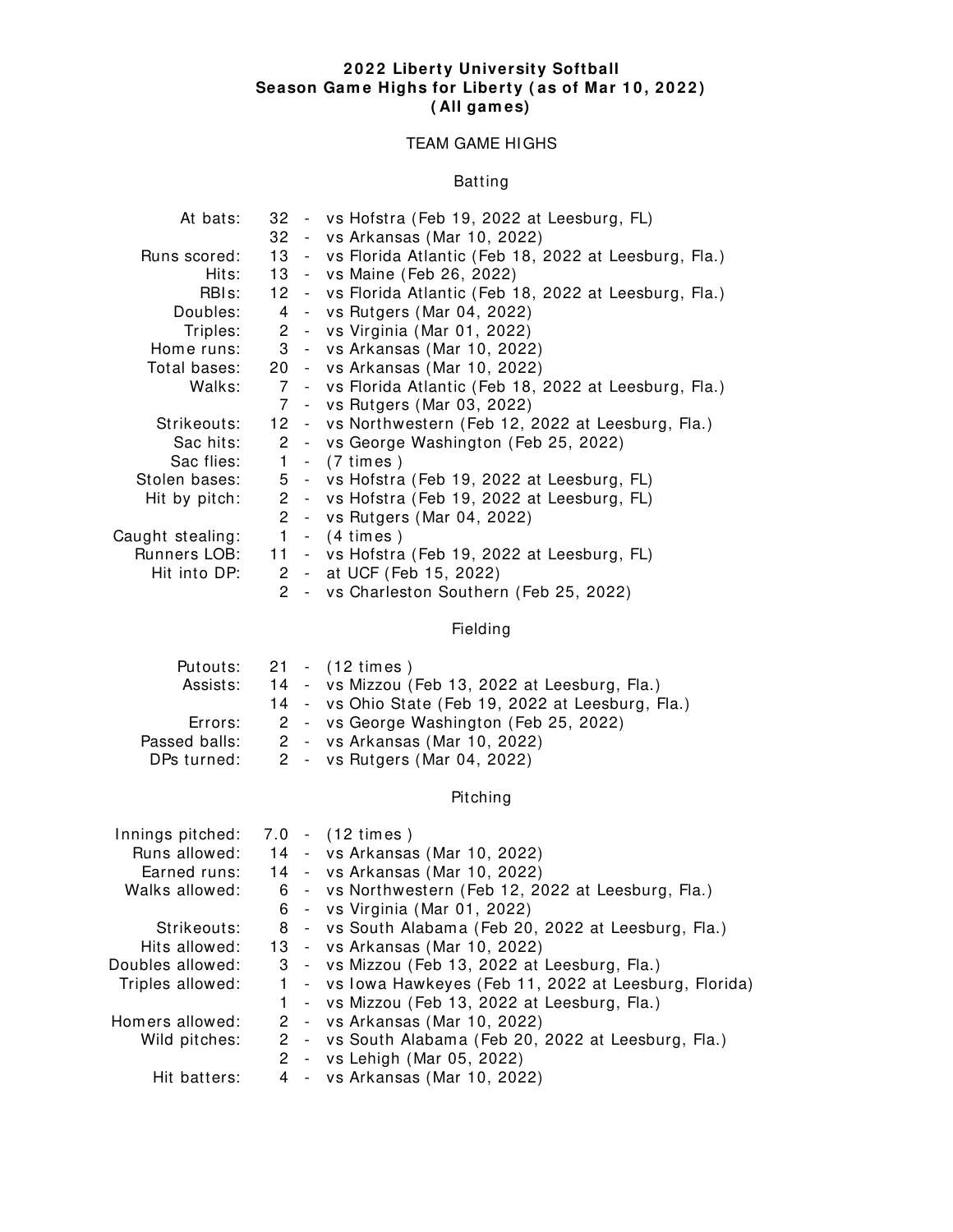#### **2 0 2 2 Liberty University Softball Season Gam e Highs for Liberty ( as of Mar 1 0 , 2 0 2 2 ) ( All gam es)**

# I NDI VI DUAL GAME HI GHS

# Batting

| At bats:           |                       |                          | 5 - HOWARD, Devyn vs Hofstra (Feb 19, 2022 at Leesburg, FL)          |
|--------------------|-----------------------|--------------------------|----------------------------------------------------------------------|
|                    |                       |                          | 5 - CANETTO, Kara vs Hofstra (Feb 19, 2022 at Leesburg, FL)          |
| Runs scored:       |                       |                          | 3 - CANETTO, Kara vs Rutgers (Mar 03, 2022)                          |
| Hits:              |                       |                          | 4 - HOWARD, Devyn vs Maine (Feb 26, 2022)                            |
| RBI <sub>s</sub> : |                       |                          | 4 - WILSON, Mary Claire vs Rutgers (Mar 03, 2022)                    |
|                    | 4                     |                          | - ALLAN, Lou vs Rutgers (Mar 03, 2022)                               |
|                    | 4                     |                          | - CRAINE, Rachel vs Arkansas (Mar 10, 2022)                          |
| Doubles:           | $\mathbf{2}$          |                          | - SOTO, Alexis vs Virginia (Mar 01, 2022)                            |
| Triples:           |                       |                          | 2 - CANETTO, Kara vs Virginia (Mar 01, 2022)                         |
| Home runs:         |                       |                          | 2 - ALLAN, Lou vs Rutgers (Mar 03, 2022)                             |
| Total bases:       | 9                     |                          | - ALLAN, Lou vs Rutgers (Mar 03, 2022)                               |
| Walks:             |                       |                          | 4 - ALLAN, Lou vs Rutgers (Mar 04, 2022)                             |
| Strikeouts:        |                       |                          | 3 - KEENEY, Karlie vs South Alabama (Feb 20, 2022 at Leesburg, Fla.) |
| Sac hits:          | $\mathbf{1}$          |                          | $-$ (5 times)                                                        |
| Sac flies:         |                       |                          | $-$ (7 times)                                                        |
|                    | $\mathbf{1}$          |                          |                                                                      |
| Stolen bases:      | $\mathbf{2}$          |                          | - CANETTO, Kara vs MARYLAND (Feb 18, 2022 at Leesburg, Fla.)         |
|                    | $\mathbf{2}^{\prime}$ |                          | - WILSON, Mary Claire vs Rutgers (Mar 03, 2022)                      |
|                    | $\mathbf{2}$          |                          | - CANETTO, Kara vs Lehigh (Mar 05, 2022)                             |
| Hit by pitch:      | $\mathbf{1}$          |                          | $-$ (13 times)                                                       |
| Caught stealing:   | $\mathbf{1}$          |                          | $-$ (4 times)                                                        |
| Runners LOB:       |                       |                          | 6 - CRAINE, Rachel vs Notre Dame (Mar 05, 2022)                      |
|                    |                       |                          | Fielding                                                             |
| Putouts:           |                       |                          | 13 - ALLAN, Lou vs Charleston Southern (Feb 25, 2022)                |
| Assists:           |                       |                          | 7 - HOWARD, Devyn vs Ohio State (Feb 19, 2022 at Leesburg, Fla.)     |
| Errors:            | $\mathbf{1}$          |                          | $-$ (12 times)                                                       |
| Passed balls:      |                       |                          | 2 - HUDSON, Caroline vs Arkansas (Mar 10, 2022)                      |
|                    |                       |                          |                                                                      |
|                    |                       |                          | Pitching                                                             |
| Innings pitched:   |                       |                          | 7.0 - (6 times)                                                      |
| Runs allowed:      |                       |                          | 7 - KIRBY, Emily vs Arkansas (Mar 10, 2022)                          |
| Earned runs:       |                       |                          | 7 - KIRBY, Emily vs Arkansas (Mar 10, 2022)                          |
| Walks allowed:     |                       |                          | 5 - KIRBY, Emily vs James Madison (Mar 06, 2022)                     |
| Strikeouts:        |                       |                          | 8 - KEENEY, Karlie vs South Alabama (Feb 20, 2022 at Leesburg, Fla.) |
| Hits allowed:      |                       |                          | 10 - KEENEY, Karlie vs Mizzou (Feb 13, 2022 at Leesburg, Fla.)       |
|                    | 10                    |                          | - KEENEY, Karlie vs Notre Dame (Mar 05, 2022)                        |
| Doubles allowed:   | 3                     |                          | - KEENEY, Karlie vs Mizzou (Feb 13, 2022 at Leesburg, Fla.)          |
| Triples allowed:   | 1.                    |                          | - WAGONER, McKenzie vs Iowa Hawkeyes (Feb 11, 2022 at Leesburg, FI   |
|                    | 1.                    |                          | KEENEY, Karlie vs Mizzou (Feb 13, 2022 at Leesburg, Fla.)            |
| Homers allowed:    |                       | $\blacksquare$           |                                                                      |
|                    | 1                     | $\sim$                   | $(5 \times)$                                                         |
| Wild pitches:      | $\overline{2}$        | $\sim$                   | KEENEY, Karlie vs South Alabama (Feb 20, 2022 at Leesburg, Fla.)     |
|                    | $\mathbf{2}$          | $\overline{\phantom{a}}$ | JONES, Naomi vs Lehigh (Mar 05, 2022)                                |
| Hit batters:       | $\overline{c}$        | $\sim$                   | JOHNSON, Megan vs Northwestern (Feb 12, 2022 at Leesburg, Fla.)      |
|                    | $\mathbf{2}$          | $\sim$                   | KIRBY, Emily at UCF (Feb 15, 2022)                                   |
|                    | $\overline{2}$        | $\overline{\phantom{a}}$ | JOHNSON, Megan vs Arkansas (Mar 10, 2022)                            |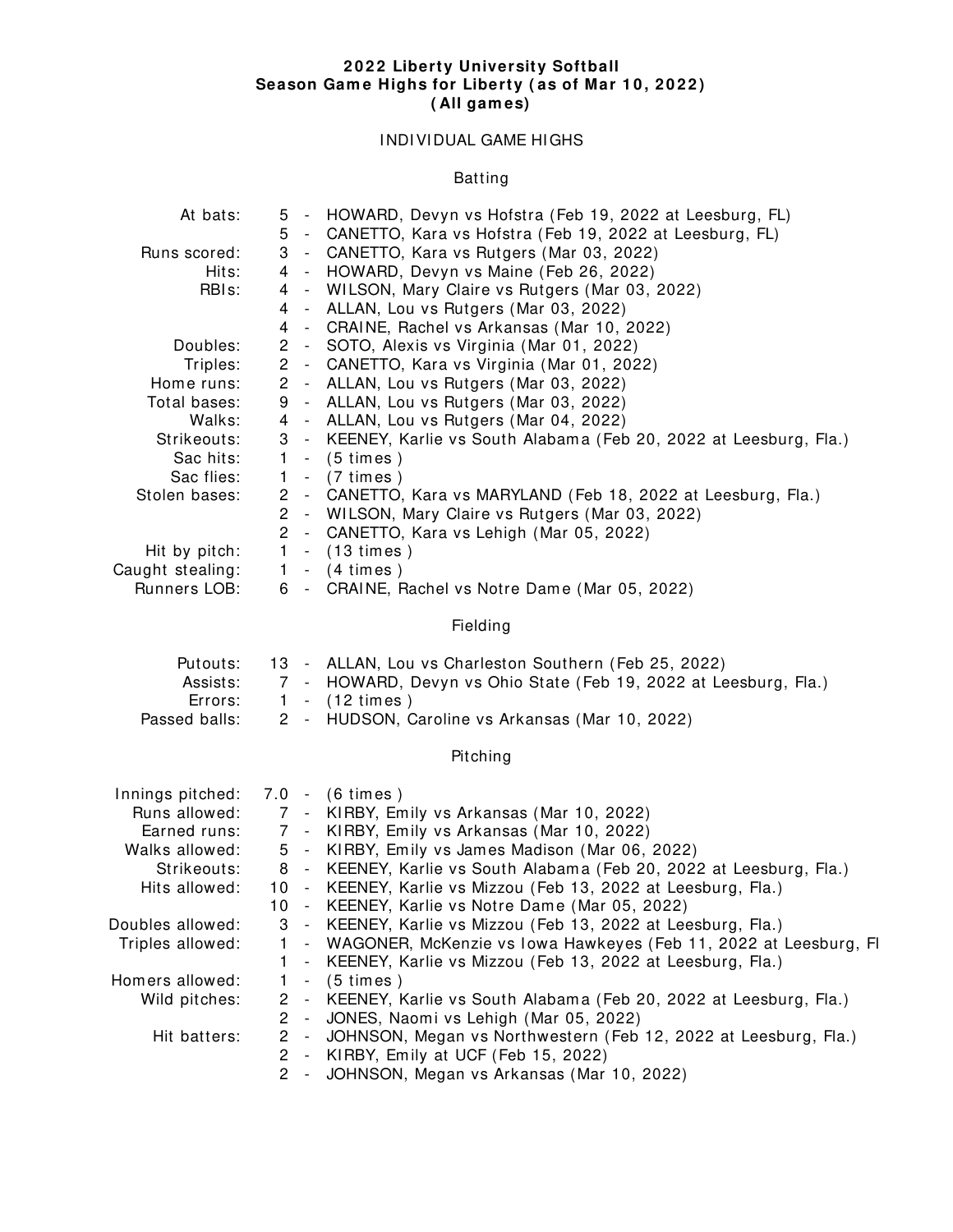|                                                                                                                                    |      |           |     |    |    |                |              |              |     | <b>ALLAN, Lou</b> |                       |    |     |     |     |     |            |   |              |         |    |     |    |              |              |
|------------------------------------------------------------------------------------------------------------------------------------|------|-----------|-----|----|----|----------------|--------------|--------------|-----|-------------------|-----------------------|----|-----|-----|-----|-----|------------|---|--------------|---------|----|-----|----|--------------|--------------|
| Year                                                                                                                               | avq  | gp-gs     | ab  |    | h  | 2 <sub>b</sub> | 3b           | hr           | rbi | tb                | slg%                  | bb | hbp |     | SO. | qdp | ob%        |   | sf sh        | sb-att  |    | po  | a  | e            | fid%         |
| 2022                                                                                                                               | .339 | $21 - 21$ | 59  | 9  | 20 | 2              | 0            | 4            | 16  | 34                | .576                  | 12 |     |     | 4   |     | .458       | 0 | 0            | $0 - 0$ |    | 145 | 4  | 3            | .980         |
| <b>TOTAL</b>                                                                                                                       | .339 | $21 - 21$ | 59  | 9  | 20 | $\overline{c}$ | 0            | 4            | 16  | 34                | .576                  | 12 |     |     | 4   |     | .458       | 0 | $\mathbf{0}$ | $0 - 0$ |    | 145 | 4  | 3            | .980         |
| SINGLE-GAME HIGHS [all-time ranking]:                                                                                              |      |           |     |    |    |                |              |              |     |                   |                       |    |     |     |     |     |            |   |              |         |    |     |    |              |              |
| Hits: 3, Rutgers, Mar 03, 2022                                                                                                     |      |           |     |    |    |                |              |              |     |                   |                       |    |     |     |     |     |            |   |              |         |    |     |    |              |              |
| Doubles: 1, vs Florida Atlantic, Feb 18, 2022; vs Ohio State, Feb 19, 2022                                                         |      |           |     |    |    |                |              |              |     |                   |                       |    |     |     |     |     |            |   |              |         |    |     |    |              |              |
| Home runs: 2 [t-2nd], Rutgers, Mar 03, 2022                                                                                        |      |           |     |    |    |                |              |              |     |                   |                       |    |     |     |     |     |            |   |              |         |    |     |    |              |              |
| Total bases: 9 [t-8th], Rutgers, Mar 03, 2022                                                                                      |      |           |     |    |    |                |              |              |     |                   |                       |    |     |     |     |     |            |   |              |         |    |     |    |              |              |
| RBI: 4, Rutgers, Mar 03, 2022                                                                                                      |      |           |     |    |    |                |              |              |     |                   |                       |    |     |     |     |     |            |   |              |         |    |     |    |              |              |
| Runs scored: 2, vs MARYLAND, Feb 18, 2022; Rutgers, Mar 03, 2022                                                                   |      |           |     |    |    |                |              |              |     |                   |                       |    |     |     |     |     |            |   |              |         |    |     |    |              |              |
| Walks: 4 [t-1st], Rutgers, Mar 04, 2022                                                                                            |      |           |     |    |    |                |              |              |     |                   |                       |    |     |     |     |     |            |   |              |         |    |     |    |              |              |
| Hit by pitch: 1, at UCF, Feb 15, 2022                                                                                              |      |           |     |    |    |                |              |              |     |                   |                       |    |     |     |     |     |            |   |              |         |    |     |    |              |              |
| Struck out: 2, George Washington, Feb 25, 2022                                                                                     |      |           |     |    |    |                |              |              |     |                   |                       |    |     |     |     |     |            |   |              |         |    |     |    |              |              |
| At bats: 4, 5 times<br>Field chances: 13, vs Ohio State, Feb 19, 2022; Charleston Southern, Feb 25, 2022; Notre Dame, Mar 05, 2022 |      |           |     |    |    |                |              |              |     |                   |                       |    |     |     |     |     |            |   |              |         |    |     |    |              |              |
| Putouts: 13, Charleston Southern, Feb 25, 2022                                                                                     |      |           |     |    |    |                |              |              |     |                   |                       |    |     |     |     |     |            |   |              |         |    |     |    |              |              |
| Assists: 2, vs Ohio State, Feb 19, 2022                                                                                            |      |           |     |    |    |                |              |              |     |                   |                       |    |     |     |     |     |            |   |              |         |    |     |    |              |              |
|                                                                                                                                    |      |           |     |    |    |                |              |              |     |                   |                       |    |     |     |     |     |            |   |              |         |    |     |    |              |              |
|                                                                                                                                    |      |           |     |    |    |                |              |              |     |                   | <b>BACHMAN, Paige</b> |    |     |     |     |     |            |   |              |         |    |     |    |              |              |
|                                                                                                                                    |      |           |     |    |    |                |              |              |     |                   |                       |    |     |     |     |     |            |   |              |         |    |     |    |              |              |
| Year                                                                                                                               | avg  | gp-gs     | ab  |    | h  | 2b             | 3b           | hr           | rbi | tb                | slg%                  | bb | hbp |     | SO. | gdp | ob%        |   | sf sh        | sb-att  |    | po  | a  | е            | fid%         |
| 2022                                                                                                                               | .000 | $2 - 0$   | 0   | 0  | 0  | 0              | 0            | $\mathbf{0}$ | 0   | $\mathbf{0}$      | .000                  | 2  |     | 0   | 0   | 0   | 0.000<br>1 | 0 | $\mathbf{0}$ | $0 - 0$ |    | 0   | 0  | $\mathbf{0}$ | .000         |
| <b>TOTAL</b>                                                                                                                       | .000 | $2 - 0$   | 0   | 0  | 0  | 0              | 0            | 0            | 0   | $\mathbf{0}$      | .000                  | 2  |     | 0   | 0   | 0   | 1.000      | 0 | 0            | $0-0$   |    | 0   | 0  | 0            | .000         |
| Year                                                                                                                               | era  | w-l       | app | gs | cg | sho            | $s$ v        |              | ip  | h                 | r                     | er | bb  | SO. | 2b  | 3b  | hr         |   | bf           | bavg    | wp | hbp | bk | sfa          | sha          |
| 2022                                                                                                                               | 0.00 | $0-0$     | 2   | 0  | 0  | 0/1            | $\mathbf{0}$ | 1.1          |     | 2                 | 0                     | 0  |     |     | 0   | 0   | 0          |   |              | .400    |    | 0   | 0  |              | 0            |
| <b>TOTAL</b>                                                                                                                       | 0.00 | $0-0$     | 2   | 0  | 0  | 0/1            | 0            | 1.1          |     | 2                 | 0                     | 0  |     |     | 0   | 0   | 0          |   | 7            | .400    |    | 0   | 0  |              | $\mathbf{0}$ |

SINGLE-GAME HIGHS [all-time ranking]:

Walks: 1, at UCF, Feb 15, 2022; vs Florida Atlantic, Feb 18, 2022 Innings pitched: 0.2, Maine, Feb 26, 2022; Arkansas, Mar 10, 2022 Walks allowed: 1, Arkansas, Mar 10, 2022 Strikeouts: 1, Maine, Feb 26, 2022 Batters faced: 4, Arkansas, Mar 10, 2022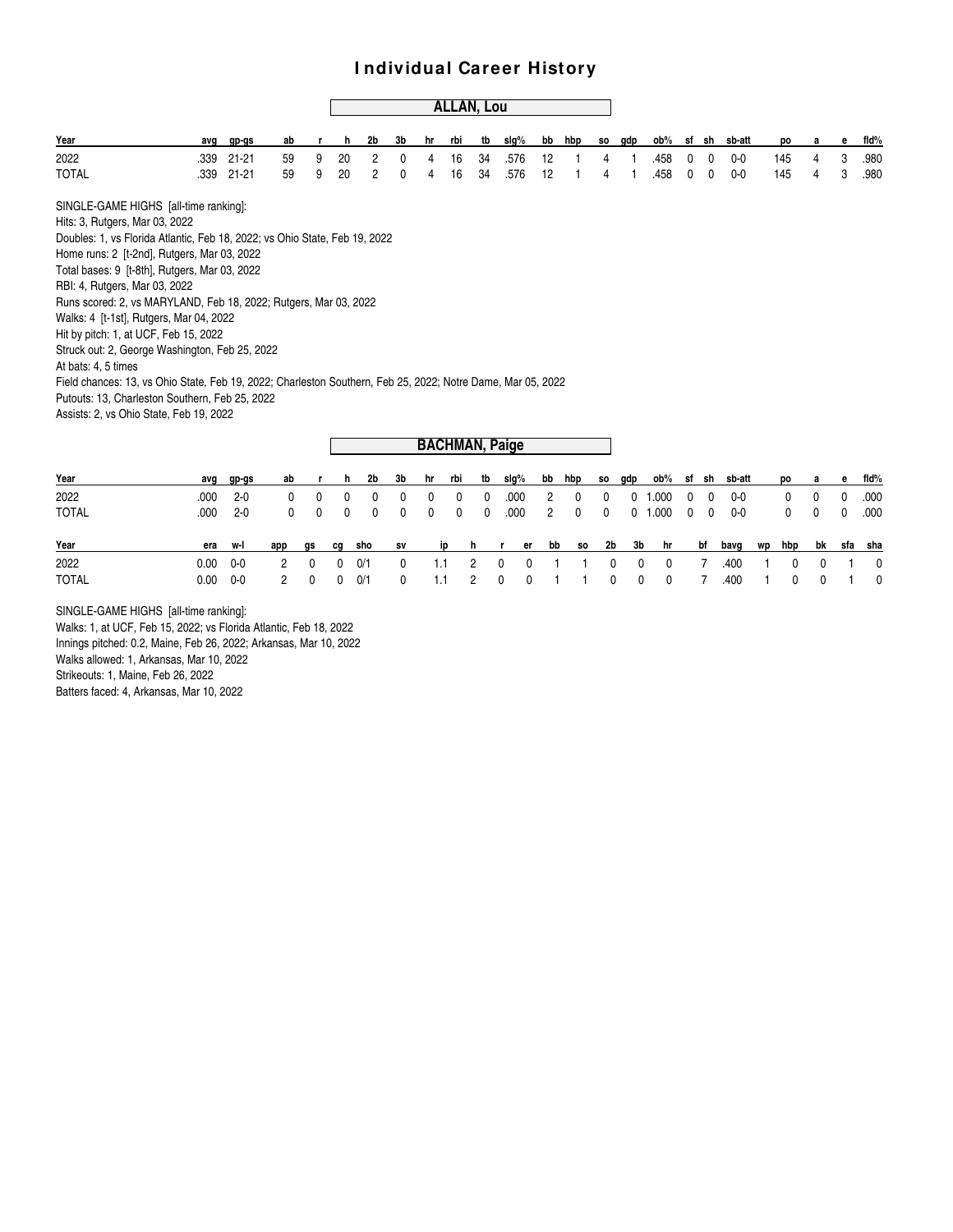## **BARRETT, Raigan**

| Year                                                                                                                                                                                                                                                                                                                                                                                                                                                                                                                                                                                                                                                                                                                                                                                                                                                                      | avg  | gp-gs     | ab |    | h  | 2b | 3b | hr | rbi                  | tb | slg% | bb | hbp | SO. | gdp | ob%  |   | sf sh | sb-att | po | a  | е | fid% |
|---------------------------------------------------------------------------------------------------------------------------------------------------------------------------------------------------------------------------------------------------------------------------------------------------------------------------------------------------------------------------------------------------------------------------------------------------------------------------------------------------------------------------------------------------------------------------------------------------------------------------------------------------------------------------------------------------------------------------------------------------------------------------------------------------------------------------------------------------------------------------|------|-----------|----|----|----|----|----|----|----------------------|----|------|----|-----|-----|-----|------|---|-------|--------|----|----|---|------|
| 2022                                                                                                                                                                                                                                                                                                                                                                                                                                                                                                                                                                                                                                                                                                                                                                                                                                                                      | .217 | $21 - 21$ | 46 | 13 | 10 |    |    |    | 4                    | 16 | .348 | 5  |     |     | 0   | .296 | 2 |       | $1-2$  | 27 | 37 | 3 | .955 |
| <b>TOTAL</b>                                                                                                                                                                                                                                                                                                                                                                                                                                                                                                                                                                                                                                                                                                                                                                                                                                                              | .217 | 21-21     | 46 | 13 | 10 |    |    |    | 4                    | 16 | .348 | 5  |     |     | 0   | .296 | 2 |       | $1-2$  | 27 | 37 | 3 | .955 |
| SINGLE-GAME HIGHS [all-time ranking]:<br>Hits: 1, 9 times<br>Doubles: 1, George Washington, Feb 25, 2022<br>Triples: 1 [t-5th], Maine, Feb 26, 2022<br>Home runs: 1, vs South Alabama, Feb 20, 2022<br>Total bases: 4, vs South Alabama, Feb 20, 2022<br>RBI: 1, 4 times<br>Runs scored: 2, vs South Alabama, Feb 20, 2022; Rutgers, Mar 04, 2022<br>Walks: 1, 5 times<br>Hit by pitch: 1, Rutgers, Mar 04, 2022<br>Struck out: 2, vs Northwestern, Feb 12, 2022<br>Sac flies: 1 [t-4th], vs Mizzou, Feb 13, 2022; Maine, Feb 26, 2022<br>Sac bunts: 1, George Washington, Feb 25, 2022<br>At bats: 3, 7 times<br>Stolen bases: 1, Rutgers, Mar 04, 2022<br>Caught stealing: 1 [t-3rd], vs MARYLAND, Feb 18, 2022<br>Field chances: 8, Virginia, Mar 01, 2022<br>Putouts: 4, Virginia, Mar 01, 2022; James Madison, Mar 06, 2022<br>Assists: 5, vs MARYLAND, Feb 18, 2022 |      |           |    |    |    |    |    |    |                      |    |      |    |     |     |     |      |   |       |        |    |    |   |      |
|                                                                                                                                                                                                                                                                                                                                                                                                                                                                                                                                                                                                                                                                                                                                                                                                                                                                           |      |           |    |    |    |    |    |    | <b>CANETTO, Kara</b> |    |      |    |     |     |     |      |   |       |        |    |    |   |      |
|                                                                                                                                                                                                                                                                                                                                                                                                                                                                                                                                                                                                                                                                                                                                                                                                                                                                           |      |           |    |    |    |    |    |    |                      |    |      |    |     |     |     |      |   |       |        |    |    |   |      |

| Year         | ava ap-as    | ab        | h         | 2b 3b      |              | hr rbi |       | tb slq%                      |  |  |  | bb hbp so qdp ob% sf sh sb-att              |         |        | po a e fld% |
|--------------|--------------|-----------|-----------|------------|--------------|--------|-------|------------------------------|--|--|--|---------------------------------------------|---------|--------|-------------|
| 2019         | .296 33-33   |           |           |            |              |        |       | 98 16 29 4 1 0 16 35 .357 1  |  |  |  | 0 10 0 300 1 0 9-13                         |         |        | 45 0 1 .978 |
| 2020         | .394 23-23   | - 71      |           | 18 28 7    | $\mathbf{0}$ |        |       | 0 8 35 .493 2 2 6 2 .427 0 1 |  |  |  | 2-2                                         |         | 27 0 0 | 1.000       |
| 2021         | .385 59-59   | 195 38 75 |           | 10 2 2 23  |              |        |       |                              |  |  |  | 95 .487 7 2 21 1 .412 0 5 19-23 85 2 5 .946 |         |        |             |
| 2022         | .271 21-21   |           |           | 70 13 19 3 |              |        | 2 0 9 | 26 .371 5 0 13 0 .320 0 1    |  |  |  | 6-6                                         | 25 0 0  |        | 1.000       |
| <b>TOTAL</b> | .348 136-136 | 434       | 85 151 24 |            | 5 2 56 191   |        |       | .440 15 4 50 3               |  |  |  |                                             | 182 2 6 |        | .968        |

SINGLE-GAME HIGHS [all-time ranking]: Hits: 3, 9 times Doubles: 2 [t-8th], vs BYU, 02/08/19; at Duke, 03/27/19 Triples: 2 [t-1st], Virginia, Mar 01, 2022 Home runs: 1, Longwood, Mar 06, 2021; vs James Madison, May 23, 2021 Total bases: 6, at Virginia, Apr 06, 2021; Virginia, Mar 01, 2022; vs James Madison, May 23, 2021 RBI: 4, Longwood, Mar 06, 2021 Runs scored: 3, 4 times Walks: 2, at Lipscomb, Apr 17, 2021 Hit by pitch: 1, 4 times Struck out: 3, vs Pittsburgh, Feb 12, 2021 Sac flies: 1 [t-4th], at Kennesaw State, 03/15/19 Sac bunts: 1, 7 times At bats: 5 [t-8th], 4 times Stolen bases: 3 [t-2nd], Lipscomb, 03/23/19 Caught stealing: 1 [t-3rd], 8 times Field chances: 8, at Texas A&M, 02/15/19 Putouts: 8, at Texas A&M, 02/15/19 Assists: 1, Longwood, Mar 06, 2021; vs Kansas City, Mar 13, 2021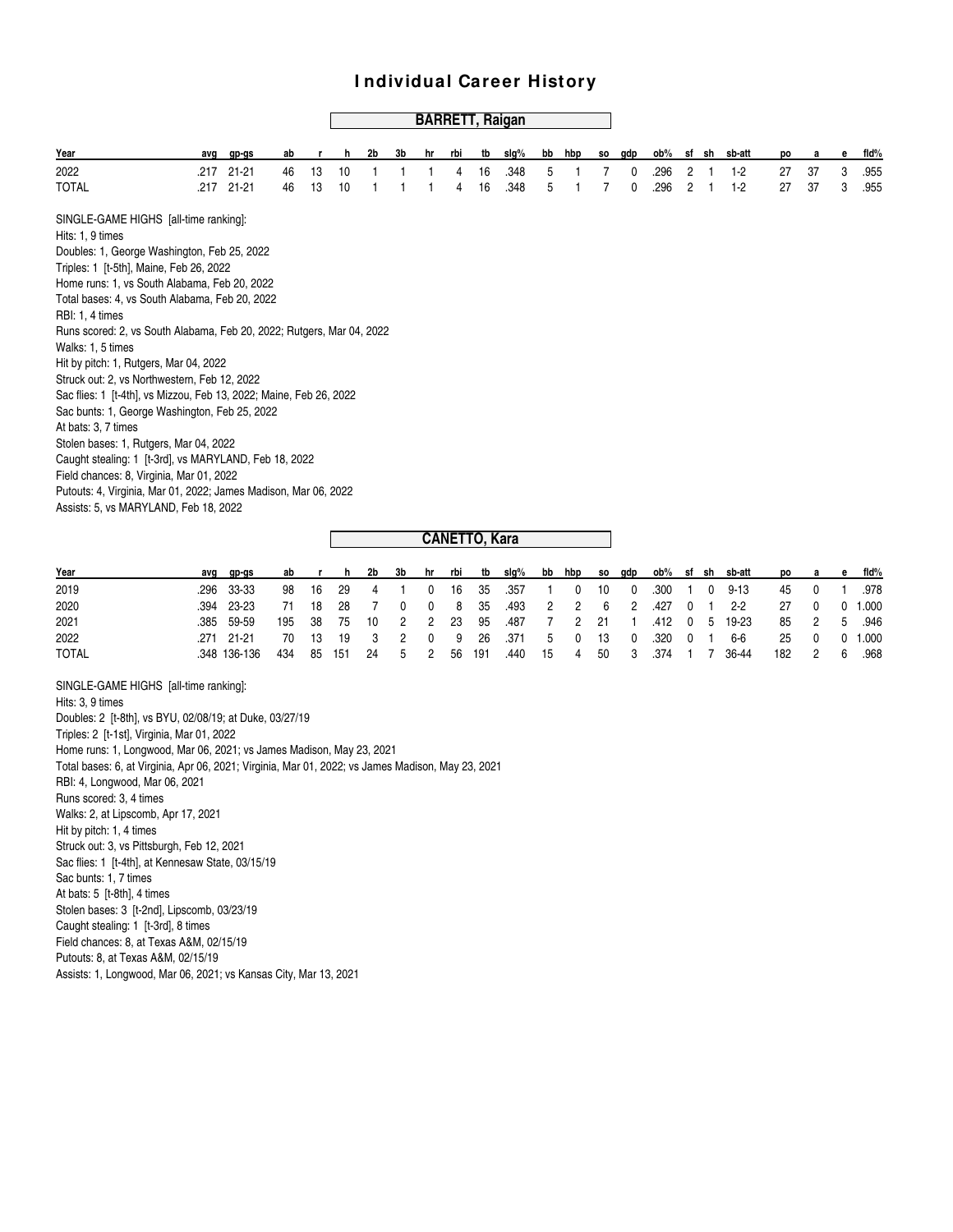#### **CINO, Ava**

| Year         | avq | ap-as    |  |  |  |  |  |  |  |  | ab r h 2b 3b hr rbi tb slq% bb hbp so qdp ob% sf sh sb-att po a e fld% |  |  |
|--------------|-----|----------|--|--|--|--|--|--|--|--|------------------------------------------------------------------------|--|--|
| 2022         |     | .500 2-0 |  |  |  |  |  |  |  |  | 2 1 1 1 0 0 0 2 1.000 0 0 0 0 0 .500 0 0 0-0 0 0 0 .000                |  |  |
| <b>TOTAL</b> |     | .500 2-0 |  |  |  |  |  |  |  |  | 2 1 1 1 0 0 0 2 1.000 0 0 0 0 0 .500 0 0 0-0 0 0 0 .000                |  |  |

SINGLE-GAME HIGHS [all-time ranking]: Hits: 1, vs Florida Atlantic, Feb 18, 2022 Doubles: 1, vs Florida Atlantic, Feb 18, 2022 Total bases: 2, vs Florida Atlantic, Feb 18, 2022 Runs scored: 1, Arkansas, Mar 10, 2022

At bats: 1, vs Florida Atlantic, Feb 18, 2022; Arkansas, Mar 10, 2022

|              |                                                                       | ------------------- |  |  |  |  |  |  |  |  |  |  |                                                                        |  |  |
|--------------|-----------------------------------------------------------------------|---------------------|--|--|--|--|--|--|--|--|--|--|------------------------------------------------------------------------|--|--|
| Year         | avo: cno-cns                                                          |                     |  |  |  |  |  |  |  |  |  |  | ab r h 2b 3b hr rbi tb slg% bb hbp so gdp ob% sf sh sb-att po a e fld% |  |  |
| 2022         | 167 18-17 36 6 6 1 0 1 11 10 278 2 6 10 1 304 2 1 1-1 15 36 1 981     |                     |  |  |  |  |  |  |  |  |  |  |                                                                        |  |  |
| <b>TOTAL</b> | .167 18-17 36 6 6 1 0 1 11 10 .278 2 6 10 1 .304 2 1 1-1 15 36 1 .981 |                     |  |  |  |  |  |  |  |  |  |  |                                                                        |  |  |
|              |                                                                       |                     |  |  |  |  |  |  |  |  |  |  |                                                                        |  |  |

**CRAINE, Rachel**

SINGLE-GAME HIGHS [all-time ranking]: Hits: 1, 6 times Doubles: 1, Rutgers, Mar 04, 2022 Home runs: 1, Arkansas, Mar 10, 2022 Total bases: 4, Arkansas, Mar 10, 2022 RBI: 4, Arkansas, Mar 10, 2022 Runs scored: 1, 6 times Walks: 1, Virginia, Mar 01, 2022; Rutgers, Mar 03, 2022 Hit by pitch: 1, 6 times Struck out: 2, vs Kentucky, Feb 11, 2022; vs Mizzou, Feb 13, 2022; Arkansas, Mar 10, 2022 Sac flies: 1 [t-4th], vs Florida Atlantic, Feb 18, 2022; Rutgers, Mar 03, 2022 Sac bunts: 1, Notre Dame, Mar 05, 2022 At bats: 3, 7 times Stolen bases: 1, Virginia, Mar 01, 2022 Field chances: 6, Virginia, Mar 01, 2022 Putouts: 3, Virginia, Mar 01, 2022 Assists: 4, Notre Dame, Mar 05, 2022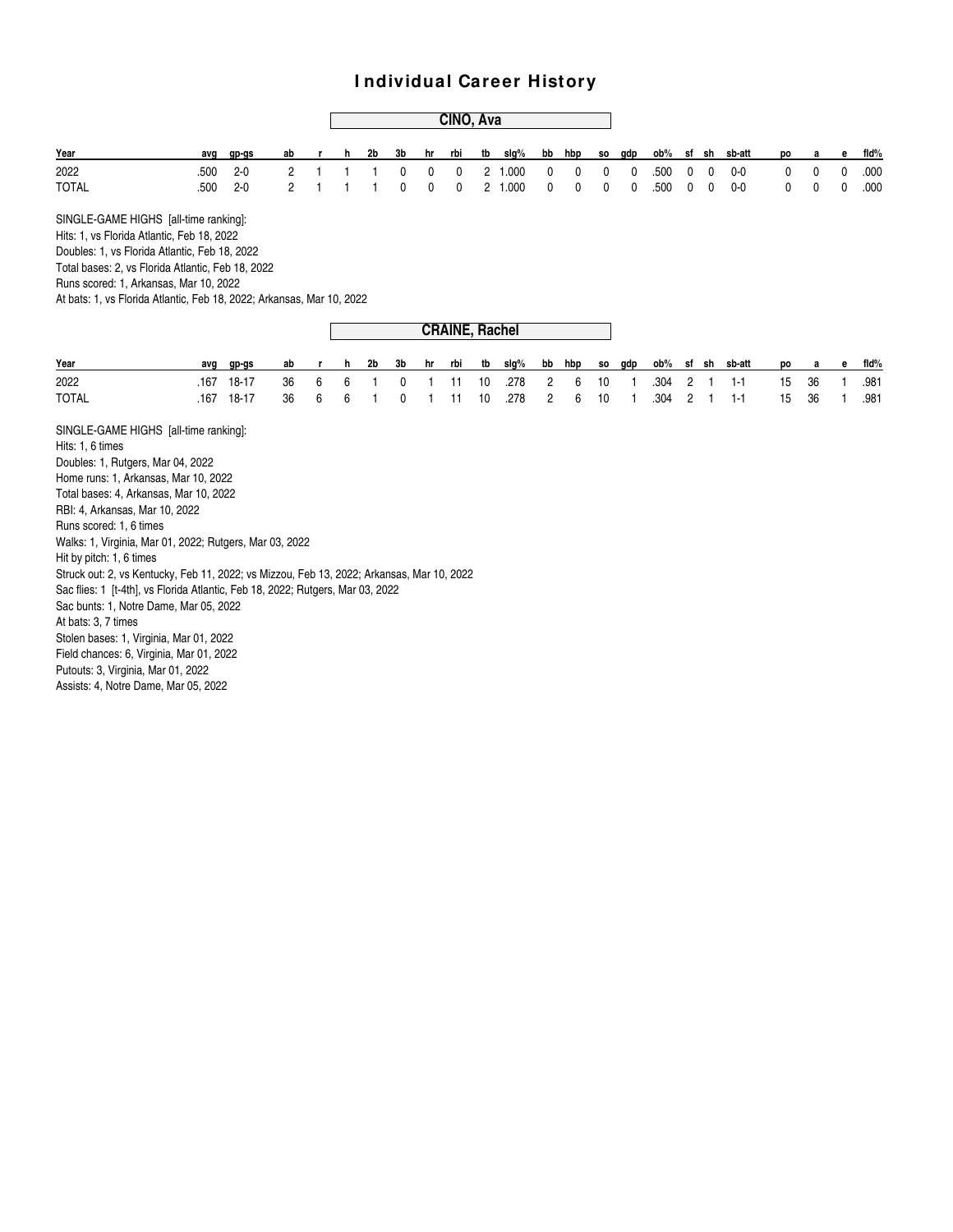#### **GREEN, Raye**

| Year  | avg | qp-qs    |  |  |  |  |  |  |  |  | ab r h 2b 3b hr rbi tb slg% bb hbp so gdp ob% sf sh sb-att po a e fld% |  |  |
|-------|-----|----------|--|--|--|--|--|--|--|--|------------------------------------------------------------------------|--|--|
| 2021  |     | .000 2-0 |  |  |  |  |  |  |  |  |                                                                        |  |  |
| 2022  |     | .222 4-2 |  |  |  |  |  |  |  |  | 9 0 2 0 0 0 2 2 222 0 0 3 0 222 0 0 0-0 19 0 01.000                    |  |  |
| TOTAL |     | .182 6-2 |  |  |  |  |  |  |  |  | 11 0 2 0 0 0 2 2 182 0 0 3 0 182 0 0 0-0 19 0 01.000                   |  |  |

SINGLE-GAME HIGHS [all-time ranking]: Hits: 2, vs Mizzou, Feb 13, 2022 Total bases: 2, vs Mizzou, Feb 13, 2022 RBI: 2, vs Mizzou, Feb 13, 2022 Struck out: 1, vs Northwestern, Feb 12, 2022; vs Mizzou, Feb 13, 2022; at UCF, Feb 15, 2022 At bats: 4, vs Mizzou, Feb 13, 2022 Field chances: 11, vs Mizzou, Feb 13, 2022 Putouts: 11, vs Mizzou, Feb 13, 2022

| Year         | avq qp-qs  |        |  |      |              |         |                                                            |      |  |                 |  | ab r h 2b 3b hr rbi tb slq% bb hbp so qdp ob% sf sh sb-att |         |                   | po a e fld% |
|--------------|------------|--------|--|------|--------------|---------|------------------------------------------------------------|------|--|-----------------|--|------------------------------------------------------------|---------|-------------------|-------------|
| 2019         | .247 37-30 |        |  |      |              |         | 85 8 21 3 0 0 6 24 .282 8 0 22 1 .312 0 0 0-1              |      |  |                 |  |                                                            | 13 38 3 |                   | .944        |
| 2020         | .231 18-15 |        |  |      |              |         | 39  4  9  1  0  2  11  16  410  6  0  8  0  313  3  0  1-1 |      |  |                 |  |                                                            |         |                   | 4 14 1 .947 |
| 2021         | .250 25-15 |        |  |      |              |         |                                                            |      |  |                 |  | 44 5 11 2 0 3 10 22 .500 15 0 8 3 .441 0 1 0-0             |         | 3 4 1             | .875        |
| 2022         | .316 13-8  |        |  |      |              |         | 19  4  6  2  0  1  5  11  579  12  0  3  1  581  0  0  0-0 |      |  |                 |  |                                                            |         | $0\quad 0\quad 0$ | .000        |
| <b>TOTAL</b> | .251 93-68 | 187 21 |  | 47 8 | $\mathbf{0}$ | 6 32 73 | .390                                                       | - 41 |  | 0 41 5 .381 3 1 |  | $1-2$                                                      | -20     | 56 5              | .938        |

**GRIFFIN, Denay**

SINGLE-GAME HIGHS [all-time ranking]: Hits: 2, 11 times Doubles: 2 [t-8th], Cleveland State, 03/02/19 Home runs: 1, 6 times Total bases: 4, 7 times RBI: 3, at Virginia, Apr 06, 2021; vs Auburn, Feb 08, 2020; vs MARYLAND, Feb 18, 2022 Runs scored: 2, vs UT Arlington, May 24, 2019 Walks: 2, 11 times Struck out: 2, 7 times Sac flies: 2 [t-1st], vs New Mexico, Mar 08, 2020 Sac bunts: 1, North Alabama, Apr 11, 2021 At bats: 4, 5 times Stolen bases: 1, vs Missouri, Feb 14, 2020 Caught stealing: 1 [t-3rd], at North Alabama, Apr 27, 2019 Field chances: 8, at North Alabama, Apr 27, 2019; vs UT Arlington, May 24, 2019 Putouts: 2, 4 times

Assists: 5, at North Alabama, Apr 27, 2019; vs UT Arlington, May 24, 2019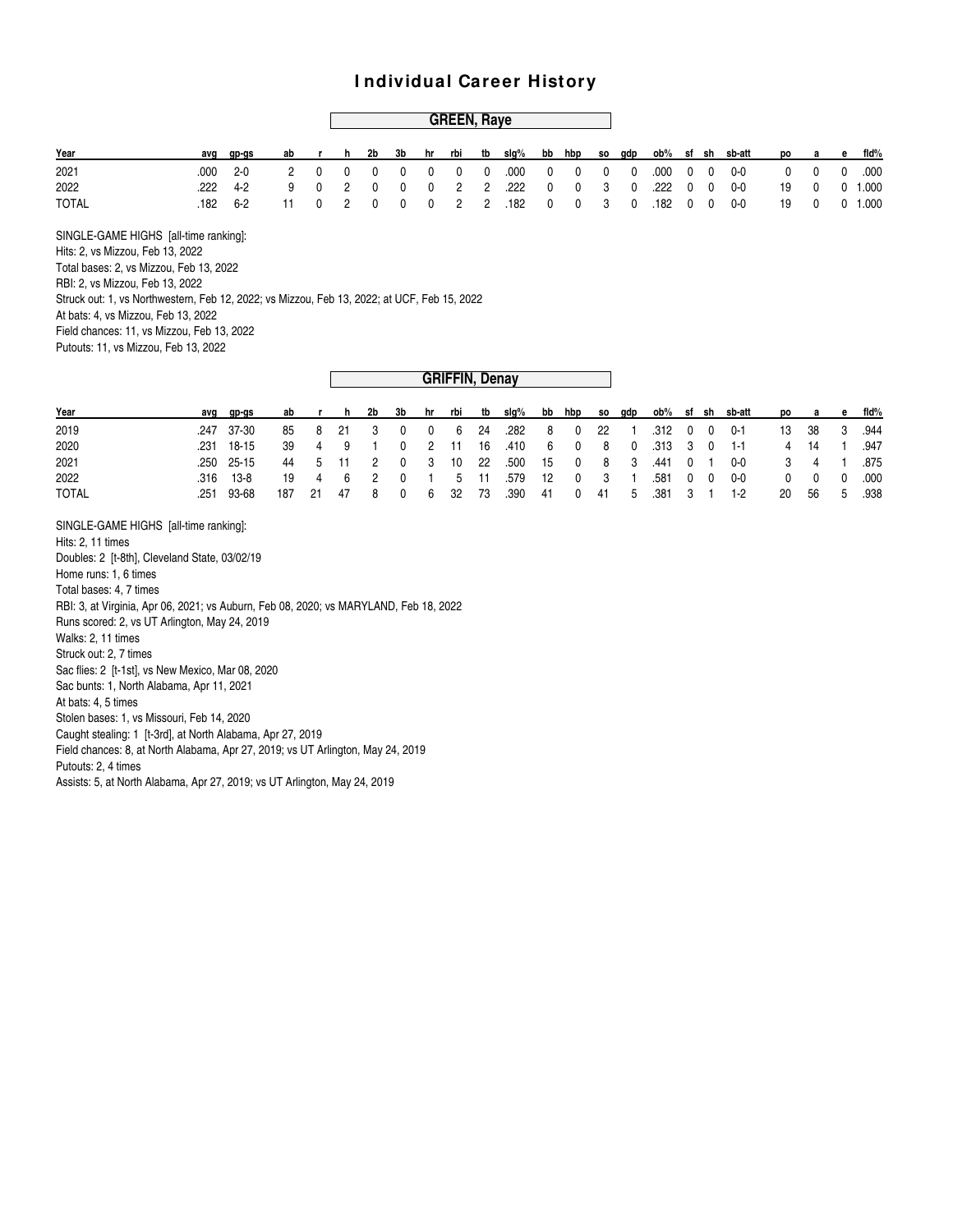#### **HEIDORN, Lilly**

| Year         | avq | qp-qs     |  |  |  |  |  |  |  |  | ab r h 2b 3b hr rbi tb slq% bb hbp so qdp ob% sf sh sb-att po a e fld% |  |  |
|--------------|-----|-----------|--|--|--|--|--|--|--|--|------------------------------------------------------------------------|--|--|
| 2022         |     |           |  |  |  |  |  |  |  |  |                                                                        |  |  |
| <b>TOTAL</b> |     | .000 15-0 |  |  |  |  |  |  |  |  |                                                                        |  |  |

SINGLE-GAME HIGHS [all-time ranking]:

Runs scored: 1, 9 times

Stolen bases: 1, vs Hofstra, Feb 19, 2022; vs South Alabama, Feb 20, 2022; Lehigh, Mar 05, 2022

**HOWARD, Devyn**

| Year         | avq | ap-as      |  |  |  |  |  |  |  |  | ab r h 2b 3b hr rbi tb slq% bb hbp so qdp ob% sf sh sb-att po a e fld% |  |  |
|--------------|-----|------------|--|--|--|--|--|--|--|--|------------------------------------------------------------------------|--|--|
| 2021         |     | .312 40-34 |  |  |  |  |  |  |  |  | 93 16 29 10 1 2 16 47 505 8 2 19 2 375 1 2 1-1 21 66 6 935             |  |  |
| 2022         |     | .393 21-21 |  |  |  |  |  |  |  |  | 61 19 24 6 0 2 12 36 .590 12 0 6 0 .480 2 0 1-2 26 43 2 .972           |  |  |
| <b>TOTAL</b> |     | .344 61-55 |  |  |  |  |  |  |  |  | 154 35 53 16 1 4 28 83 .539 20 2 25 2 .419 3 2 2-3 47 109 8 .951       |  |  |

SINGLE-GAME HIGHS [all-time ranking]:

Hits: 4 [t-3rd], Maine, Feb 26, 2022

Doubles: 2 [t-8th], Kennesaw State, Apr 02, 2021; Longwood, Mar 06, 2021

Triples: 1 [t-5th], Radford, 03-23-2010; Virginia, Apr 21, 2021

Home runs: 2 [t-2nd], at USC Upstate, 02-20-2010; vs Kennesaw State, 03-05-2010

Total bases: 9 [t-8th], vs Kennesaw State, 03-05-2010

RBI: 5, at USC Upstate, 02-20-2010

Runs scored: 3, vs Kennesaw State, 03-05-2010; Villanova, Feb 27, 2021

Walks: 2, 6 times

Hit by pitch: 1, 5 times

Struck out: 3, 5 times Sac flies: 1 [t-4th], 4 times

Sac bunts: 2 [t-4th], Presbyterian, 04-25-09

At bats: 5 [t-8th], Florida Atlantic, 03-13-09; vs Hofstra, Feb 19, 2022

Stolen bases: 2, Gardner-Webb, 04-17-2010

Caught stealing: 1 [t-3rd], 8 times

Field chances: 8, Kennesaw State, Apr 02, 2021; Notre Dame, Feb 26, 2021

Putouts: 5, vs Tennessee Tech, 03-13-2010; Radford, 04-22-09

Assists: 7 [t-6th], Kennesaw State, Apr 02, 2021; vs Ohio State, Feb 19, 2022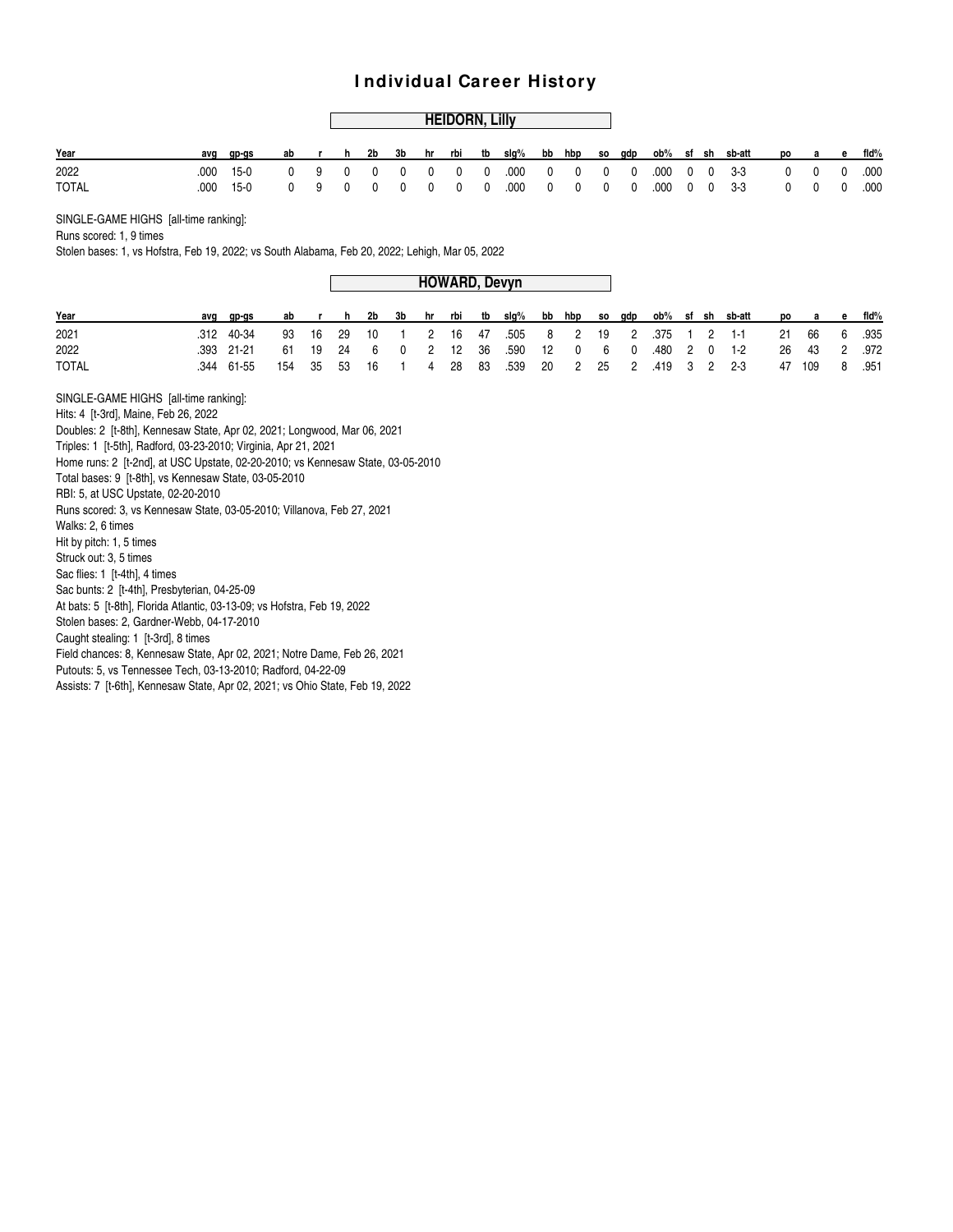#### **HUDSON, Caroline**

| Year                                                                                                         | avq                                                                                                                          | gp-gs        | ab  |    | h  | 2b | 3b | hr | rbi | tb  | slg% | bb | hbp | SO. | gdp | ob%  |   |   | sf sh sb-att | po  |    | е | fid%  |
|--------------------------------------------------------------------------------------------------------------|------------------------------------------------------------------------------------------------------------------------------|--------------|-----|----|----|----|----|----|-----|-----|------|----|-----|-----|-----|------|---|---|--------------|-----|----|---|-------|
| 2020                                                                                                         | .284                                                                                                                         | 23-23        | 67  | 11 | 19 | 2  |    |    | 10  | 26  | .388 |    | 0   | 5   | 2   | .347 |   |   | $1 - 1$      | 80  | 8  | 2 | .978  |
| 2021                                                                                                         | .202                                                                                                                         | 59-59        | 163 | 16 | 33 | 4  | 0  | 2  | 21  | 43  | .264 | 12 | 0   | 21  | 2   | .254 | 2 | 4 | $1 - 1$      | 296 | 34 | 3 | .991  |
| 2022                                                                                                         | .269                                                                                                                         | $21 - 21$    | 67  | 13 | 18 | 4  |    | 4  | 15  | 36  | .537 | 6  | 0   | 7   | 0   | .329 | 0 | 0 | $1 - 1$      | 76  | 12 | 0 | 1.000 |
| <b>TOTAL</b>                                                                                                 |                                                                                                                              | .236 103-103 | 297 | 40 | 70 | 10 | 2  |    | 46  | 105 | .354 | 25 | 0   | 33  |     | .292 | 3 | 5 | $3-3$        | 452 | 54 | 5 | .990  |
| SINGLE-GAME HIGHS [all-time ranking]:                                                                        |                                                                                                                              |              |     |    |    |    |    |    |     |     |      |    |     |     |     |      |   |   |              |     |    |   |       |
| Hits: 4 [t-3rd], vs Pittsburgh, Feb 12, 2021                                                                 |                                                                                                                              |              |     |    |    |    |    |    |     |     |      |    |     |     |     |      |   |   |              |     |    |   |       |
| Doubles: 1, 10 times                                                                                         |                                                                                                                              |              |     |    |    |    |    |    |     |     |      |    |     |     |     |      |   |   |              |     |    |   |       |
|                                                                                                              | Triples: 1 [t-5th], vs Hofstra, Feb 19, 2022; vs New Mexico, Mar 08, 2020                                                    |              |     |    |    |    |    |    |     |     |      |    |     |     |     |      |   |   |              |     |    |   |       |
|                                                                                                              |                                                                                                                              |              |     |    |    |    |    |    |     |     |      |    |     |     |     |      |   |   |              |     |    |   |       |
|                                                                                                              |                                                                                                                              |              |     |    |    |    |    |    |     |     |      |    |     |     |     |      |   |   |              |     |    |   |       |
|                                                                                                              | Home runs: 2 [t-2nd], Virginia Tech, Apr 28, 2021                                                                            |              |     |    |    |    |    |    |     |     |      |    |     |     |     |      |   |   |              |     |    |   |       |
|                                                                                                              | Total bases: 8, Virginia Tech, Apr 28, 2021<br>RBI: 5, Virginia Tech, Apr 28, 2021<br>Runs scored: 3, Longwood, Mar 06, 2021 |              |     |    |    |    |    |    |     |     |      |    |     |     |     |      |   |   |              |     |    |   |       |
| Walks: 2, vs Mizzou, Feb 13, 2022; Maine, Feb 26, 2022; vs Jacksonville, May 13, 2021                        |                                                                                                                              |              |     |    |    |    |    |    |     |     |      |    |     |     |     |      |   |   |              |     |    |   |       |
| Struck out: 3, at Alabama, Feb 20, 2021                                                                      |                                                                                                                              |              |     |    |    |    |    |    |     |     |      |    |     |     |     |      |   |   |              |     |    |   |       |
| Sac flies: 1 [t-4th], vs New Mexico, Mar 07, 2020; Longwood, Mar 07, 2021; Kennesaw State, May 15, 2021      |                                                                                                                              |              |     |    |    |    |    |    |     |     |      |    |     |     |     |      |   |   |              |     |    |   |       |
| Sac bunts: 2 [t-4th], at Virginia, Apr 06, 2021                                                              |                                                                                                                              |              |     |    |    |    |    |    |     |     |      |    |     |     |     |      |   |   |              |     |    |   |       |
| At bats: 5 [t-8th], vs Pittsburgh, Feb 12, 2021                                                              |                                                                                                                              |              |     |    |    |    |    |    |     |     |      |    |     |     |     |      |   |   |              |     |    |   |       |
| Stolen bases: 1, vs Kentucky, Feb 11, 2022; vs Texas Southern, Mar 06, 2020; at Kennesaw State, May 01, 2021 |                                                                                                                              |              |     |    |    |    |    |    |     |     |      |    |     |     |     |      |   |   |              |     |    |   |       |
| Field chances: 15, at Bellarmine, Mar 20, 2021                                                               |                                                                                                                              |              |     |    |    |    |    |    |     |     |      |    |     |     |     |      |   |   |              |     |    |   |       |
| Putouts: 15 [t-5th], at Bellarmine, Mar 20, 2021                                                             |                                                                                                                              |              |     |    |    |    |    |    |     |     |      |    |     |     |     |      |   |   |              |     |    |   |       |
| Assists: 3, at Alabama, Feb 19, 2021; Lipscomb, May 08, 2021                                                 |                                                                                                                              |              |     |    |    |    |    |    |     |     |      |    |     |     |     |      |   |   |              |     |    |   |       |
| Runners CS: 3 [t-2nd], at Alabama, Feb 19, 2021                                                              |                                                                                                                              |              |     |    |    |    |    |    |     |     |      |    |     |     |     |      |   |   |              |     |    |   |       |
|                                                                                                              |                                                                                                                              |              |     |    |    |    |    |    |     |     |      |    |     |     |     |      |   |   |              |     |    |   |       |

#### **JOHNSON, Megan**

| Year         |          | avg gp-gs |  |  |  |  |  |  |  |  | ab r h 2b 3b hr rbi tb slq% bb hbp so qdp ob% sf sh sb-att po a e fld% |             |  |
|--------------|----------|-----------|--|--|--|--|--|--|--|--|------------------------------------------------------------------------|-------------|--|
| 2020         | .000     | 8-8       |  |  |  |  |  |  |  |  |                                                                        | 2 13 1 .938 |  |
| 2021         | .000 1-1 |           |  |  |  |  |  |  |  |  |                                                                        | 0 13 1 .929 |  |
| 2022         | .000     | $0 - 0$   |  |  |  |  |  |  |  |  |                                                                        | 0 10 1 .909 |  |
| <b>TOTAL</b> | .000     | 9-9       |  |  |  |  |  |  |  |  |                                                                        | 2 36 3 .927 |  |

| Year         | era              | w-l | app |            | qs cq sho | <b>SV</b> | ip                             |  |  | hrerbbso2b3bhr  |  | bf                     | bavq           | wp hbp bk sfa sha |                       |  |
|--------------|------------------|-----|-----|------------|-----------|-----------|--------------------------------|--|--|-----------------|--|------------------------|----------------|-------------------|-----------------------|--|
| 2020         | 3.93             | 4-4 |     | 8 8 4 2/0  |           |           | 0 41.0 40 27 23 7 20 9 1 4 181 |  |  |                 |  |                        | .248 0 6 0 1 5 |                   |                       |  |
| 2021         | $3.31 \quad 3.3$ |     |     | 17 7 0 0/2 |           |           | 42.1 43 21 20 8 22 5 1 3 179   |  |  |                 |  |                        | .264           | 2 3 0 2 3         |                       |  |
| 2022         | 1.83 2-0         |     |     |            | 0/0       | - 0       | 23.0                           |  |  |                 |  | 25 13 6 5 15 6 0 0 104 | .275           | 0 7 0 0 1         |                       |  |
| <b>TOTAL</b> | 3.23             | 9-7 |     | 32 16      | $5 \t2/2$ |           | 106.1 108 61                   |  |  | 49 20 57 20 2 7 |  | 464                    | .260   2   16  |                   | $0 \qquad 3 \qquad 9$ |  |

SINGLE-GAME HIGHS [all-time ranking]:

Innings pitched: 7.0, vs Hofstra, Feb 19, 2022; vs Michigan, Feb 23, 2020

Walks allowed: 3, vs Washington, Feb 14, 2020; Virginia, Mar 01, 2022

Strikeouts: 8, Elon, Mar 01, 2020

Batters faced: 32, vs Washington, Feb 14, 2020

Field chances: 4, North Alabama, Apr 11, 2021; vs Michigan, Feb 23, 2020; Charleston Southern, Feb 25, 2022

Putouts: 2, vs Michigan, Feb 23, 2020

Assists: 4, North Alabama, Apr 11, 2021; Charleston Southern, Feb 25, 2022

Runners CS: 2, Virginia, Mar 01, 2022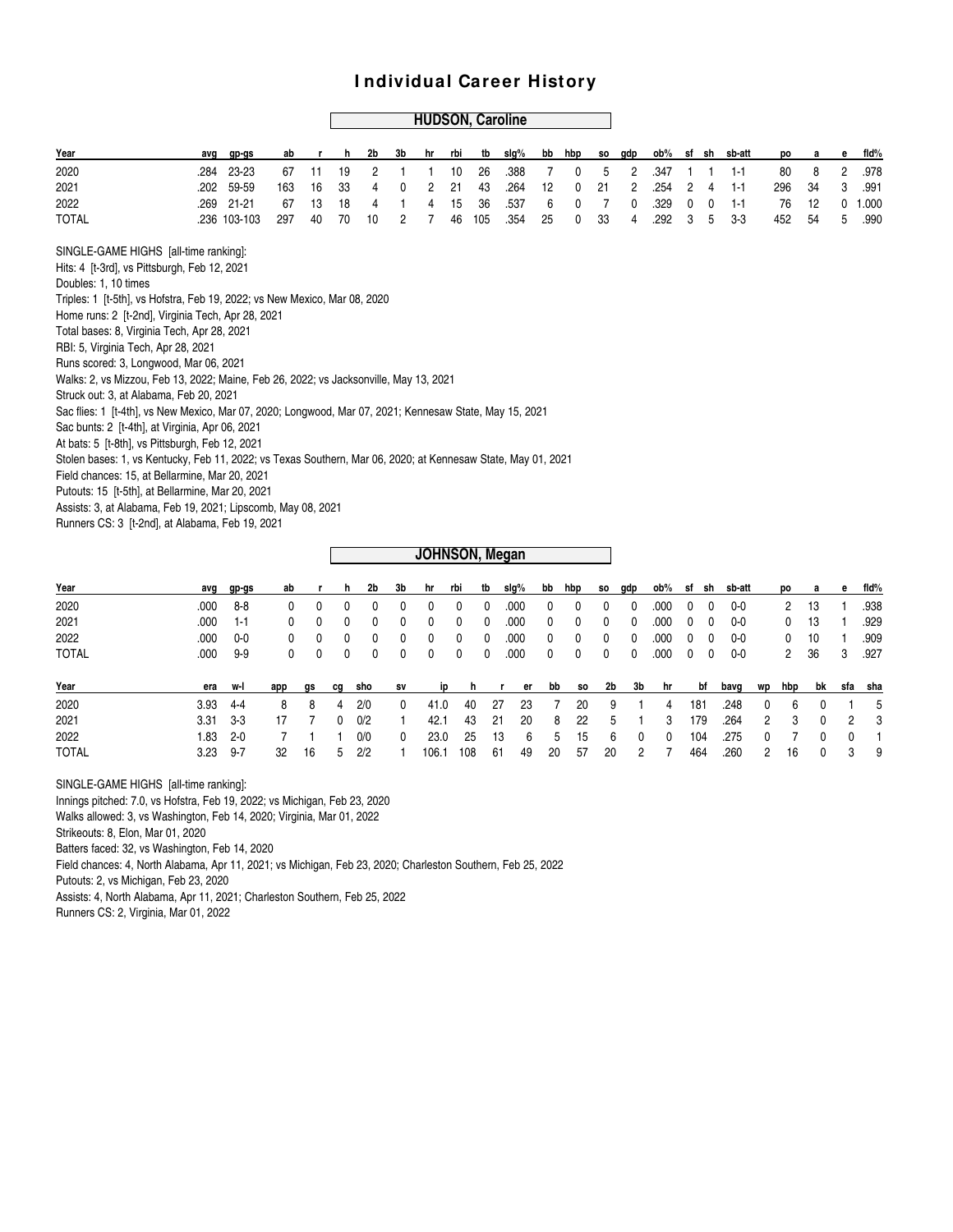#### **JONES, Naomi**

| Year         |            | avg gp-gs     |               | abr h                   |                | 2b             | 3b           | hr rbi                         |         |      | tb sig% bb hbp so gdp ob% sf sh sb-att     |                |                |                |                         |                         |     |      |                |                | po a e fld%  |             |
|--------------|------------|---------------|---------------|-------------------------|----------------|----------------|--------------|--------------------------------|---------|------|--------------------------------------------|----------------|----------------|----------------|-------------------------|-------------------------|-----|------|----------------|----------------|--------------|-------------|
| 2021         | .000       | - 8-1         |               | $\overline{\mathbf{3}}$ | - 0            | 0              | $\mathbf{0}$ | $\overline{\mathbf{0}}$        |         | - 0  | .000                                       | $\mathbf 0$    |                | $\overline{1}$ | $^{\circ}$              | $.333 \t0 \t0$          |     | 0-0  |                |                |              | $0$ 1.000   |
| 2022         |            | $.000 \t 3-0$ | $^{\circ}$    | $\overline{0}$          | $\overline{0}$ | $\overline{0}$ | $\mathbf{0}$ | $\overline{\mathbf{0}}$        | 0       | - 0  | .000                                       | $\overline{0}$ | $\overline{0}$ | $\overline{0}$ | $\overline{0}$          | $.000 \t 0 \t 0$        |     | 0-0  |                | $^{\circ}$     | 3            | $0$ 1.000   |
| <b>TOTAL</b> |            | $.000$ 11-1   |               | 2 3 0                   |                |                |              | $0 \t 0 \t 0 \t 1 \t 0 \t 000$ |         |      |                                            |                |                |                |                         | 0 1 1 0 .333 0 0        |     | 0-0  |                |                | 1 10 0 1.000 |             |
| Year         |            | era w-l       | app gs cg sho |                         |                |                | <b>SV</b>    |                                |         |      | iphrerbbso 2b 3bhr bf bavg wphbpbk sfa sha |                |                |                |                         |                         |     |      |                |                |              |             |
| 2021         | $5.03$ 4-0 |               | 13            | - 3                     | - 2            | 1/1            | $\mathbf{0}$ | 32.0                           | -29     | - 24 |                                            | 23 21          | -25            | 8              | $\overline{1}$          | -3                      | 143 | .246 | $\overline{4}$ | $\overline{1}$ | $\Omega$     | $0\qquad 3$ |
| 2022         | $2.33$ 1-0 |               | 3             |                         |                | 1   0/1        | $^{\circ}$   | 6.0                            |         | 5 2  | $2^{\circ}$                                | 5              | $\overline{2}$ | $\mathbf 0$    | $\overline{\mathbf{0}}$ | $\overline{\mathbf{0}}$ | 30  | .208 | 3              | $\overline{1}$ | $\mathbf{0}$ | $0\qquad 0$ |
| <b>TOTAL</b> | $4.61$ 5-0 |               | 16            | $\overline{4}$          | -3             | 1/2            | $\mathbf{0}$ |                                | 38.0 34 | - 26 |                                            | 25 26          | - 27           | 8              | $\sim$ 1                | -3                      | 173 | .239 | $\overline{7}$ | 2              | $\Omega$     | $0\quad 3$  |

SINGLE-GAME HIGHS [all-time ranking]:

RBI: 1, at Virginia, Apr 06, 2021

Runs scored: 1, Kennesaw State, Apr 02, 2021; Virginia Tech, Apr 28, 2021; at Troy, Feb 17, 2021

Hit by pitch: 1, Virginia Tech, Apr 28, 2021

Struck out: 1, vs Eastern Kentucky, May 22, 2021

At bats: 1, at Virginia, Apr 06, 2021; vs Eastern Kentucky, May 22, 2021

Innings pitched: 7.0, Radford, Mar 03, 2021

Walks allowed: 3, Villanova, Feb 27, 2021; East Carolina, Mar 06, 2021; vs Kansas City, Mar 13, 2021

Strikeouts: 7, Bellarmine, Apr 25, 2021

Batters faced: 27, Radford, Mar 03, 2021

Field chances: 3, Bellarmine, Apr 25, 2021; Lehigh, Mar 05, 2022

Putouts: 1, Bellarmine, Apr 25, 2021

Assists: 3, Lehigh, Mar 05, 2022

Runners CS: 1, at Oklahoma State, Mar 12, 2021

| Year         |      | avg gp-gs    | ab  |              | n. | 2b           | 3b           | hr           | rbi        | tb       | slg% |     | bb hbp       |     | so gdp      | ob% sf sh |             |     | sb-att  |               | po  | a a      | e.           | fid%    |
|--------------|------|--------------|-----|--------------|----|--------------|--------------|--------------|------------|----------|------|-----|--------------|-----|-------------|-----------|-------------|-----|---------|---------------|-----|----------|--------------|---------|
| 2020         |      | $.000$ 18-12 | 8   | $\mathbf{0}$ | 0  | $\mathbf{0}$ | $\Omega$     | 0            | $^{\circ}$ | $\Omega$ | .000 |     | 0            | 2   | $\mathbf 0$ | .111      | 0           | - 0 | $1 - 1$ |               | 3   | 17       |              | .952    |
| 2021         |      | .235 12-12   | 34  | 5            | 8  | 2            | $\mathbf{0}$ |              | 8          | 13       | .382 | 3   | $\mathbf{0}$ |     | 0           | .289      |             |     | $0-0$   |               | 3   | 44       | 3            | .940    |
| 2022         | .063 | 6-6          | 16  | 2            |    | $\mathbf{0}$ | $\mathbf{0}$ | $\mathbf{0}$ |            |          | .063 |     | 0            | 5   | 0           | .118      | $\mathbf 0$ | 0   | 0-0     |               | 0   | 19       |              | .950    |
| <b>TOTAL</b> | .155 | 36-30        | 58  |              | 9  | 2            | $\Omega$     |              | 9          | 14       | .241 | 5   | 0            | 14  | 0           | .219      |             |     | $1 - 1$ |               | 6   | 80       | 5            | .945    |
| Year         | era  | w-l          | app | qs           | cq | sho          | sv           | ip           | n          |          | er   | bb  | so           | 2b  | 3b          | hr        |             | bf  | bavq    | wp            | hbp | bk       |              | sfa sha |
| 2020         |      | $2.96$ 5-5   | 17  | -11          | 8  | 0/0          | $\mathbf{0}$ | 78.0         | 82         | -37      | 33   | -21 | 45           | -21 |             | 5         |             | 335 | .268    | 3             | 2   | $\Omega$ | $\mathbf{0}$ | - 6     |
| 2021         |      | 2.43 17-5    | -34 | 19           | 9  | 5/2          | 3            | 147.0        | 127        | 61       | -51  | 42  | 70           | 19  |             | 11        |             | 604 | .232    | $\mathcal{P}$ | 3   | $\Omega$ | 4            | - 8     |
| 2022         |      | $2.48$ $8-3$ | 14  | 10           | 6. | 2/2          |              | 62.0         | 55         | 24       | 22   | 15  | 27           | 8   |             |           |             | 254 | .232    | 4             |     | 0        | $\mathbf{0}$ |         |
| <b>TOTAL</b> |      | 2.59 30-13   | 65  | 40           | 23 | 7/4          | 4            | 287.0        | 264        | 122      | 106  | 78  | 142          | 48  | 9           | 17        | 1193        |     | .242    | 9             | 6   | $\Omega$ | 4            | -15     |
|              |      |              |     |              |    |              |              |              |            |          |      |     |              |     |             |           |             |     |         |               |     |          |              |         |

**KEENEY, Karlie**

SINGLE-GAME HIGHS [all-time ranking]: Hits: 2, East Carolina, Mar 06, 2021; Longwood, Mar 09, 2021 Doubles: 1, Bellarmine, Apr 26, 2021; Longwood, Mar 09, 2021 Home runs: 1, East Carolina, Mar 06, 2021 Total bases: 5, East Carolina, Mar 06, 2021 RBI: 2, Bellarmine, Apr 25, 2021; Longwood, Mar 09, 2021 Runs scored: 1, 6 times Walks: 1, 5 times Struck out: 3, vs South Alabama, Feb 20, 2022 Sac flies: 1 [t-4th], North Alabama, Apr 10, 2021 Sac bunts: 1, North Alabama, Apr 11, 2021 At bats: 4, 4 times Stolen bases: 1, vs Michigan, Feb 21, 2020 Innings pitched: 7.0, 14 times Walks allowed: 4, vs Boston College, Feb 22, 2020 Strikeouts: 8, vs South Alabama, Feb 20, 2022 Batters faced: 34, vs LSU, Feb 21, 2021 Field chances: 5, vs Jacksonville, May 13, 2021 Putouts: 2, vs Pittsburgh, Feb 12, 2021 Assists: 5, vs Jacksonville, May 13, 2021 Runners CS: 3 [t-2nd], at Alabama, Feb 19, 2021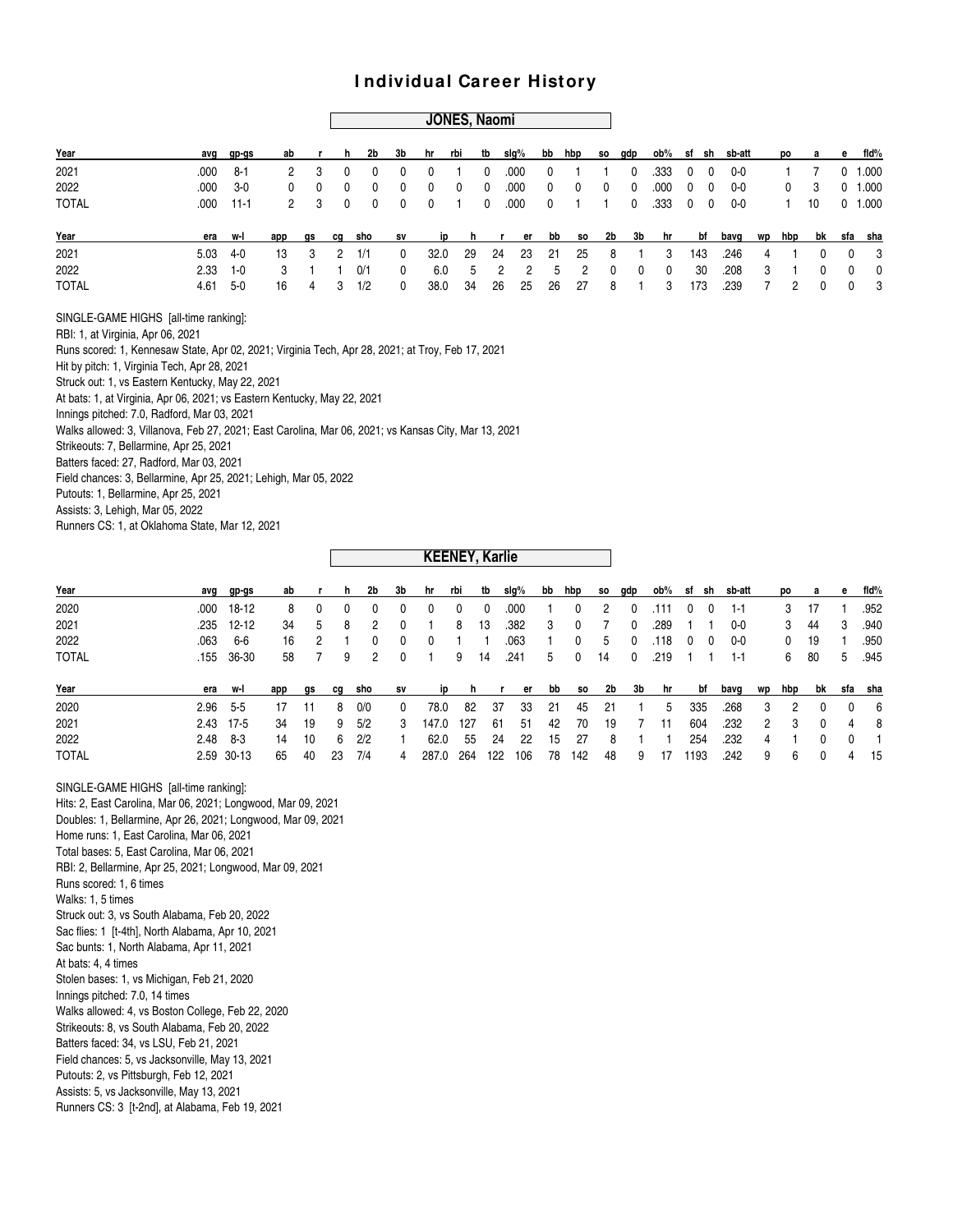#### **KIRBY, Emily**

| Year                                                                            | avg  | gp-gs      | ab  |    | h  | 2b   | 3b           | hr           | rbi | tb  | slg%     | bb | hbp       | so | gdp | ob%  |   | sf sh | sb-att  |    | po  | a  | е   | fid%  |
|---------------------------------------------------------------------------------|------|------------|-----|----|----|------|--------------|--------------|-----|-----|----------|----|-----------|----|-----|------|---|-------|---------|----|-----|----|-----|-------|
| 2018                                                                            | .000 | $7 - 4$    | 0   | 0  | 0  | 0    | 0            | $\Omega$     | 0   | 0   | .000     | 0  | 0         | 0  | 0   | .000 | 0 | 0     | $0 - 0$ |    |     | 3  | 0   | 1.000 |
| 2019                                                                            | .000 | $19 - 7$   | 0   | 2  | 0  | 0    | 0            | 0            | 0   | 0   | .000     | 0  | 0         | 0  | 0   | .000 | 0 | 0     | $1 - 1$ |    |     | 2  | 0   | 1.000 |
| 2020                                                                            | .000 | $6 - 2$    | 0   | 0  | 0  | 0    | 0            | 0            | 0   | 0   | .000     | 0  | 0         | 0  | 0   | .000 | 0 | 0     | $0 - 0$ |    | 0   | 3  |     | .750  |
| 2021                                                                            | .000 | $1-0$      | 0   |    | 0  | 0    | 0            | 0            | 0   | 0   | .000     | 0  | 0         | 0  | 0   | .000 | 0 | 0     | $0 - 0$ |    | 8   | 25 | 3   | .917  |
| 2022                                                                            | .000 | $1 - 1$    | 0   | 0  | 0  | 0    | 0            | $\mathbf{0}$ | 0   | 0   | .000     | 0  | 0         | 0  | 0   | .000 | 0 | 0     | $0 - 0$ |    |     | 7  | 0   | 1.000 |
| <b>TOTAL</b>                                                                    | .000 | $34 - 14$  | 0   | 3  | 0  | 0    | 0            | $\mathbf{0}$ | 0   | 0   | .000     | 0  | 0         | 0  | 0   | .000 | 0 | 0     | $1 - 1$ |    | 11  | 40 | 4   | .927  |
| Year                                                                            | era  | w-l        | app | gs | cg | sho  | SV           | ip           | h   |     | er       | bb | <b>SO</b> | 2b | 3b  | hr   |   | bf    | bavg    | wp | hbp | bk | sfa | sha   |
| 2018                                                                            | 5.25 | $2 - 1$    | 7   | 4  | 2  | 1/0  | $\mathbf{0}$ | 18.2         | 26  |     | 14<br>14 | 6  |           |    |     | 0    |   | 88    | .325    | 2  |     | 0  |     | 0     |
| 2019                                                                            | 3.55 | $4-2$      | 12  | 7  |    | 0/3  | 0            | 25.2         | 21  |     | 16<br>13 | 13 | 15        | 6  |     | 0    |   | 121   | .216    | 3  | 10  | 0  |     | 0     |
| 2020                                                                            | 8.94 | $0 - 2$    | 6   | 2  | 0  | 0/0  | 0            | 15.2         | 31  |     | 26<br>20 | 7  | 12        | 3  |     | 5    |   | 87    | .408    | 1  | 2   | 0  | 2   | 0     |
| 2021                                                                            | 1.92 | $15 - 5$   | 34  | 24 | 12 | 9/3  | 2            | 138.1        | 97  |     | 44<br>38 | 51 | 145       | 10 | 2   | 10   |   | 566   | .194    | 3  | 6   | 0  |     | 9     |
| 2022                                                                            | 5.44 | $1 - 2$    | 8   | 5  |    | 1/1  | $\Omega$     | 18.0         | 15  |     | 16<br>14 | 17 | 12        | 1  | 0   | 2    |   | 90    | .242    | 0  | 7   | 0  | 0   | 4     |
| <b>TOTAL</b>                                                                    |      | 3.20 22-12 | 67  | 42 | 16 | 11/7 | 2            | 216.1        | 190 | 116 | 99       | 94 | 191       | 21 | 5   | 17   |   | 952   | .233    | 9  | 26  | 0  | 5   | 13    |
| SINGLE-GAME HIGHS [all-time ranking]:                                           |      |            |     |    |    |      |              |              |     |     |          |    |           |    |     |      |   |       |         |    |     |    |     |       |
| Runs scored: 1, vs BYU, 02/08/19; at Marshall, 05/18/19; Longwood, Mar 06, 2021 |      |            |     |    |    |      |              |              |     |     |          |    |           |    |     |      |   |       |         |    |     |    |     |       |
| Stolen bases: 1, Delaware State, 02/21/19                                       |      |            |     |    |    |      |              |              |     |     |          |    |           |    |     |      |   |       |         |    |     |    |     |       |
| Innings pitched: 10.0 [t-4th], at Arkansas, Mar 16, 2021                        |      |            |     |    |    |      |              |              |     |     |          |    |           |    |     |      |   |       |         |    |     |    |     |       |
| Walks allowed: 5, James Madison, Mar 06, 2022                                   |      |            |     |    |    |      |              |              |     |     |          |    |           |    |     |      |   |       |         |    |     |    |     |       |
| Strikeouts: 15 [t-2nd], at Bellarmine, Mar 20, 2021                             |      |            |     |    |    |      |              |              |     |     |          |    |           |    |     |      |   |       |         |    |     |    |     |       |
| Batters faced: 42 [t-4th], at Arkansas, Mar 16, 2021                            |      |            |     |    |    |      |              |              |     |     |          |    |           |    |     |      |   |       |         |    |     |    |     |       |
| Field chances: 4, Lipscomb, May 07, 2021                                        |      |            |     |    |    |      |              |              |     |     |          |    |           |    |     |      |   |       |         |    |     |    |     |       |
| Putouts: 2, vs Middle Tennessee, Feb 12, 2021                                   |      |            |     |    |    |      |              |              |     |     |          |    |           |    |     |      |   |       |         |    |     |    |     |       |
| Assists: 3, at Bellarmine, Mar 20, 2021; Lipscomb, May 07, 2021                 |      |            |     |    |    |      |              |              |     |     |          |    |           |    |     |      |   |       |         |    |     |    |     |       |

Runners CS: 1, 10 times

|              |      |        |    |              |    |             |  | <b>MACHADO, KC</b> |                      |  |  |  |                                                     |        |       |            |
|--------------|------|--------|----|--------------|----|-------------|--|--------------------|----------------------|--|--|--|-----------------------------------------------------|--------|-------|------------|
| Year         | avg  | qp-qs  | ab | $\mathbf{r}$ | h. |             |  |                    |                      |  |  |  | 2b 3b hr rbi tb slg% bb hbp so gdp ob% sf sh sb-att | po a e |       | fid%       |
| 2022         | .368 | $10-4$ |    |              |    |             |  |                    |                      |  |  |  | 19 2 7 0 1 0 5 9 474 0 0 3 0 368 0 0 0-0            |        |       | 2 8 1 .909 |
| <b>TOTAL</b> | .368 | 10-4   | 19 |              |    | $0 \quad 1$ |  |                    | 1 0 5 9 .474 0 0 3 0 |  |  |  | $.368$ 0 0 0-0                                      |        | 2 8 1 | .909       |

SINGLE-GAME HIGHS [all-time ranking]:

Hits: 2, Lehigh, Mar 05, 2022; James Madison, Mar 06, 2022

Triples: 1 [t-5th], Maine, Feb 26, 2022

Total bases: 3, Maine, Feb 26, 2022

RBI: 2, James Madison, Mar 06, 2022

Runs scored: 1, Maine, Feb 26, 2022; Lehigh, Mar 05, 2022

Struck out: 1, vs Northwestern, Feb 12, 2022; vs Hofstra, Feb 19, 2022; Maine, Feb 26, 2022

At bats: 3, Maine, Feb 26, 2022; Lehigh, Mar 05, 2022; James Madison, Mar 06, 2022

Field chances: 3, Maine, Feb 26, 2022; James Madison, Mar 06, 2022

Putouts: 1, Maine, Feb 26, 2022; Arkansas, Mar 10, 2022

Assists: 2, vs Hofstra, Feb 19, 2022; Maine, Feb 26, 2022; James Madison, Mar 06, 2022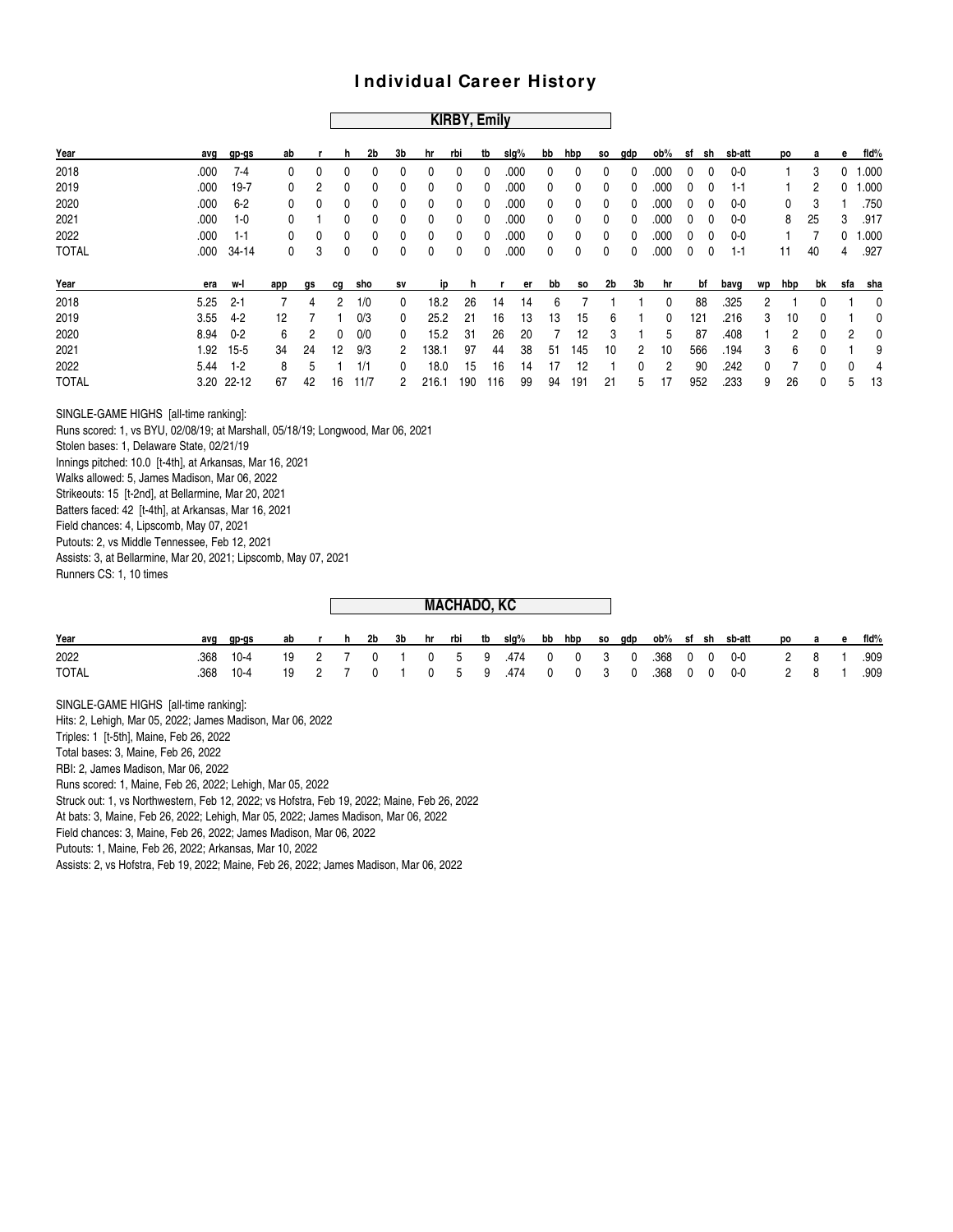#### **PLUMMER, Janessa**

| Year  | avg gp-gs ab r h 2b 3b hr rbi tb slg% bb hbp so gdp ob% sf sh sb-att po a e fld% |  |  |  |  |  |  |  |  |  |  |  |
|-------|----------------------------------------------------------------------------------|--|--|--|--|--|--|--|--|--|--|--|
| 2022  | .231 12-9 13 4 3 0 0 0 1 3 .231 2 1 3 0 .375 0 0 2-3 7 1 0 1.000                 |  |  |  |  |  |  |  |  |  |  |  |
| TOTAL | .231 12-9 13 4 3 0 0 0 1 3 .231 2 1 3 0 .375 0 0 2-3 7 1 0 1.000                 |  |  |  |  |  |  |  |  |  |  |  |

SINGLE-GAME HIGHS [all-time ranking]:

Hits: 1, vs Mizzou, Feb 13, 2022; vs Florida Atlantic, Feb 18, 2022; vs Hofstra, Feb 19, 2022

Total bases: 1, vs Mizzou, Feb 13, 2022; vs Florida Atlantic, Feb 18, 2022; vs Hofstra, Feb 19, 2022

RBI: 1, vs Florida Atlantic, Feb 18, 2022

Runs scored: 2, vs Florida Atlantic, Feb 18, 2022; vs Hofstra, Feb 19, 2022

Walks: 1, vs Florida Atlantic, Feb 18, 2022; vs Hofstra, Feb 19, 2022

Hit by pitch: 1, Charleston Southern, Feb 25, 2022

Struck out: 1, vs Iowa Hawkeyes, Feb 11, 2022; vs Kentucky, Feb 11, 2022; vs Mizzou, Feb 13, 2022

At bats: 3, vs Florida Atlantic, Feb 18, 2022; vs Hofstra, Feb 19, 2022

Stolen bases: 1, vs Florida Atlantic, Feb 18, 2022; vs Hofstra, Feb 19, 2022

Caught stealing: 1 [t-3rd], vs Florida Atlantic, Feb 18, 2022

Field chances: 2, vs Kentucky, Feb 11, 2022; vs Hofstra, Feb 19, 2022

Putouts: 2, vs Kentucky, Feb 11, 2022

Assists: 1, vs Hofstra, Feb 19, 2022

| <b>POULICH, Courtney</b> |
|--------------------------|
|--------------------------|

| Year         | avq | ap-as    |                                                     |  |  |  |  |  |  |  |  | ab r h 2b 3b hr rbi tb slq% bb hbp so qdp ob% sf sh sb-att po a e fld% |  |  |
|--------------|-----|----------|-----------------------------------------------------|--|--|--|--|--|--|--|--|------------------------------------------------------------------------|--|--|
| 2022         |     | .000 7-0 |                                                     |  |  |  |  |  |  |  |  |                                                                        |  |  |
| <b>TOTAL</b> |     | .000 7-0 | 2 3 0 0 0 0 0 0 000 0 0 1 0 000 0 0 0-0 1 0 0 1.000 |  |  |  |  |  |  |  |  |                                                                        |  |  |

SINGLE-GAME HIGHS [all-time ranking]:

Runs scored: 1, vs Florida Atlantic, Feb 18, 2022; Lehigh, Mar 05, 2022; Notre Dame, Mar 05, 2022 Struck out: 1, vs Kentucky, Feb 11, 2022 At bats: 1, vs Kentucky, Feb 11, 2022; vs Florida Atlantic, Feb 18, 2022 Field chances: 1, vs Ohio State, Feb 19, 2022 Putouts: 1, vs Ohio State, Feb 19, 2022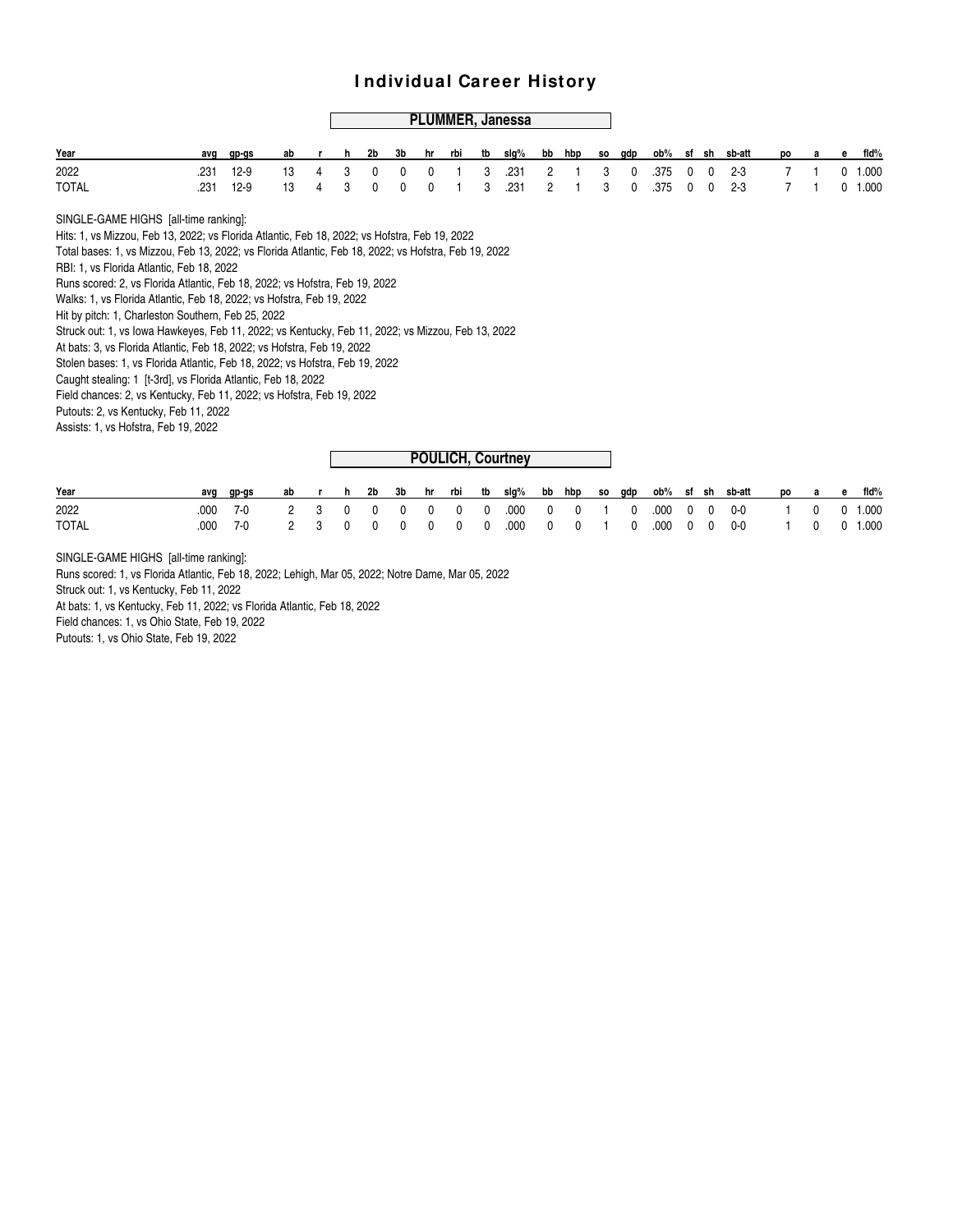# **ROUPE, Rachel**

| Year                                                                                                   | avq  | gp-gs     | ab |   | h  | 2b | 3b | hr | rbi | tb           | slg% | bb | hbp            | SO.       | gdp | ob%  |   |                | sf sh sb-att | po | а | е | fid%      |
|--------------------------------------------------------------------------------------------------------|------|-----------|----|---|----|----|----|----|-----|--------------|------|----|----------------|-----------|-----|------|---|----------------|--------------|----|---|---|-----------|
| 2022                                                                                                   | .240 | $21 - 20$ | 50 | 8 | 12 | 3  | 0  | 0  | 5   | 15           | .300 | 9  | $\overline{2}$ | 6         | 0   | .371 |   | $\overline{2}$ | $2 - 2$      | 20 | 4 |   | $0$ 1.000 |
| <b>TOTAL</b>                                                                                           | .240 | $21 - 20$ | 50 | 8 | 12 | 3  | 0  | 0  | 5   | 15           | .300 | 9  | 2              | 6         | 0   | .371 |   | 2              | $2 - 2$      | 20 | 4 |   | 0 1.000   |
| SINGLE-GAME HIGHS [all-time ranking]:                                                                  |      |           |    |   |    |    |    |    |     |              |      |    |                |           |     |      |   |                |              |    |   |   |           |
| Hits: 2, vs Ohio State, Feb 19, 2022; Charleston Southern, Feb 25, 2022                                |      |           |    |   |    |    |    |    |     |              |      |    |                |           |     |      |   |                |              |    |   |   |           |
| Doubles: 1, vs Northwestern, Feb 12, 2022; vs Hofstra, Feb 19, 2022; Charleston Southern, Feb 25, 2022 |      |           |    |   |    |    |    |    |     |              |      |    |                |           |     |      |   |                |              |    |   |   |           |
| Total bases: 3, Charleston Southern, Feb 25, 2022                                                      |      |           |    |   |    |    |    |    |     |              |      |    |                |           |     |      |   |                |              |    |   |   |           |
| RBI: 1, 5 times                                                                                        |      |           |    |   |    |    |    |    |     |              |      |    |                |           |     |      |   |                |              |    |   |   |           |
| Runs scored: 2, vs Mizzou, Feb 13, 2022                                                                |      |           |    |   |    |    |    |    |     |              |      |    |                |           |     |      |   |                |              |    |   |   |           |
| Walks: 2, Rutgers, Mar 03, 2022                                                                        |      |           |    |   |    |    |    |    |     |              |      |    |                |           |     |      |   |                |              |    |   |   |           |
| Hit by pitch: 1, Rutgers, Mar 04, 2022; Arkansas, Mar 10, 2022                                         |      |           |    |   |    |    |    |    |     |              |      |    |                |           |     |      |   |                |              |    |   |   |           |
| Struck out: 1, 6 times                                                                                 |      |           |    |   |    |    |    |    |     |              |      |    |                |           |     |      |   |                |              |    |   |   |           |
| Sac flies: 1 [t-4th], Lehigh, Mar 05, 2022                                                             |      |           |    |   |    |    |    |    |     |              |      |    |                |           |     |      |   |                |              |    |   |   |           |
| Sac bunts: 1, George Washington, Feb 25, 2022; James Madison, Mar 06, 2022                             |      |           |    |   |    |    |    |    |     |              |      |    |                |           |     |      |   |                |              |    |   |   |           |
| At bats: 3, 11 times                                                                                   |      |           |    |   |    |    |    |    |     |              |      |    |                |           |     |      |   |                |              |    |   |   |           |
| Stolen bases: 1, vs Hofstra, Feb 19, 2022; Lehigh, Mar 05, 2022                                        |      |           |    |   |    |    |    |    |     |              |      |    |                |           |     |      |   |                |              |    |   |   |           |
| Field chances: 5, James Madison, Mar 06, 2022                                                          |      |           |    |   |    |    |    |    |     |              |      |    |                |           |     |      |   |                |              |    |   |   |           |
| Putouts: 4, James Madison, Mar 06, 2022                                                                |      |           |    |   |    |    |    |    |     |              |      |    |                |           |     |      |   |                |              |    |   |   |           |
| Assists: 1, 4 times                                                                                    |      |           |    |   |    |    |    |    |     |              |      |    |                |           |     |      |   |                |              |    |   |   |           |
|                                                                                                        |      |           |    |   |    |    |    |    |     | SOTO, Alexis |      |    |                |           |     |      |   |                |              |    |   |   |           |
|                                                                                                        |      |           |    |   |    |    |    |    |     |              |      |    |                |           |     |      |   |                |              |    |   |   |           |
| Year                                                                                                   | avg  | gp-gs     | ab | r | h  | 2b | 3b | hr | rbi | tb           | slg% | bb | hbp            | <b>SO</b> | gdp | ob%  |   | sf sh          | sb-att       | po | a | e | fid%      |
| 2022                                                                                                   | .414 | $13-9$    | 29 | 8 | 12 | 4  |    | 0  | 8   | 18           | .621 | 4  | 2              | 5         | 0   | .514 | 0 | 0              | $0-0$        | 3  | 0 |   | $0$ 1.000 |
| <b>TOTAL</b>                                                                                           | .414 | $13-9$    | 29 | 8 | 12 | 4  | 1  | 0  | 8   | 18           | .621 | 4  | 2              | 5         | 0   | .514 | 0 | 0              | 0-0          | 3  | 0 |   | 0 1.000   |
| SINGLE-GAME HIGHS [all-time ranking]:                                                                  |      |           |    |   |    |    |    |    |     |              |      |    |                |           |     |      |   |                |              |    |   |   |           |
| Hits: 3, Virginia, Mar 01, 2022                                                                        |      |           |    |   |    |    |    |    |     |              |      |    |                |           |     |      |   |                |              |    |   |   |           |
| Doubles: 2 [t-8th], Virginia, Mar 01, 2022                                                             |      |           |    |   |    |    |    |    |     |              |      |    |                |           |     |      |   |                |              |    |   |   |           |
| Triples: 1 [t-5th], Lehigh, Mar 05, 2022                                                               |      |           |    |   |    |    |    |    |     |              |      |    |                |           |     |      |   |                |              |    |   |   |           |
| Total bases: 5, Virginia, Mar 01, 2022; Lehigh, Mar 05, 2022                                           |      |           |    |   |    |    |    |    |     |              |      |    |                |           |     |      |   |                |              |    |   |   |           |
| P <sub>1</sub>                                                                                         |      |           |    |   |    |    |    |    |     |              |      |    |                |           |     |      |   |                |              |    |   |   |           |

RBI: 2, 4 times Runs scored: 2, Rutgers, Mar 03, 2022 Walks: 2, Rutgers, Mar 03, 2022 Hit by pitch: 1, vs Hofstra, Feb 19, 2022; Maine, Feb 26, 2022 Struck out: 2, Arkansas, Mar 10, 2022 At bats: 4, Rutgers, Mar 04, 2022; Arkansas, Mar 10, 2022 Field chances: 2, vs Florida Atlantic, Feb 18, 2022

Putouts: 2, vs Florida Atlantic, Feb 18, 2022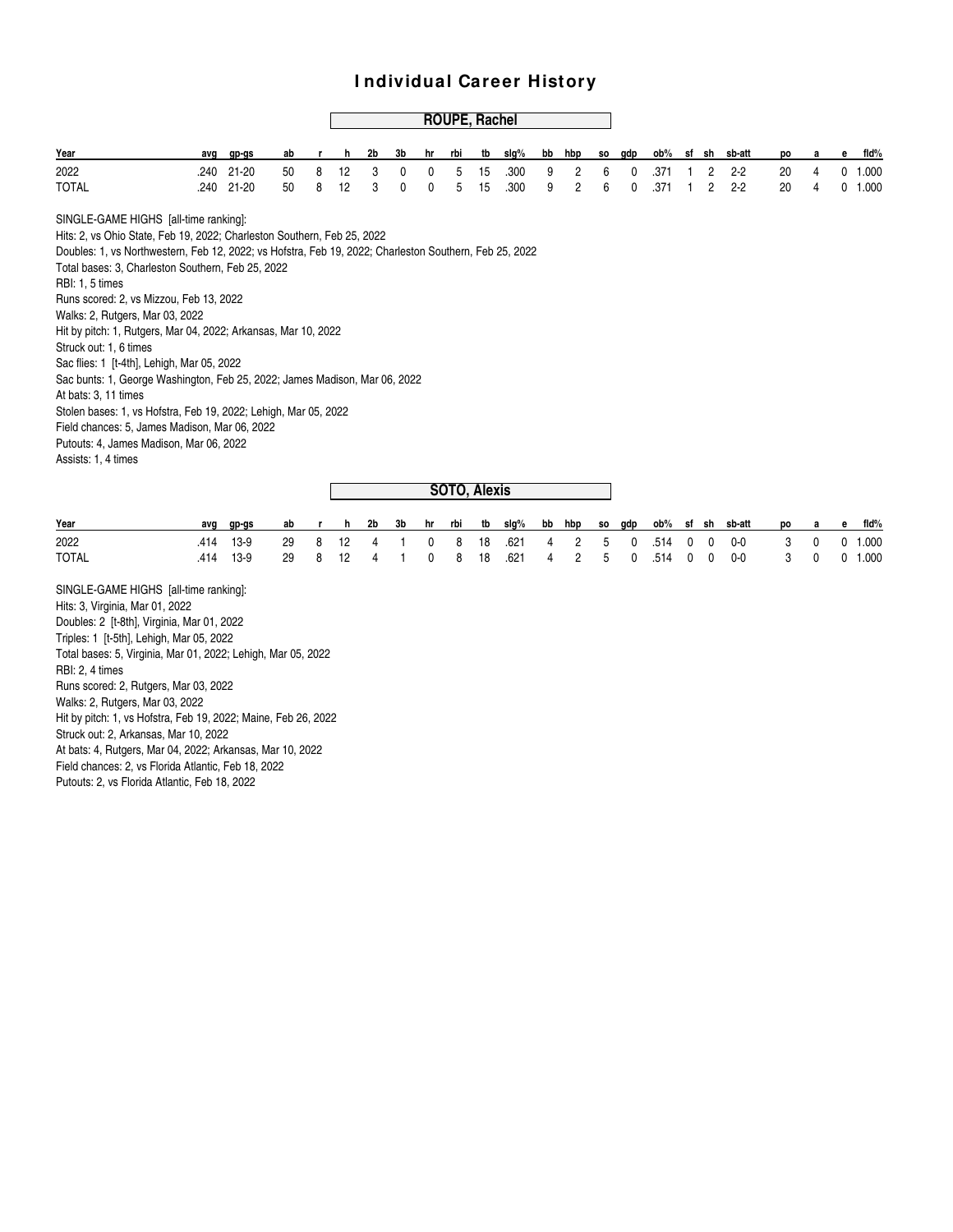#### **WAGONER, McKenzie**

|      |       |                                                                                    |     |                  |            |                                                              |                         |             |                                                                     |                                                                                    |                 |                          |                                                 |                         |                                        |                                |                          |                                      |                                        |                                |                |                                              | e fld%                                                          |
|------|-------|------------------------------------------------------------------------------------|-----|------------------|------------|--------------------------------------------------------------|-------------------------|-------------|---------------------------------------------------------------------|------------------------------------------------------------------------------------|-----------------|--------------------------|-------------------------------------------------|-------------------------|----------------------------------------|--------------------------------|--------------------------|--------------------------------------|----------------------------------------|--------------------------------|----------------|----------------------------------------------|-----------------------------------------------------------------|
| .000 | - 2-1 |                                                                                    |     | - 0              | 0          | 0                                                            | $\mathbf{0}$            | $\mathbf 0$ |                                                                     | .000                                                                               | 0               | 0                        | $\mathbf 0$                                     | 0                       | .000                                   |                                |                          | 0-0                                  |                                        |                                | 9              |                                              | $0$ 1.000                                                       |
| .000 | 0-0   | $^{\circ}$                                                                         |     |                  | 0          | $\overline{\mathbf{0}}$                                      | $\overline{\mathbf{0}}$ |             |                                                                     | .000                                                                               |                 | $^{\circ}$               | $\overline{0}$                                  | $\overline{\mathbf{0}}$ |                                        |                                |                          | 0-0                                  |                                        | 2                              | $\overline{2}$ |                                              | $0$ 1.000                                                       |
|      |       |                                                                                    |     |                  |            |                                                              |                         |             |                                                                     | .000                                                                               |                 |                          |                                                 |                         |                                        |                                |                          | 0-0                                  |                                        |                                |                |                                              | $0$ 1.000                                                       |
|      |       | app                                                                                |     |                  |            | sv                                                           |                         |             |                                                                     |                                                                                    |                 |                          |                                                 |                         |                                        |                                |                          |                                      |                                        |                                |                |                                              |                                                                 |
|      |       | 16                                                                                 | - 6 | - 2              |            |                                                              |                         |             |                                                                     |                                                                                    |                 |                          |                                                 |                         |                                        |                                |                          | .238                                 |                                        |                                |                |                                              | 2 <sub>2</sub>                                                  |
|      |       |                                                                                    | 4   | $\Omega$         |            |                                                              |                         |             |                                                                     |                                                                                    |                 |                          |                                                 |                         | $\overline{2}$                         |                                |                          |                                      | $\overline{0}$                         |                                | $\Omega$       |                                              | 1 0                                                             |
|      |       | 23                                                                                 |     | 2                |            | 2                                                            |                         |             |                                                                     |                                                                                    |                 |                          |                                                 |                         | - 6                                    |                                |                          | .223                                 |                                        |                                |                |                                              | 32                                                              |
|      |       | avg gp-gs<br>$.000$ 2-1<br>era w-l<br>$2.62 \quad 5-2$<br>$1.94$ 2-2<br>$2.37$ 7-4 |     | <b>as</b><br>-10 | ab r<br>cq | h.<br>$0\qquad 0$<br>$0\qquad 0$<br>sho<br>0/0<br>0/1<br>0/1 | 2b<br>$0\quad 0$        |             | 3b hr rbi<br>$\overline{\phantom{0}}$<br>$0\quad 0$<br>21.2<br>59.0 | - 0<br>$\overline{\mathbf{0}}$<br>$\overline{\mathbf{0}}$<br>37.1 34<br>- 15<br>49 | 15<br>6<br>- 21 | tb slg%<br>14<br>6<br>20 | $\mathbf 0$<br>$0\qquad 0$<br>20<br>- 13<br>-33 | - 29<br>13<br>42        | $0\qquad 0$<br>$\overline{2}$<br>$6 -$ | 4 2 4<br>$\overline{1}$<br>- 3 | ip h r er bb so 2b 3b hr | $.000 \t 0 \t 0$<br>174<br>93<br>267 | $0\quad 0$<br>$.000 \t 0 \t 0$<br>.195 | bb hbp so gdp ob% sf sh sb-att | $\sim$ 1       | 4 11<br>7<br>$\overline{\phantom{a}}$ 2<br>9 | po a<br>bf bavg wp hbp bk sfa sha<br>$\Omega$<br>$\overline{0}$ |

SINGLE-GAME HIGHS [all-time ranking]:

At bats: 1, Bellarmine, Apr 26, 2021

Innings pitched: 5.0, vs New Mexico State, Feb 15, 2021; Longwood, Mar 06, 2021; at Kennesaw State, May 02, 2021

Walks allowed: 3, 4 times

Strikeouts: 8, Longwood, Mar 06, 2021

Batters faced: 24, vs New Mexico State, Feb 15, 2021; Longwood, Mar 06, 2021

Field chances: 2, at Virginia, Apr 06, 2021; vs New Mexico State, Feb 15, 2021; vs Kansas City, Mar 13, 2021 Putouts: 1, 4 times

Assists: 2, at Virginia, Apr 06, 2021; vs New Mexico State, Feb 15, 2021; vs Kansas City, Mar 13, 2021 Runners CS: 1, Arkansas, Mar 10, 2022

|              |      |       |    |          |          |     |                |                         |                                             |                | <b>WALLACE, Macy</b> |                |        |          |           |          |          |        |       |          |   |       |
|--------------|------|-------|----|----------|----------|-----|----------------|-------------------------|---------------------------------------------|----------------|----------------------|----------------|--------|----------|-----------|----------|----------|--------|-------|----------|---|-------|
| Year         | avq  | gp-gs | ab |          |          | 2b  | 3b             | hr                      | rbi                                         | tb             | slg%                 |                | bb hbp | so gdp   | ob% sf sh |          |          | sb-att | po    | a        | e | fid%  |
| 2021         | .000 | 3-0   |    | $\Omega$ | $\Omega$ | - 0 | $\overline{0}$ | $\overline{\mathbf{0}}$ | $\ddot{\phantom{1}}$ 0 $\ddot{\phantom{1}}$ | $\overline{0}$ | .000                 | $\overline{0}$ | 2      | 0        | .667 0 0  |          |          | 0-0    |       | 5 0      |   | 1.000 |
| <b>TOTAL</b> | .000 | $3-0$ |    |          | $\Omega$ |     | - 0            | - 0                     | $\Omega$                                    | - 0            | .000                 |                |        | $\Omega$ | .667      | $\Omega$ | $\Omega$ | 0-0    | $5 -$ | $\Omega$ |   | 0.000 |

SINGLE-GAME HIGHS [all-time ranking]: Hit by pitch: 1, Radford, Mar 03, 2021; Longwood, Mar 06, 2021 Struck out: 1, Kennesaw State, Apr 03, 2021 At bats: 1, Kennesaw State, Apr 03, 2021 Field chances: 5, Longwood, Mar 06, 2021 Putouts: 5, Longwood, Mar 06, 2021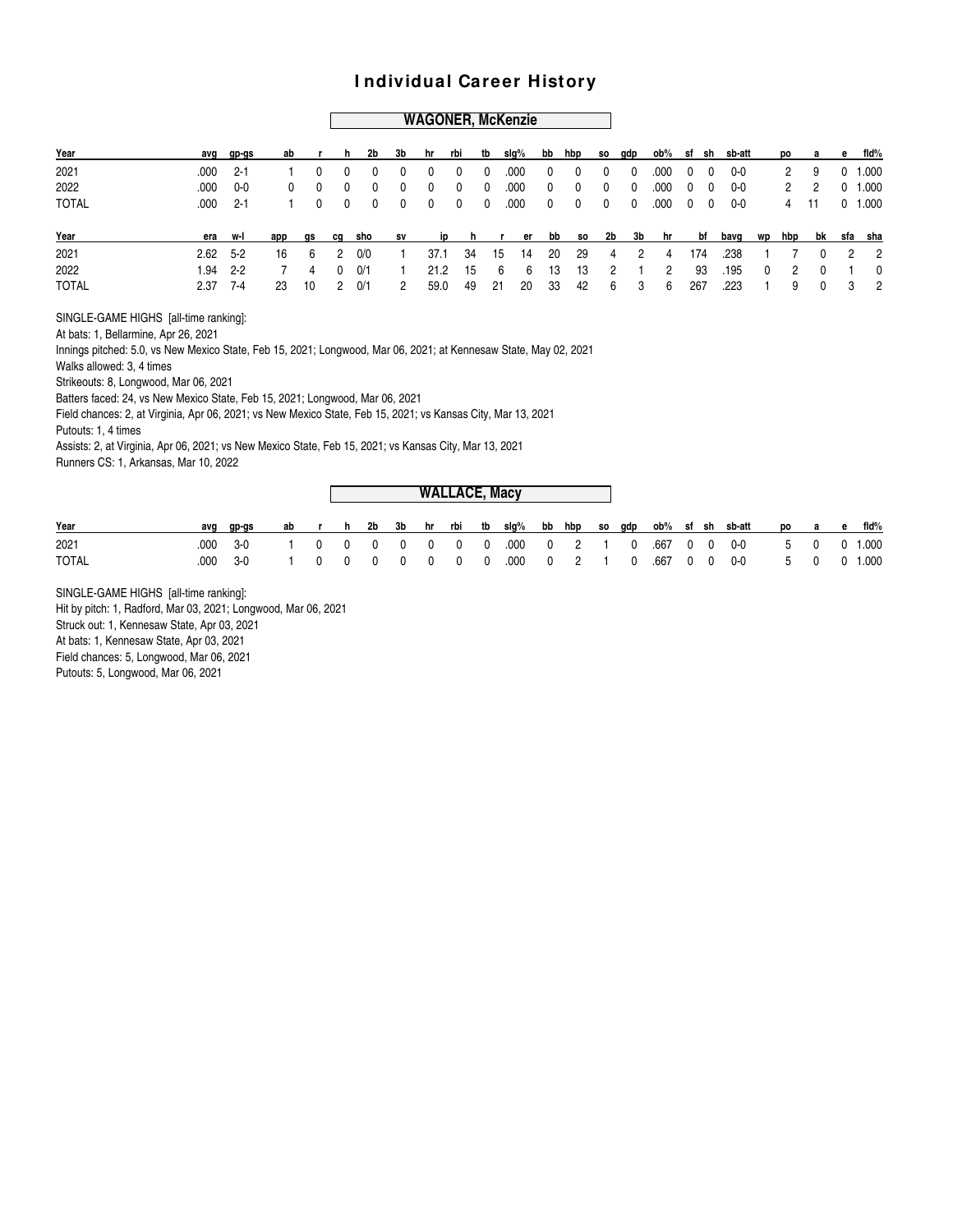#### **WILSON, Mary Claire**

| Year                                                                       |      | avg gp-gs | ab  |    | h.  | 2b | 3b | hr | rbi | tb | slg% | bb             | hbp            | SO. | qdp | ob%  | sf |            | sh sb-att | po | a  | е            | fid%  |
|----------------------------------------------------------------------------|------|-----------|-----|----|-----|----|----|----|-----|----|------|----------------|----------------|-----|-----|------|----|------------|-----------|----|----|--------------|-------|
| 2021                                                                       | .237 | 41-27     | 76  | 20 | 18  | 0  | 0  |    | 6   | 21 | .276 | 5              | 2              | 13  |     | .298 |    | $^{\circ}$ | $9 - 12$  | 24 | 39 | 6            | .913  |
| 2022                                                                       | .297 | 19-13     | 37  | 8  | -11 | 3  | 0  | 0  | 6   | 14 | .378 | $\overline{2}$ | $\mathbf{0}$   | 7   |     | .333 |    | 0          | $6 - 7$   | 27 | 2  | $\mathbf{0}$ | 1.000 |
| <b>TOTAL</b>                                                               | .257 | 60-40     | 113 | 28 | 29  | 3  | 0  |    | 12  | 35 | .310 |                | $\overline{2}$ | 20  |     | .309 |    | 0          | 15-19     | 51 | 41 | 6            | .939  |
| SINGLE-GAME HIGHS [all-time ranking]:                                      |      |           |     |    |     |    |    |    |     |    |      |                |                |     |     |      |    |            |           |    |    |              |       |
| Hits: 3, Rutgers, Mar 03, 2022                                             |      |           |     |    |     |    |    |    |     |    |      |                |                |     |     |      |    |            |           |    |    |              |       |
| Doubles: 1, Maine, Feb 26, 2022; Rutgers, Mar 03, 2022                     |      |           |     |    |     |    |    |    |     |    |      |                |                |     |     |      |    |            |           |    |    |              |       |
| Home runs: 1, East Carolina, Mar 05, 2021                                  |      |           |     |    |     |    |    |    |     |    |      |                |                |     |     |      |    |            |           |    |    |              |       |
| Total bases: 5, East Carolina, Mar 05, 2021                                |      |           |     |    |     |    |    |    |     |    |      |                |                |     |     |      |    |            |           |    |    |              |       |
| RBI: 4, Rutgers, Mar 03, 2022                                              |      |           |     |    |     |    |    |    |     |    |      |                |                |     |     |      |    |            |           |    |    |              |       |
| Runs scored: 2, East Carolina, Mar 05, 2021                                |      |           |     |    |     |    |    |    |     |    |      |                |                |     |     |      |    |            |           |    |    |              |       |
| Walks: 2, vs New Mexico State, Feb 15, 2021                                |      |           |     |    |     |    |    |    |     |    |      |                |                |     |     |      |    |            |           |    |    |              |       |
| Hit by pitch: 1, at Lipscomb, Apr 17, 2021; vs Pittsburgh, Feb 12, 2021    |      |           |     |    |     |    |    |    |     |    |      |                |                |     |     |      |    |            |           |    |    |              |       |
| Struck out: 2, Kennesaw State, Apr 03, 2021; vs Northwestern, Feb 12, 2022 |      |           |     |    |     |    |    |    |     |    |      |                |                |     |     |      |    |            |           |    |    |              |       |
| Sac flies: 1 [t-4th], at Lipscomb, Apr 17, 2021                            |      |           |     |    |     |    |    |    |     |    |      |                |                |     |     |      |    |            |           |    |    |              |       |
| At bats: 4, 4 times                                                        |      |           |     |    |     |    |    |    |     |    |      |                |                |     |     |      |    |            |           |    |    |              |       |
| Stolen bases: 2, vs New Mexico State, Feb 15, 2021; Rutgers, Mar 03, 2022  |      |           |     |    |     |    |    |    |     |    |      |                |                |     |     |      |    |            |           |    |    |              |       |
| Caught stealing: 1 [t-3rd], 4 times                                        |      |           |     |    |     |    |    |    |     |    |      |                |                |     |     |      |    |            |           |    |    |              |       |
| Field chances: 9, vs Middle Tennessee, Feb 13, 2021                        |      |           |     |    |     |    |    |    |     |    |      |                |                |     |     |      |    |            |           |    |    |              |       |
| Putouts: 5, Lehigh, Mar 05, 2022                                           |      |           |     |    |     |    |    |    |     |    |      |                |                |     |     |      |    |            |           |    |    |              |       |
| Assists: 5, vs Pittsburgh, Feb 12, 2021; vs Middle Tennessee, Feb 13, 2021 |      |           |     |    |     |    |    |    |     |    |      |                |                |     |     |      |    |            |           |    |    |              |       |
|                                                                            |      |           |     |    |     |    |    |    |     |    |      |                |                |     |     |      |    |            |           |    |    |              |       |